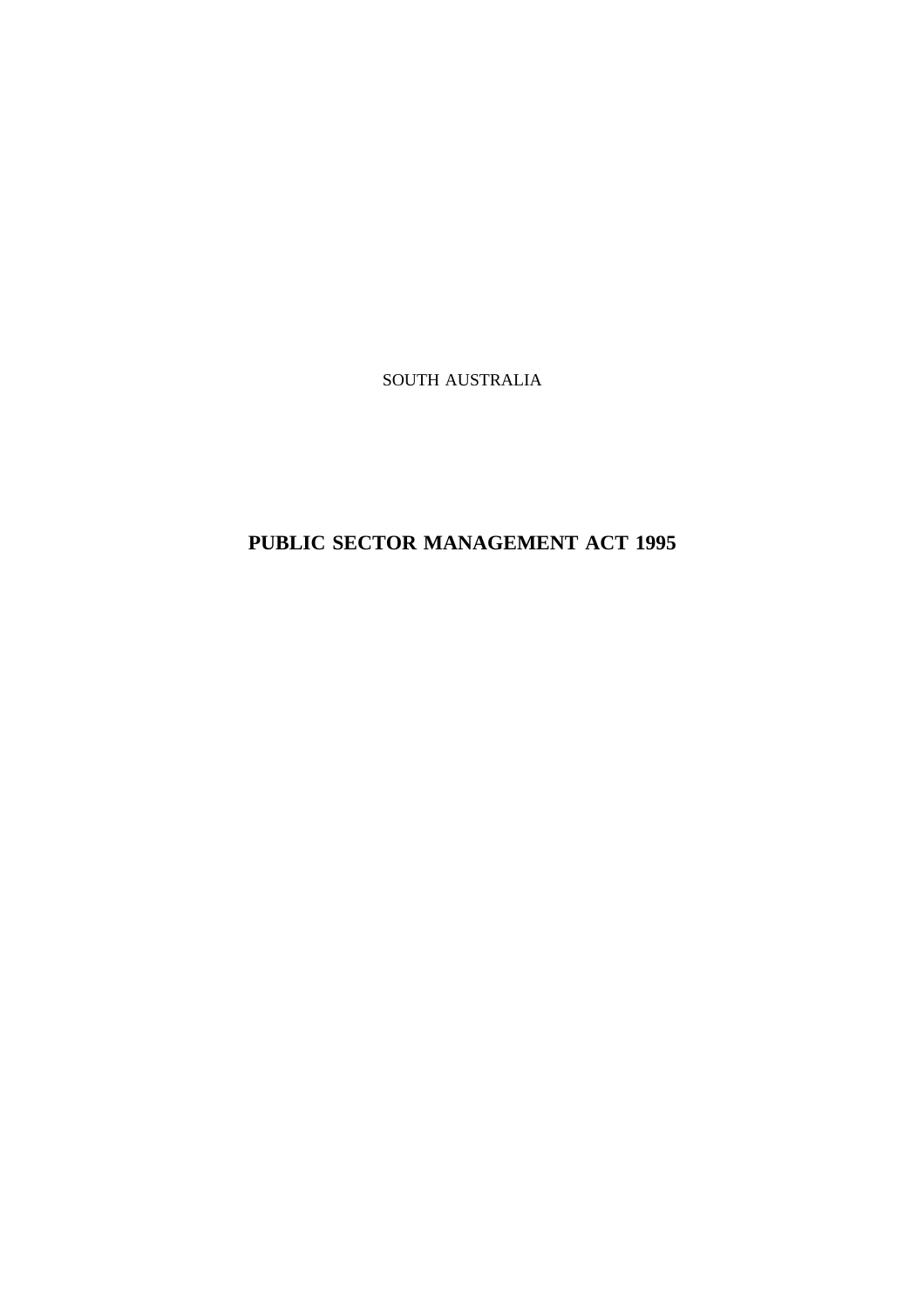# **SUMMARY OF PROVISIONS**

# **PART 1 PRELIMINARY**

- 1. Short title
- 2. Commencement
- 3. Interpretation

### **PART 2 GENERAL PUBLIC SECTOR AIMS AND STANDARDS**

- 4. General management aims
- 5. Personnel management standards
- 6. Employee conduct standards

# **PART 3 PUBLIC SERVICE STRUCTURE**

- 7. Public Service structure
- 8. Crown employees to be employed in Public Service

### **PART 4 CHIEF EXECUTIVES**

- 9. Administrative units to have Chief Executives
- 10. Conditions of Chief Executive's appointment
- 11. Contract overrides other provisions
- 12. Termination of Chief Executive's appointment
- 13. Provision for statutory office holder to have powers, etc., of Chief Executive
- 14. Chief Executive's general responsibilities
- 15. Extent to which Chief Executive is subject to Ministerial direction
- 16. Right of employee representatives and recognised organisations to make representations
- 17. Delegation
- 18. Chief Executive to disclose pecuniary interests

#### **PART 5**

## **COMMISSIONER FOR PUBLIC EMPLOYMENT**

- 19. Commissioner for Public Employment
- 20. Conditions of Commissioner's appointment
- 21. Termination of Commissioner's appointment
- 22. Functions of Commissioner
- 23. Extent to which Commissioner is subject to Ministerial direction
- 24. Recognised organisations and right of employee representatives and organisations to make representations
- 25. Investigative powers of Commissioner
- 26. Delegation by Commissioner
- 27. Commissioner to disclose pecuniary interests
- 28. Annual report
- 29. Special reports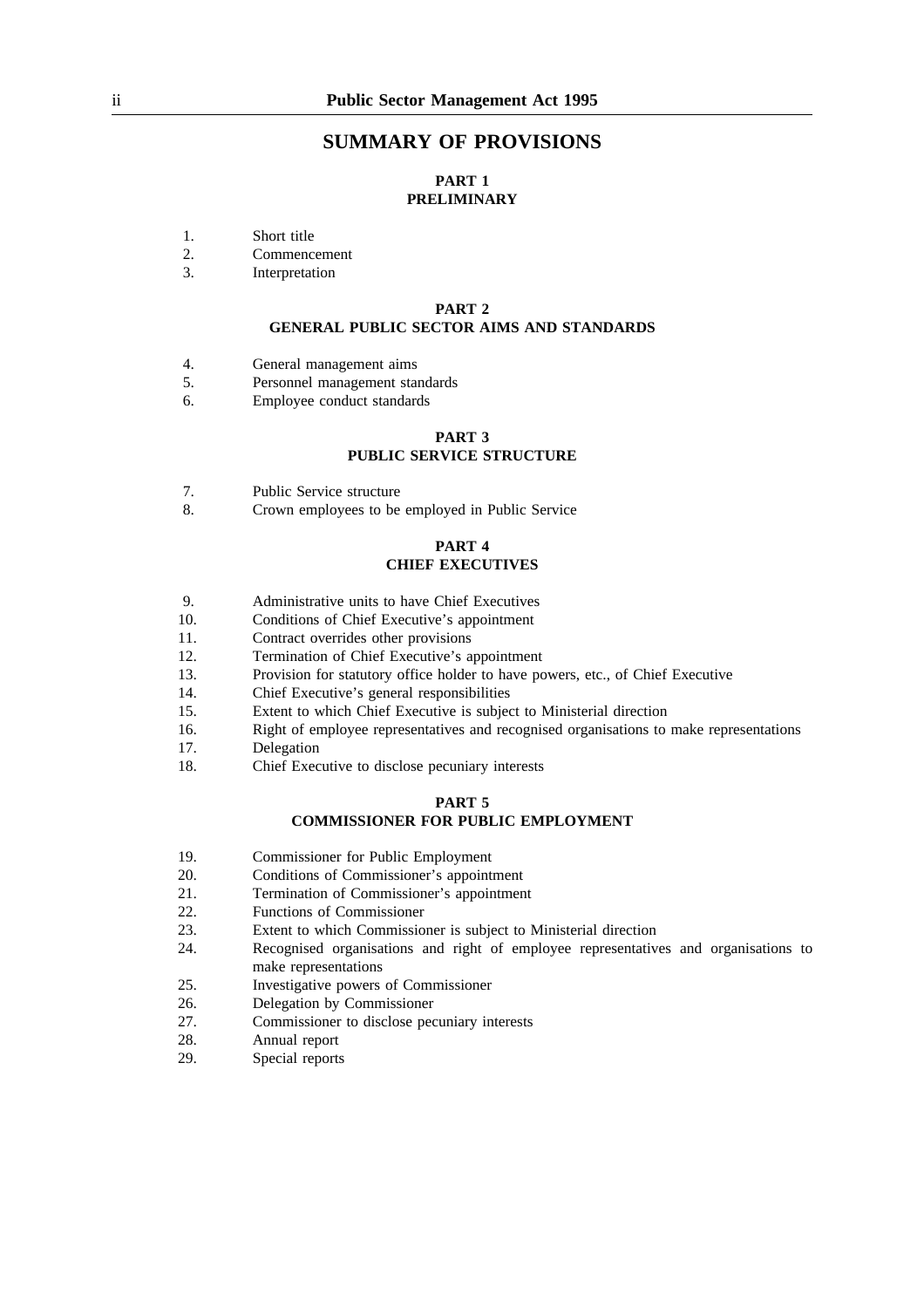### **PART 6**

## **GENERAL EMPLOYMENT DETERMINATIONS AND POSITIONS**

- 30. General employment determinations
- 31. Positions
- 32. Review of remuneration level of position

#### **PART 7**

# **PUBLIC SERVICE APPOINTMENTS (APART FROM CHIEF EXECUTIVES)**

### **DIVISION 1—EXECUTIVE POSITIONS**

- 33. Appointment of executives
- 34. Conditions of executive's employment
- 35. Contract overrides other provisions
- 36. Termination of executive's employment by notice
- 37. Executive's general responsibilities

# **DIVISION 2—OTHER POSITIONS**

- 38. Division applies to positions other than executive positions
- 39. Appointment
- 40. Conditions of employment
- 41. Probation

# **DIVISION 3—APPOINTMENT PROCEDURES AND PROMOTION APPEALS**

- 42. Appointment procedures
- 43. Promotion appeals

### **PART 8 GENERAL PUBLIC SERVICE EMPLOYMENT PROVISIONS**

## **DIVISION 1—ASSIGNMENT BETWEEN POSITIONS**

44. Assignment

#### **DIVISION 2—REMUNERATION**

- 45. Remuneration
- 46. Additional duties allowance
- 47. Reduction in salary arising from refusal or failure to carry out duties
- 48. Payment of remuneration on death

# **DIVISION 3—HOURS OF DUTY AND LEAVE**

49. Hours of duty and leave

## **DIVISION 4—EXCESS EMPLOYEES**

50. Excess employees

## **DIVISION 5—MENTAL OR PHYSICAL INCAPACITY**

51. Mental or physical incapacity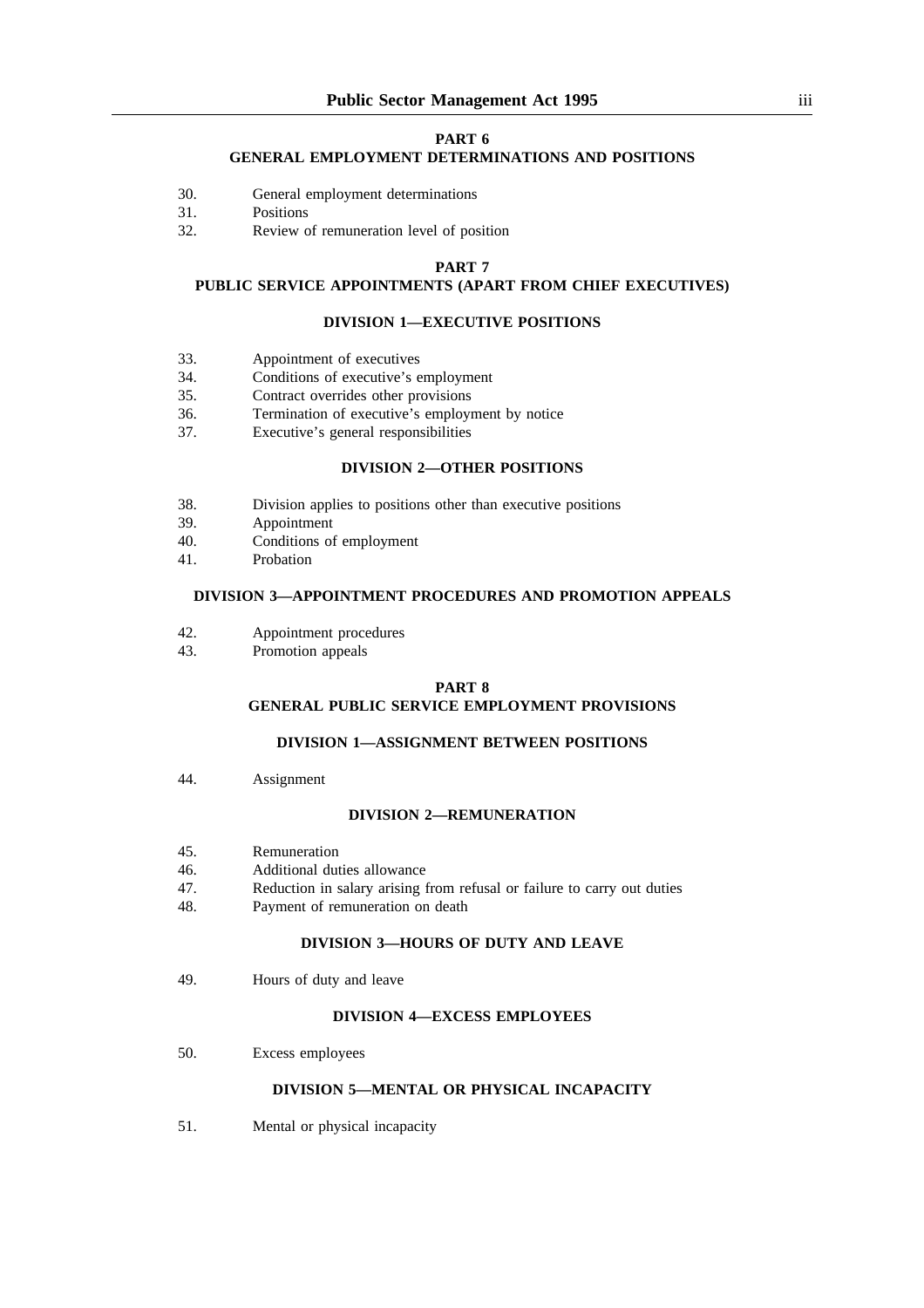# **DIVISION 6—UNSATISFACTORY PERFORMANCE**

52. Unsatisfactory performance

### **DIVISION 7—RESIGNATION AND RETIREMENT**

- 53. Resignation
- 54. Reappointment of employee who resigns to contest election
- 55. Retirement

#### **DIVISION 8—CONDUCT AND DISCIPLINE**

- 56. Conflict of interest
- 57. General rules of conduct
- 58. Inquiries and disciplinary action
- 59. Suspension or transfer where disciplinary inquiry or serious offence charged
- 60. Disciplinary action on conviction of serious offence
- 61. Disciplinary appeals
- 62. Payments where employee has liability to Crown

### **DIVISION 9—APPEAL AGAINST ADMINISTRATIVE DECISIONS**

- 63. Chief Executive's responsibility to conciliate grievances
- 64. Grievance appeals

### **PART 9 MISCELLANEOUS**

- 65. Preservation of powers of Governor to appoint, transfer and dismiss
- 66. Annual reports by public sector agencies
- 67. Equal employment opportunity programs
- 68. Transfers of employees within public sector
- 69. Appointment of Ministerial staff
- 70. Commissioner may approve arrangements for multiple appointments, etc.
- 71. Extension of operation of certain provisions of Act
- 72. Operation of Industrial and Employee Relations Act
- 73. Freedom of association for employees
- 74. Immunity from civil liability
- 75. Temporary exercise of statutory powers
- 76. Obsolete references
- 77. Evidentiary provision
- 78. War Service (Preference in Employment) Act
- 79. Service of notices
- 80. Regulations

#### **SCHEDULE 1**

*Persons Excluded from Public Service*

## **SCHEDULE 2**

*Hours of Attendance, Holidays and Leave of Absence*

- 1. Hours of attendance
- 2. Directions relating to part-time employment
- 3. Public Service holidays
- 4. Closure of offices, etc.
- 5. Recreation leave
- 6. Sick leave, etc.
- 7. Special leave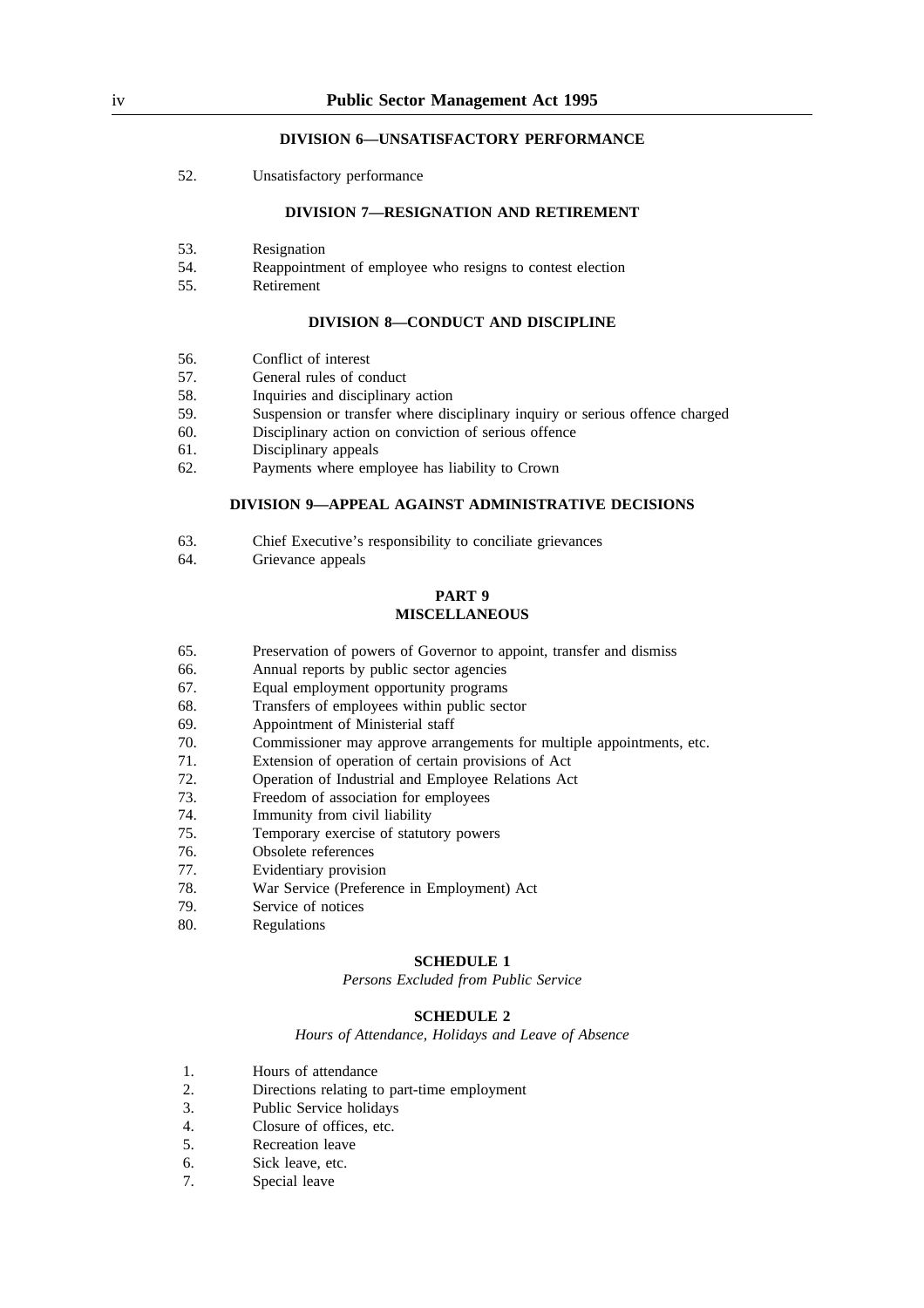- 8. Long service leave
- 9. Time and manner in which long service leave is to be taken
- 10. Long service leave to be on full pay
- 11. Payment in lieu of long service leave
- 12. Adjustment to leave rights based on prior service
- 13. Payment in respect of leave on death

### **SCHEDULE 3**

*Promotion and Grievance Appeals Tribunal and Disciplinary Appeals Tribunal*

- 1. Promotion and Grievance Appeals Tribunal and Disciplinary Appeals Tribunal
- 2. Appointment of Presiding Officer and Deputy Presiding Officer
- 3. Panels of nominees
- 4. Constitution of Tribunal and divisions of Tribunal
- 5. Procedure at meetings of Tribunal
- 6. Employee not subject to direction
- 7. Secretary to Tribunal
- 8. Principles on which Promotion and Grievance Appeals Tribunal is to act
- 9. Notice of proceedings, etc.
- 10. Representation
- 11. Powers of Tribunal
- 12. Witness fees
- 13. Reasons for decision
- 14. Report on proceedings of Tribunal

### **SCHEDULE 4**

#### *Repeal and Transitional Provisions*

- 1. Repeal
- 2. Commissioner
- 3. Administrative units continued
- 4. Positions continued
- 5. Employees continued in positions
- 6. Basis of employment
- 7. Executives
- 8. Chief Executives
- 9. Temporary promotional reassignments
- 10. Classification and remuneration levels of positions
- 11. Tribunals continued
- 12. Leave rights
- 13. Directions, etc., continued
- 14. Acts Interpretation Act applies
- 15. Interaction with Superannuation legislation

## **SCHEDULE 5**

*Amendment of Industrial and Employee Relations Act 1994*

#### **APPENDIX**

### **DIVISIONAL PENALTIES AND EXPIATION FEES**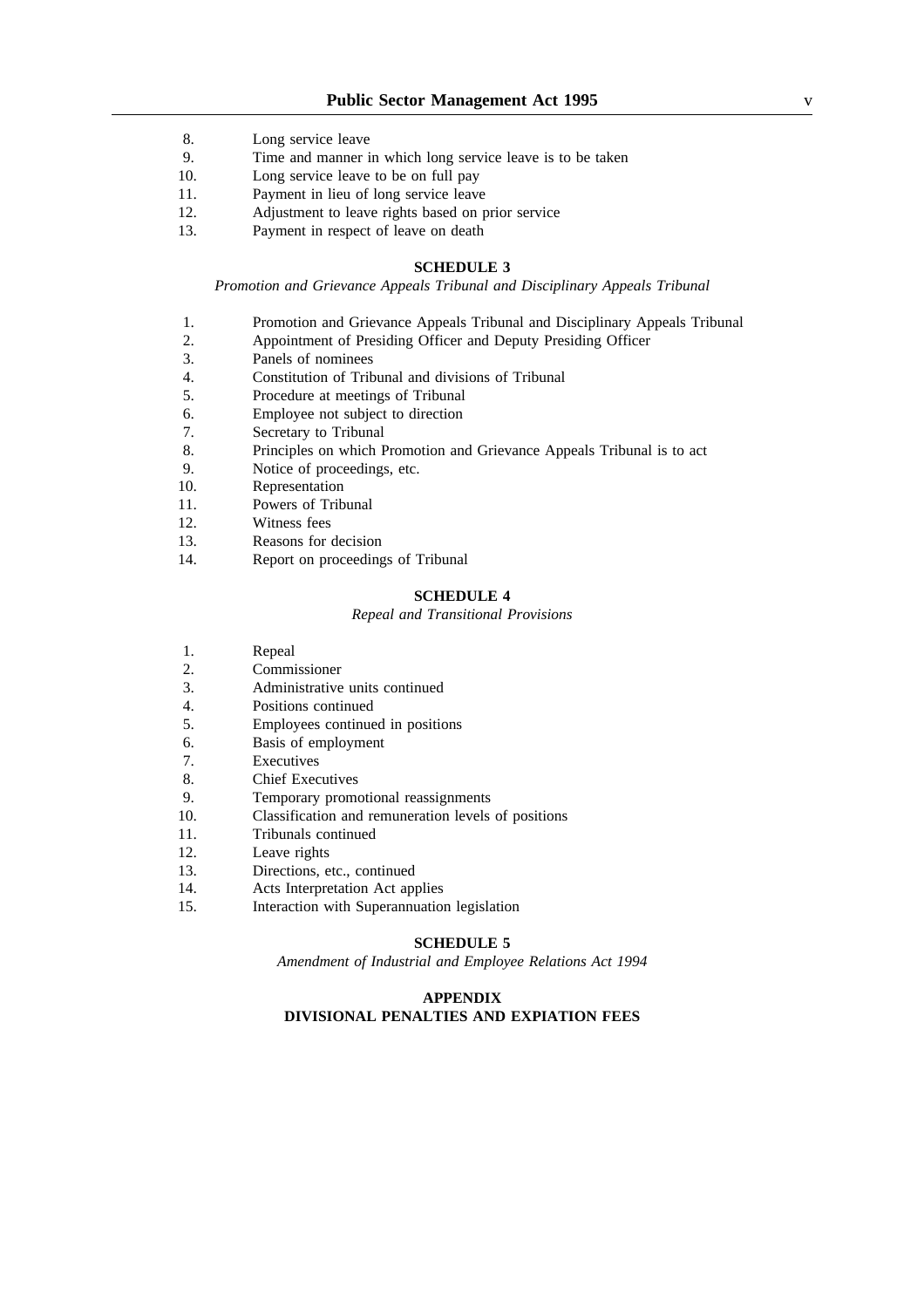# **PUBLIC SECTOR MANAGEMENT ACT 1995**

being

Public Sector Management Act 1995, No. 39 of 1995 [Assented to 4 May  $1995$ ]<sup>1</sup>

<sup>1</sup> Came into operation 17 July 1995: *Gaz*. 13 July 1995, p. 54.

N.B. The amendments effected to this Act by the *Public Sector Management (Incompatible Public Offices) Amendment Act 1998* have not been brought into operation.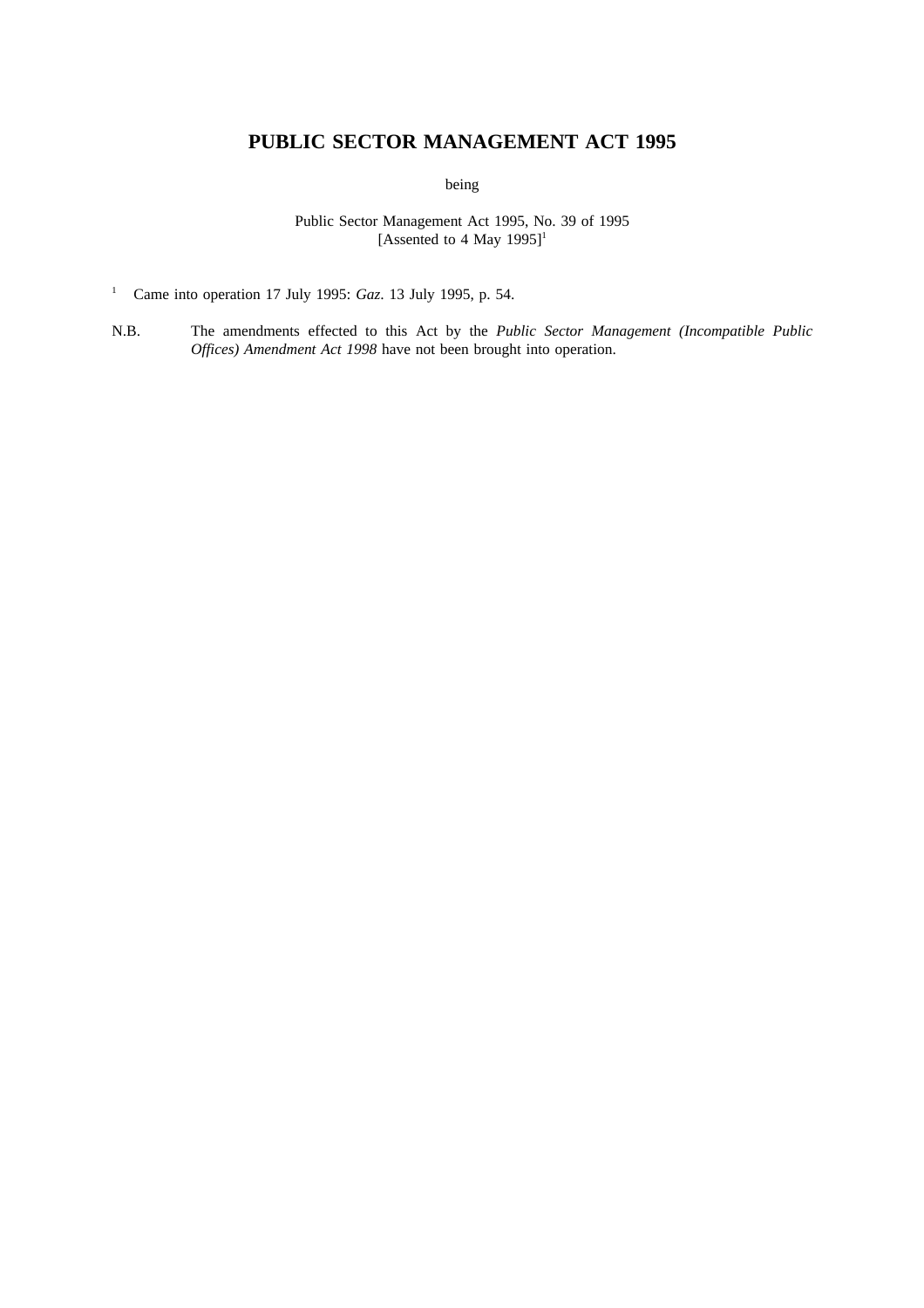**An Act to make provision for the Public Service of the State and its management and for certain general public sector management matters; to repeal the Government Management and Employment Act 1985; to amend the Industrial and Employee Relations Act 1994; and for other purposes.**

The Parliament of South Australia enacts as follows:

# **PART 1 PRELIMINARY**

# **Short title**

**1.** This Act may be cited as the *Public Sector Management Act 1995.*

## **Commencement**

**2.** This Act will come into operation on a day to be fixed by proclamation.

### **Interpretation**

**3.** (1) In this Act, unless the contrary intention appears—

"**administrative decision**" means—

- *(a)* a decision; or
- *(b)* failure or refusal to make a decision,

in the exercise or purported exercise of administrative authority, but does not include a decision or failure or refusal on the part of—

- *(c)* the Governor; or
- *(d)* a Minister; or
- *(e)* the Commissioner when acting under Part 5 or 6; or
- *(f)* the Disciplinary Appeals Tribunal or the Promotion and Grievance Appeals Tribunal;

"**administrative unit**" means an administrative structure in which persons are or are to be employed, established under this Act as an administrative unit;

"**casual position**" means a position with duties required to be performed—

- *(a)* for a period not exceeding four weeks; or
- *(b)* for hours that are not regular or do not exceed 15 hours in a week;

"**Chief Executive**" means a person holding, or acting in, the position of Chief Executive of an administrative unit;

"**the Commissioner**" means the person holding, or acting in, the position of Commissioner for Public Employment;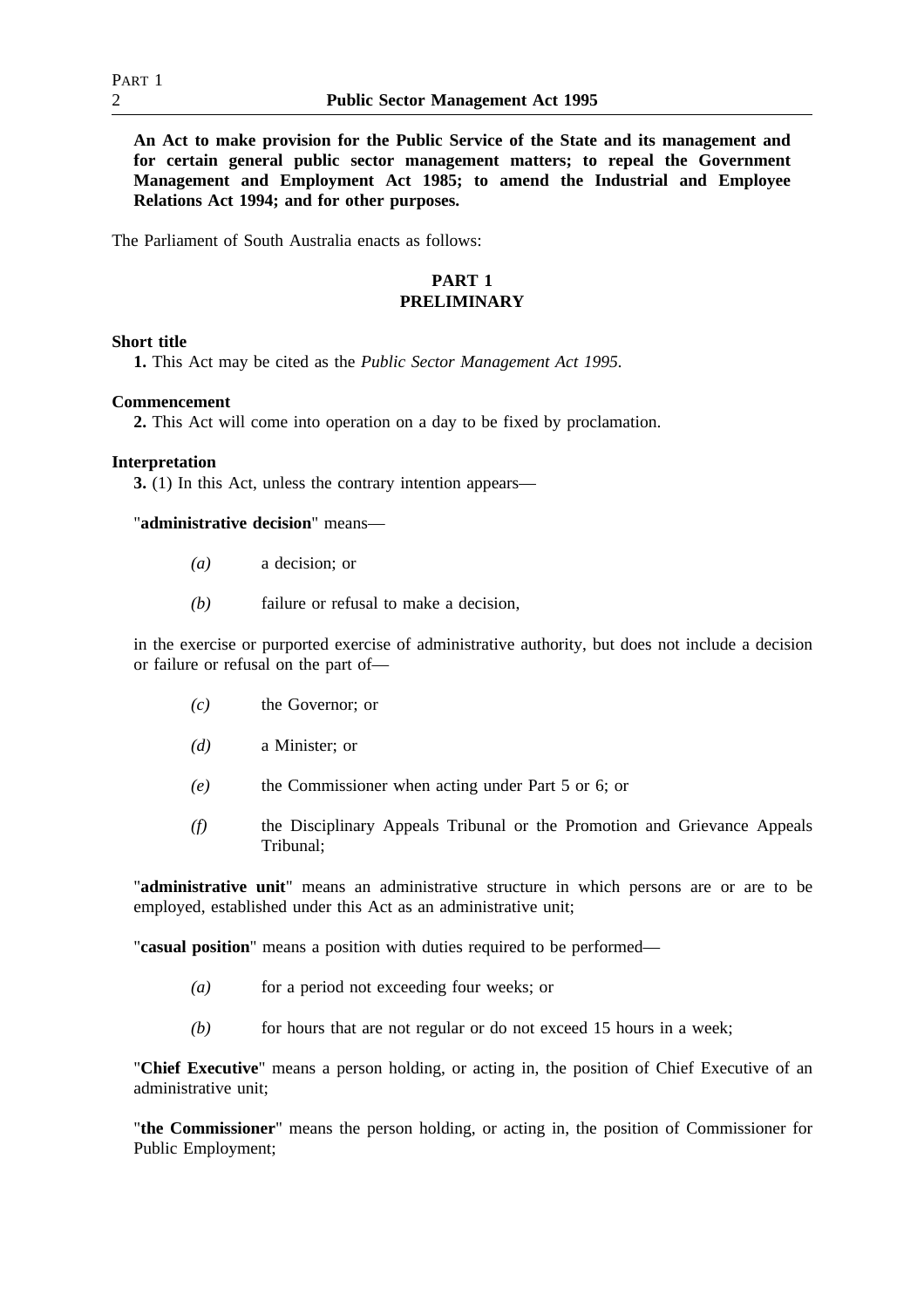"**the Disciplinary Appeals Tribunal**" means the Tribunal of that name established under Schedule 3;

"**effective service**" of an employee means the period of the employee's continuous service in the Public Service subject to any adjustment required to be made to that period under this Act;

"**employee**" means—

- *(a)* in relation to Part 2—a public sector employee; or
- *(b)* in relation to the remainder of this Act—a Chief Executive or executive of an administrative unit or any other person appointed to the Public Service;

"**executive**" means an employee occupying a position determined by the Commissioner under Part 6 to be an executive position;

"**merit**", in relation to selection processes, means—

- *(a)* the extent to which each of the applicants has abilities, aptitude, skills, qualifications, knowledge, experience (including community experience) and personal qualities relevant to the carrying out of the duties in question; and
- *(b)* if relevant—
	- (i) the manner in which each of the applicants carried out any previous employment or occupational duties or functions; and
	- (ii) the extent to which each of the applicants has potential for development;

"**the Minister**" means the Minister to whom the administration of this Act is for the time being committed;

"**the Promotion and Grievance Appeals Tribunal**" means the Tribunal of that name established under Schedule 3;

"**the public sector**" means all public sector agencies and public sector employees and the operations and activities carried on by the agencies and employees;

"**public sector agency**" means—

- *(a)* an administrative unit; or
- *(b)* an agency or instrumentality of the Crown (including a Minister); or
- *(c)* a body corporate—
	- (i) comprised of persons, or with a governing body comprised of persons, a majority of whom are appointed by the Governor, a Minister or an agency or instrumentality of the Crown; or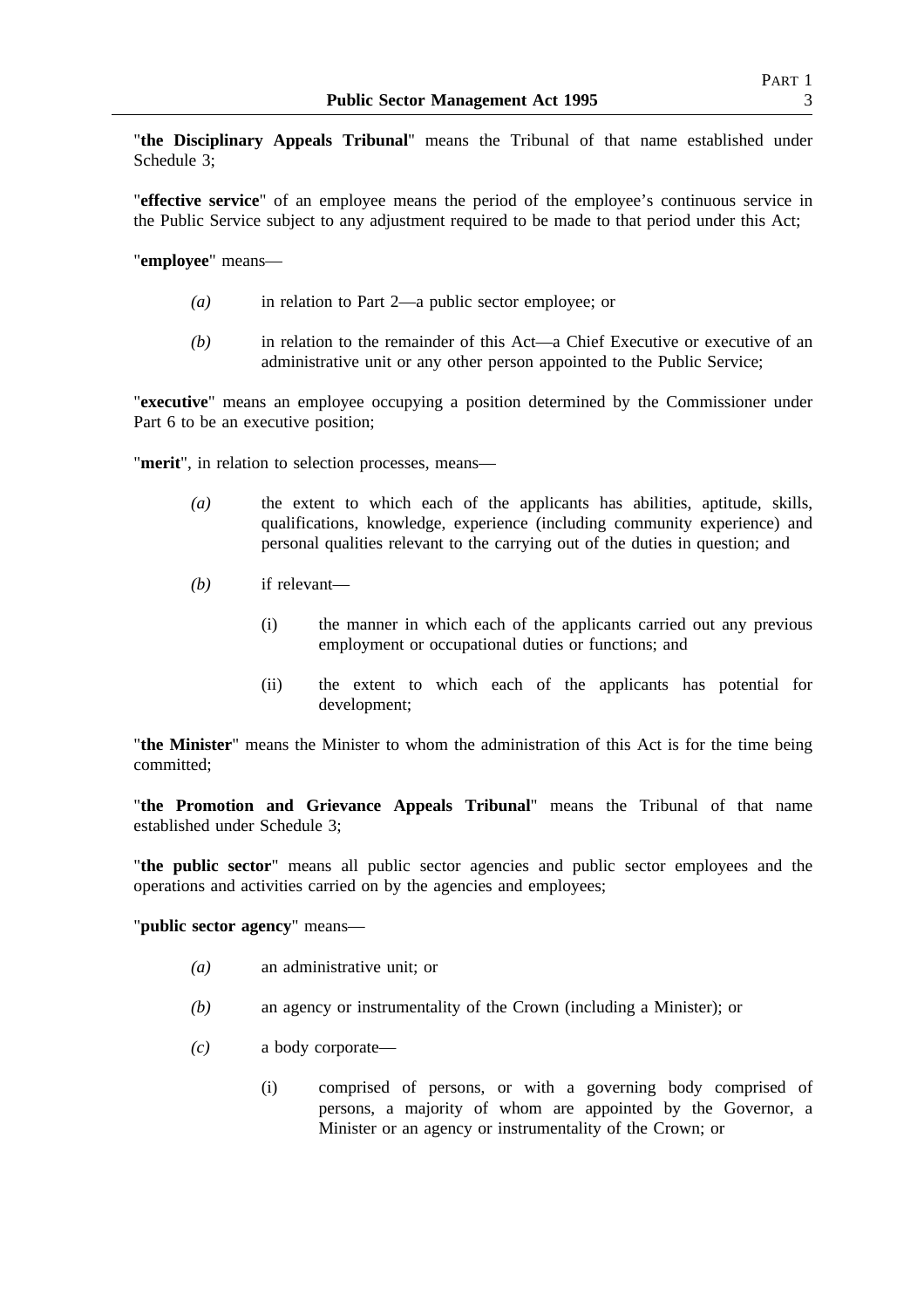- (ii) subject to control or direction by a Minister; or
- (iii) declared under subsection (2) to be a public sector agency,

but does not include a person or body declared under subsection (2) not to be a public sector agency;

"**public sector employee**" means a person appointed to the Public Service or employed by the Crown or a public sector agency;

"**recognised organisation**" means an association declared to be a recognised organisation by the Commissioner under Part 5;

"**remuneration**" means salary, allowances and other monetary benefits payable to an employee;

"**remuneration level**" of a position in the Public Service means the level fixed for the position in a structure of remuneration levels in accordance with the appropriate determination of the Commissioner under Part 6;

"**selection processes**" means the processes by which applications are sought and applicants selected for the purpose of employment in the public sector;

"**temporary position**" means a position—

- *(a)* with duties that—
	- (i) are of a temporary nature; or
	- (ii) are required to be performed urgently without the delay involved in conducting selection processes; and
- *(b)* with a term of employment not exceeding 12 months;

"**total remuneration package value**" of a position under a contract means the sum that results from aggregating—

- *(a)* the remuneration specified in the contract; and
- *(b)* the sums specified in the contract as representing the values of the benefits (other than remuneration) to which the employee is entitled under the contract.
- (2) The Minister may, by notice published in the *Gazette*—
- *(a)* declare that a specified person or body is or is not a public sector agency for the purposes of this Act; or
- *(b)* vary or revoke a notice under this subsection.

*Note: For definition of divisional penalties (and divisional expiation fees) see Appendix.*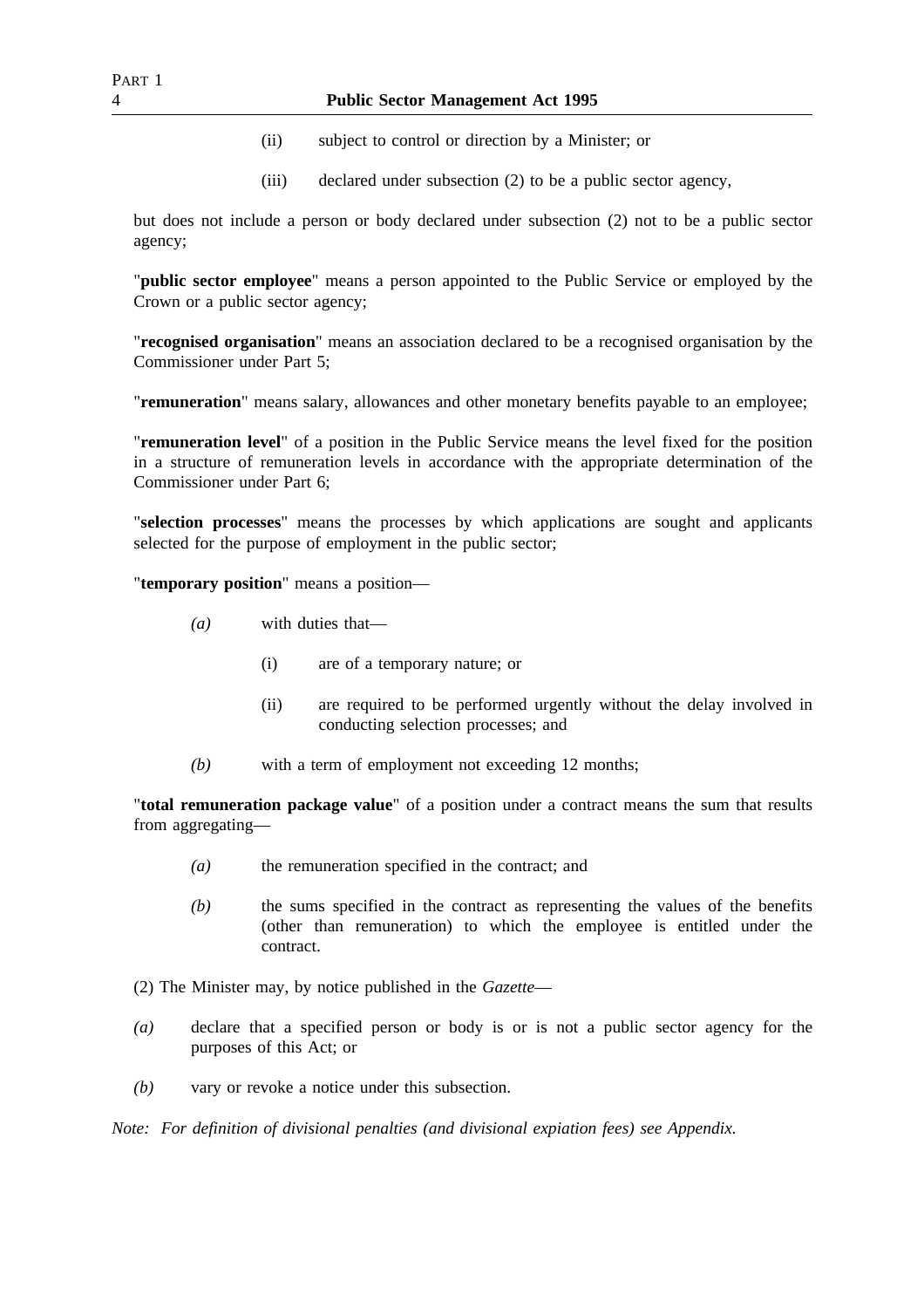# **PART 2**

# **GENERAL PUBLIC SECTOR AIMS AND STANDARDS**

### **General management aims**

**4.** (1) Public sector agencies will aim to—

- *(a)* provide responsive, effective and efficient services to the community and the Government; and
- *(b)* maintain structures, systems and processes that work without excessive formality and that can adapt quickly to changing demands; and
- *(c)* recognise the importance of their people through training, ongoing development and appropriate remuneration; and
- *(d)* manage all resources effectively, prudently and in a fully accountable manner; and
- *(e)* continuously improve their performance in delivering services.
- (2) Public sector agencies must implement all legislative requirements relevant to the agencies.

### **Personnel management standards**

**5.** In personnel management, public sector agencies will—

- *(a)* base all selection decisions on a proper assessment of merit; and
- *(b)* treat employees fairly and consistently and not subject employees to arbitrary or capricious administrative decisions; and
- *(c)* prevent unlawful discrimination against employees or persons seeking employment in the public sector on the ground of sex, sexuality, marital status, pregnancy, race, physical impairment or any other ground and ensure that no form of unjustifiable discrimination is exercised against employees or persons seeking employment in the public sector; and
- *(d)* use diversity in their workforces to advantage and afford employees equal opportunities to secure promotion and advancement in their employment; and
- *(e)* afford employees reasonable avenues of redress against improper or unreasonable administrative decisions; and
- *(f)* provide safe and healthy working conditions; and
- *(g)* prevent nepotism and patronage.

# **Employee conduct standards**

**6.** Public sector employees are expected to—

- *(a)* treat the public and other employees with respect and courtesy; and
- *(b)* utilise resources at their disposal in an efficient, responsible and accountable manner; and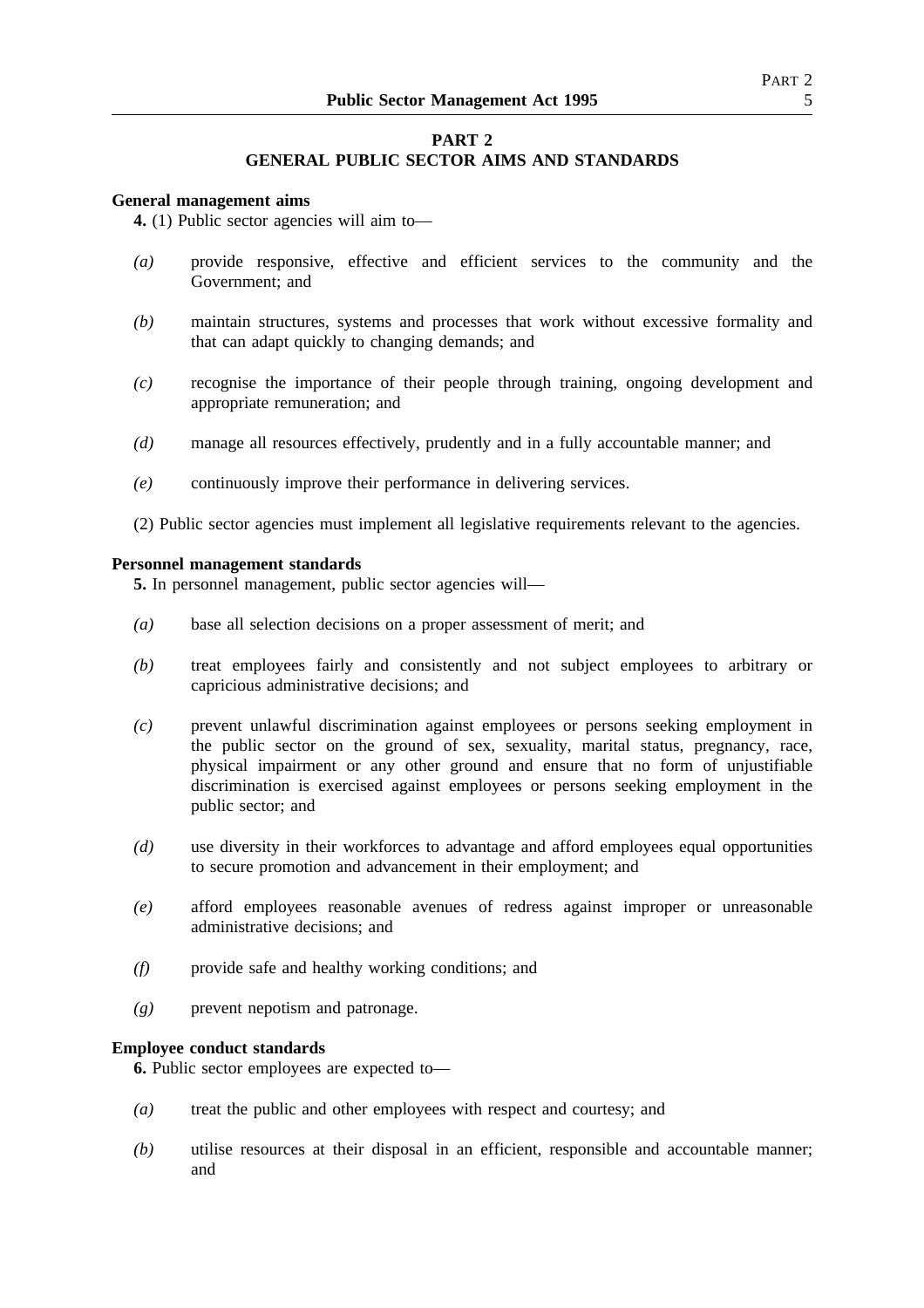| PART <sub>2</sub><br>6 | <b>Public Sector Management Act 1995</b>                                                                                                        |  |  |
|------------------------|-------------------------------------------------------------------------------------------------------------------------------------------------|--|--|
| (c)                    | deal with information of which they have knowledge as a result of their work only in<br>accordance with the requirements of their agencies; and |  |  |
| (d)                    | endeavour to give their best to meet performance standards and other organisational<br>requirements; and                                        |  |  |
| (e)                    | conduct themselves in public in a manner that will not reflect adversely on the public<br>sector, their agencies and other employees; and       |  |  |
| (f)                    | observe all relevant legislative requirements.                                                                                                  |  |  |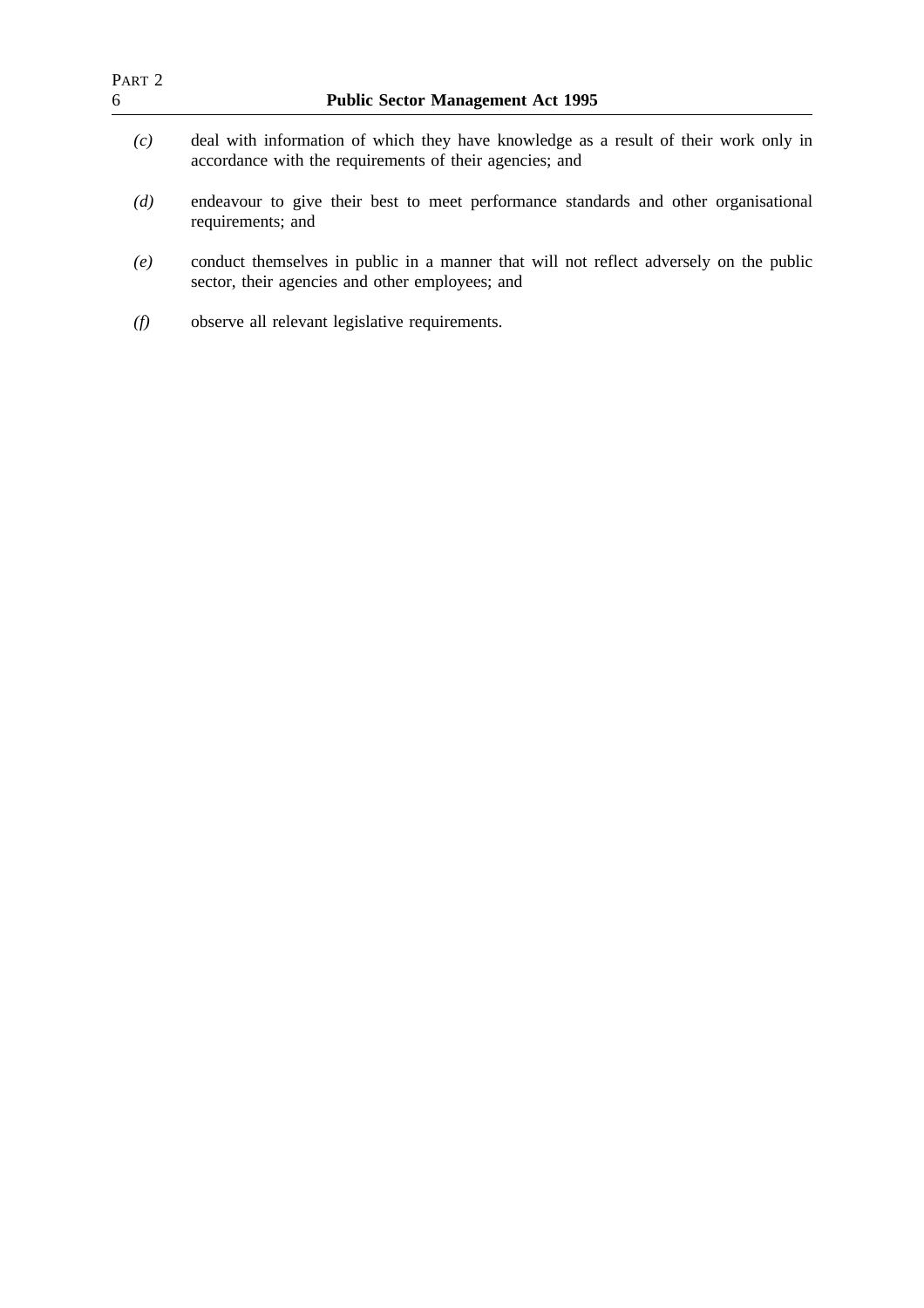# **PART 3 PUBLIC SERVICE STRUCTURE**

### **Public Service structure**

**7.** (1) The Public Service consists of administrative units established under this Act.

- (2) The Governor may, by proclamation—
- *(a)* establish an administrative unit and assign a title to it; and
- *(b)* alter the title of an administrative unit; and
- *(c)* abolish an administrative unit.
- (3) The Governor may, by the same or a separate proclamation—
- *(a)* transfer particular employees or classes of employees from an administrative unit to another administrative unit; and
- *(b)* incorporate particular public sector employees or classes of public sector employees (not forming part of the Public Service) into an administrative unit; and
- *(c)* exclude from the Public Service particular public sector employees or classes of public sector employees previously incorporated into an administrative unit; and
- *(d)* make any appointment or transitional or ancillary provision that may be necessary or expedient in the circumstances.
- (4) The Governor may, by proclamation, vary or revoke a proclamation under this section.

(5) If a proclamation abolishing an administrative unit makes no provision for the transfer of employees in the administrative unit, the employees become employees in an administrative unit designated by the Commissioner.

(6) Before a recommendation is made to the Governor as to a matter referred to in subsection (3) that will affect a significant number of employees, the Minister must, so far as is practicable—

- *(a)* give notice of the proposed recommendation—
	- (i) to the employees; and
	- (ii) if a significant number of the members of a recognised organisation will be affected by the proposed recommendation—to the organisation; and
- *(b)* hear any representations or argument that representatives of the employees or the organisation may wish to present in relation to the proposed recommendation.

(7) A proclamation under this section has effect according to its terms and despite any other Act.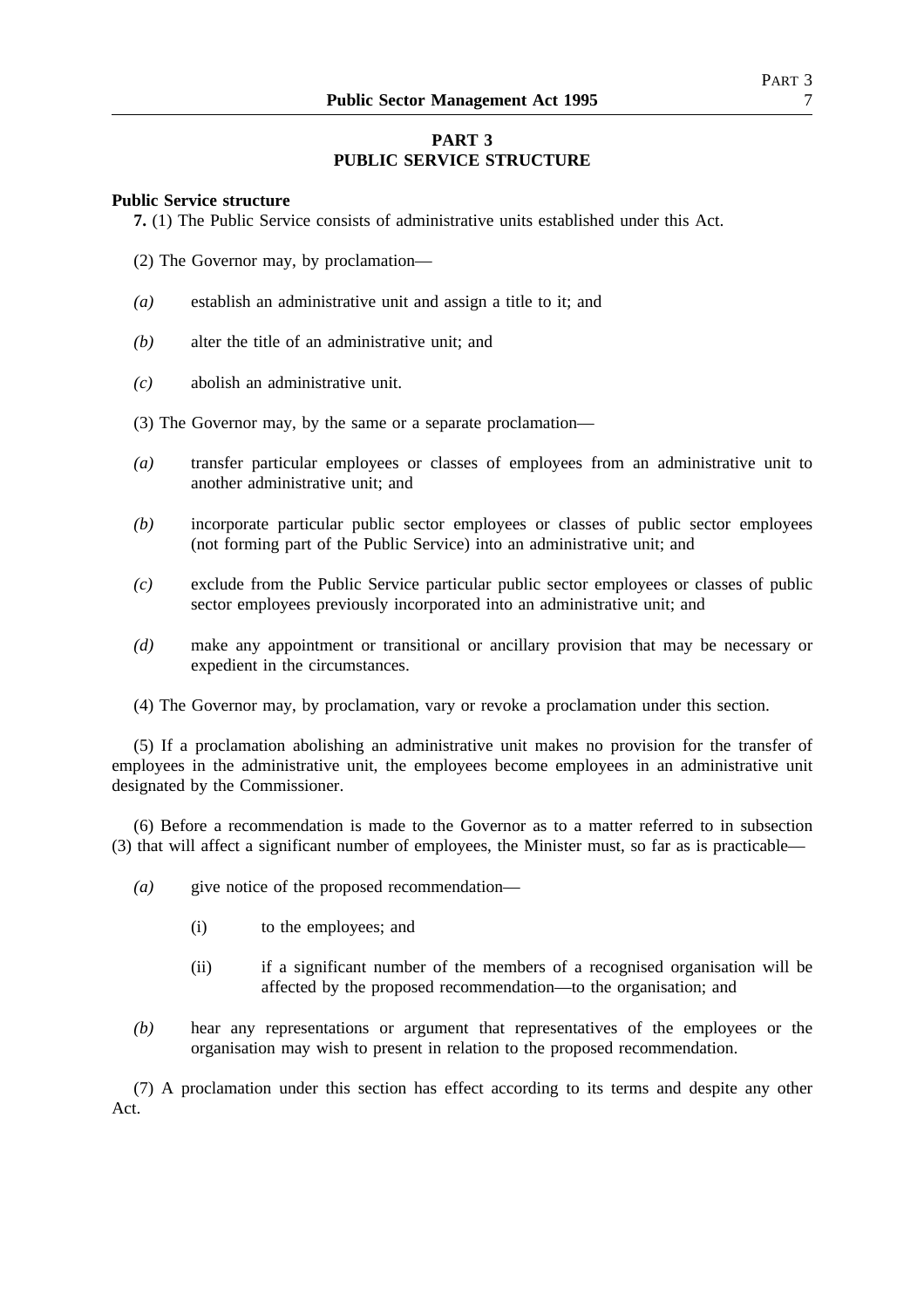# **Crown employees to be employed in Public Service**

**8.** Subject to Schedule 1, all persons employed by or on behalf of the Crown must be employed in the Public Service under this Act.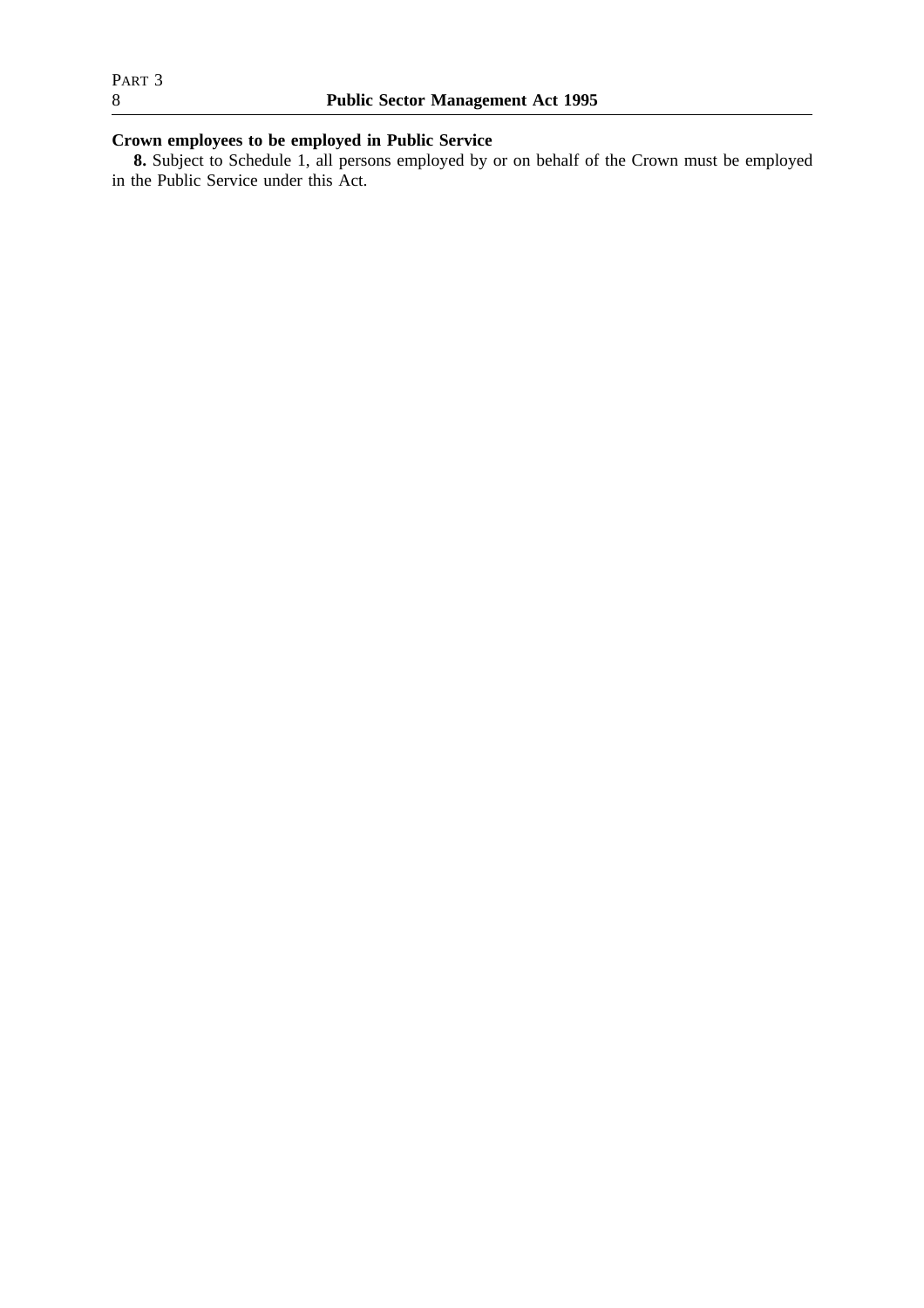# **PART 4 CHIEF EXECUTIVES**

## **Administrative units to have Chief Executives**

**9.** (1) There is to be a Chief Executive of each administrative unit.

(2) A Chief Executive is to be appointed by the Governor.

(3) The Governor may assign a title to a position of Chief Executive and may subsequently alter the title.

- (4) When—
- *(a)* there is a temporary vacancy in the position of Chief Executive of an administrative unit; or
- *(b)* the Chief Executive is absent from, or unable to discharge, official duties,

the Minister may assign an employee to act in the position or the Minister responsible for the unit may assign an employee in the unit to act in the position.

### **Conditions of Chief Executive's appointment**

**10.** (1) The conditions of appointment to a position of Chief Executive of an administrative unit are to be subject to a contract made between the Chief Executive and the Premier in consultation with the Minister responsible for the unit.

(2) The contract must specify—

- *(a)* that the Chief Executive is appointed for a term not exceeding five years specified in the contract and is eligible for reappointment; and
- *(b)* that the Chief Executive is to meet performance standards as set from time to time by the Premier and the Minister responsible for the administrative unit; and
- *(c)* that the Chief Executive is entitled to remuneration and other benefits specified in the contract; and
- *(d)* the sums representing the values of the benefits (other than remuneration); and
- *(e)* the total remuneration package value of the position under the contract.

(3) The decision whether to reappoint to the position at the end of a term of appointment must be made and notified to the Chief Executive not less than three months before the end of the term.

(4) If the contract so provides, the Chief Executive will be entitled to some other specified appointment in the Public Service (without any requirement for selection processes to be conducted) in the event that he or she is not reappointed at the end of a term of appointment or in other circumstances specified in the contract.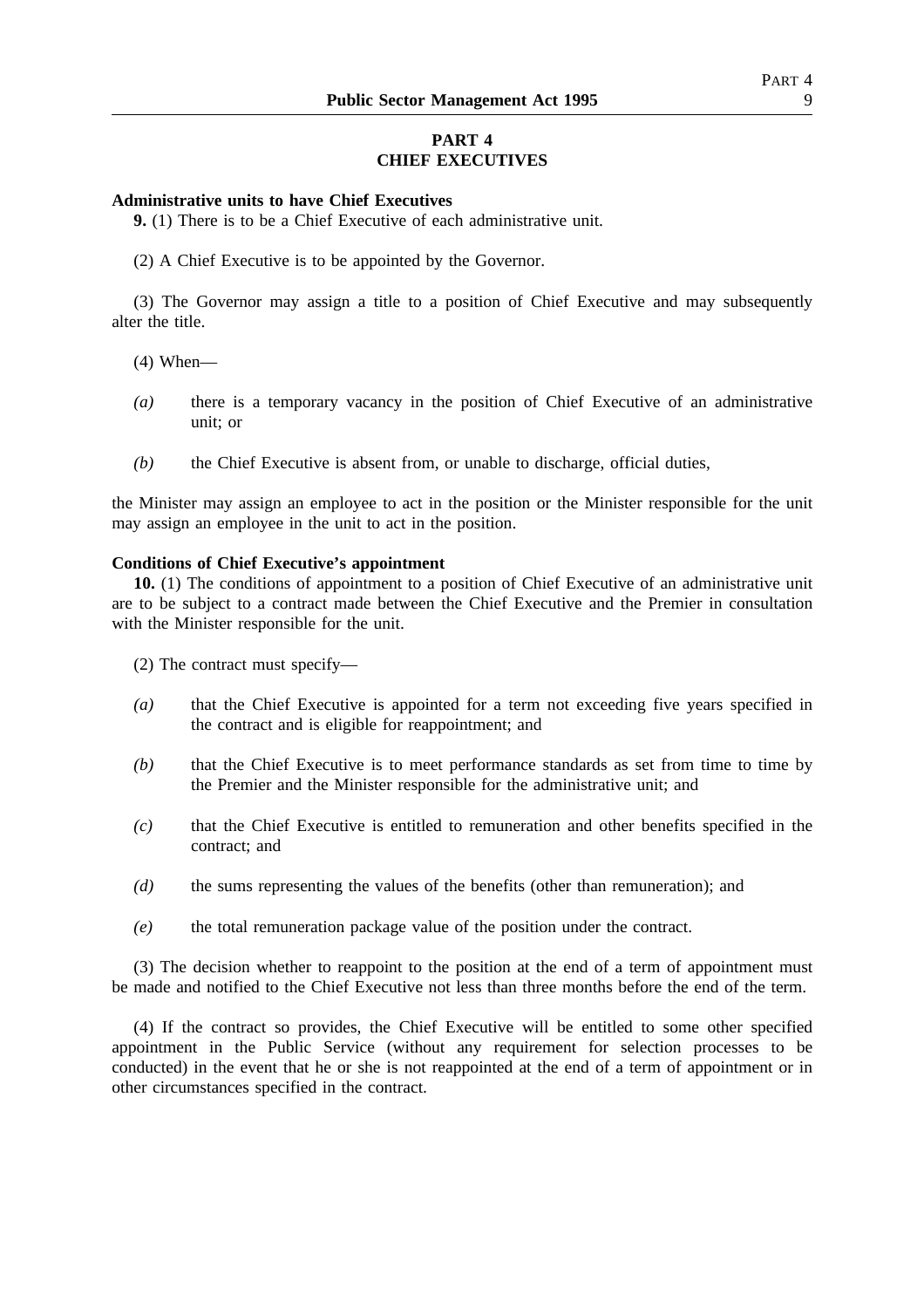# **Contract overrides other provisions**

**11.** (1) The contract relating to a Chief Executive's appointment may make any other provision considered appropriate, including provision excluding or modifying a provision of this Act (other than this Part).

(2) The contract will prevail, to the extent of any inconsistency, over the provisions of this Act (other than this Part).

# **Termination of Chief Executive's appointment**

**12.** (1) A Chief Executive's appointment may be terminated by the Governor—

- *(a)* on the ground that the Chief Executive—
	- (i) has been guilty of misconduct; or
	- (ii) has been convicted of an offence punishable by imprisonment; or
	- (iii) has engaged in any remunerative employment, occupation or business outside the duties of the position without the consent of the Minister responsible for the administrative unit; or
	- (iv) has become bankrupt or has applied to take the benefit of a law for the relief of insolvent debtors; or
	- (v) has, because of mental or physical incapacity, failed to carry out duties of the position satisfactorily or to the performance standards specified in the contract relating to his or her appointment; or
	- (vi) has, for any other reason, in the opinion of the Premier and the Minister responsible for the administrative unit, failed to carry out duties of the position satisfactorily or to the performance standards specified in the contract relating to his or her appointment; or
- *(b)* by not less than three months notice in writing to the Chief Executive.
- (2) A Chief Executive's appointment is terminated if the Chief Executive—
- *(a)* becomes a member, or a candidate for election as a member, of the Parliament of the State or the Commonwealth; or
- *(b)* is sentenced to imprisonment for an offence.

(3) A Chief Executive may resign from the position by not less than three months notice in writing to the Minister responsible for the administrative unit (unless notice of a shorter period is accepted by that Minister).

(4) Subject to this section and any provision in the contract relating to the Chief Executive's appointment, if a Chief Executive's appointment is terminated by the Governor by notice under subsection (1)*(b)*, the Chief Executive is entitled to a termination payment of an amount equal to three months remuneration (as determined for the purposes of this subsection under the contract) for each uncompleted year of the term of appointment (with a *pro rata* adjustment in relation to part of a year) up to a maximum of 12 months remuneration (as so determined).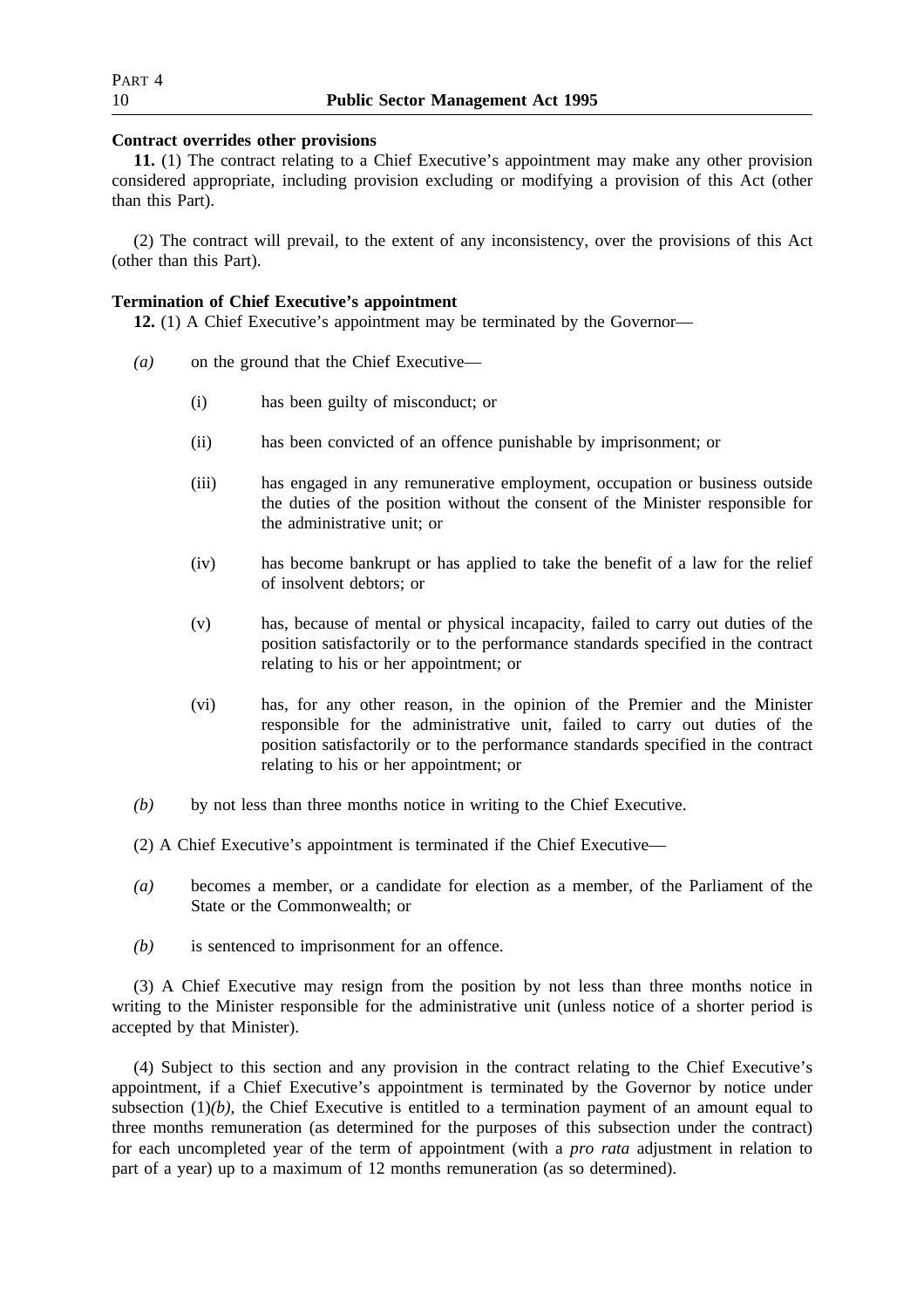(5) A Chief Executive is not entitled to a termination payment if the Chief Executive is appointed to some other position in the Public Service in accordance with the contract relating to his or her appointment.

# **Provision for statutory office holder to have powers, etc., of Chief Executive**

**13.** Despite the preceding provisions of this Part, the Minister may, by notice published in the *Gazette*—

- *(a)* declare that the person for the time being holding or acting in a specified statutory office established under an Act will have the powers and functions of Chief Executive in relation to an administrative unit; and
- *(b)* revoke a declaration under this section.

#### **Chief Executive's general responsibilities**

**14.** The Chief Executive of an administrative unit is responsible to the Minister responsible for the unit for—

- *(a)* the effective management of the unit and the general conduct of its employees; and
- *(b)* the attainment of the performance standards set from time to time under the contract relating to the Chief Executive's appointment; and
- *(c)* ensuring the observance within the unit of the aims and standards contained in Part 2; and
- *(d)* ensuring that the unit contributes to the attainment of the Government's overall objectives consistently with legislative requirements.

# **Extent to which Chief Executive is subject to Ministerial direction**

**15.** (1) Subject to this section, the Chief Executive of an administrative unit is subject to direction by the Minister or by the Minister responsible for the unit.

(2) No Ministerial direction may be given to a Chief Executive relating to the appointment, assignment, transfer, remuneration, discipline or termination of a particular person.

### **Right of employee representatives and recognised organisations to make representations**

**16.** (1) Before making a decision, or taking action, that will affect a significant number of employees, a Chief Executive must, so far as is practicable—

- *(a)* give notice of the proposed decision or action—
	- (i) to the employees; and
	- (ii) if a significant number of the members of a recognised organisation will be affected by the proposed decision or action—to the organisation; and
- *(b)* hear any representations or argument that representatives of the employees or the organisation may wish to present in relation to the proposed decision or action.

(2) Nothing in this section limits or restricts the carrying out of a function or exercise of a power by a Chief Executive under this Act.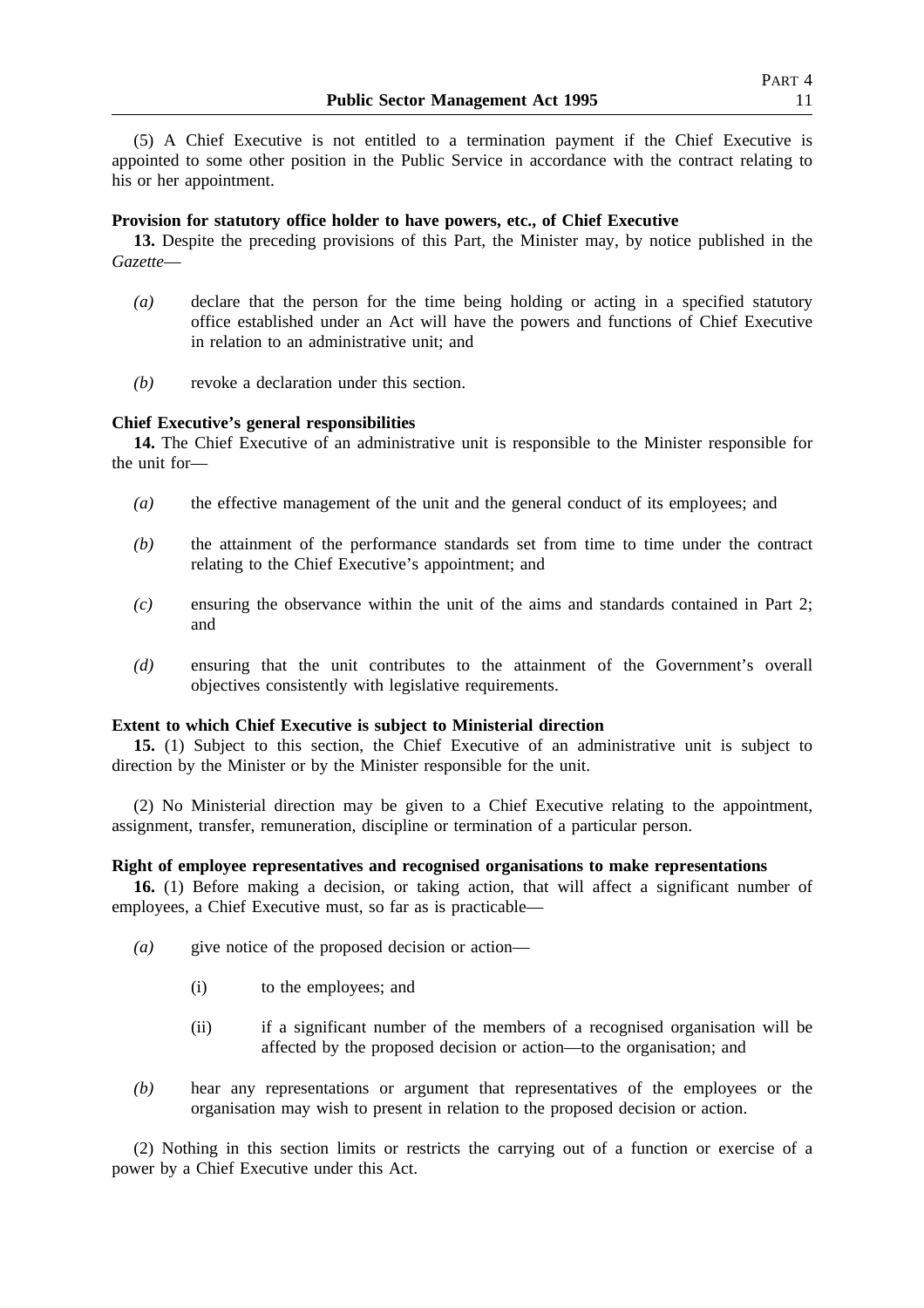# **Delegation**

**17.** (1) The Chief Executive of an administrative unit may, by instrument in writing, delegate a power or function under this Act—

- *(a)* to a particular person or committee; or
- *(b)* to the person for the time being occupying a particular position.

(2) A power or function delegated under this section may, if the instrument of delegation so provides, be further delegated.

- (3) A delegation—
- *(a)* may be absolute or conditional; and
- *(b)* does not derogate from the power of the delegator to act personally in a matter; and
- *(c)* is revocable at will.

# **Chief Executive to disclose pecuniary interests**

**18.** (1) The Chief Executive of an administrative unit must—

- *(a)* on appointment as Chief Executive, disclose his or her pecuniary interests to the Minister responsible for the unit in accordance with the regulations; and
- *(b)* on acquiring any further pecuniary interest of a kind specified in the regulations, disclose the pecuniary interest to that Minister; and
- *(c)* if a pecuniary or other personal interest of the Chief Executive conflicts or may conflict with his or her official duties—
	- (i) disclose the nature of the interest and the conflict or potential conflict to that Minister; and
	- (ii) not take action or further action in relation to the matter except as authorised by that Minister.

(2) The Minister responsible for the unit may direct the Chief Executive to resolve a conflict between a pecuniary or other personal interest and an official duty.

(3) Failure to comply with this section or a direction under this section constitutes misconduct unless the failure is due to inadvertence only.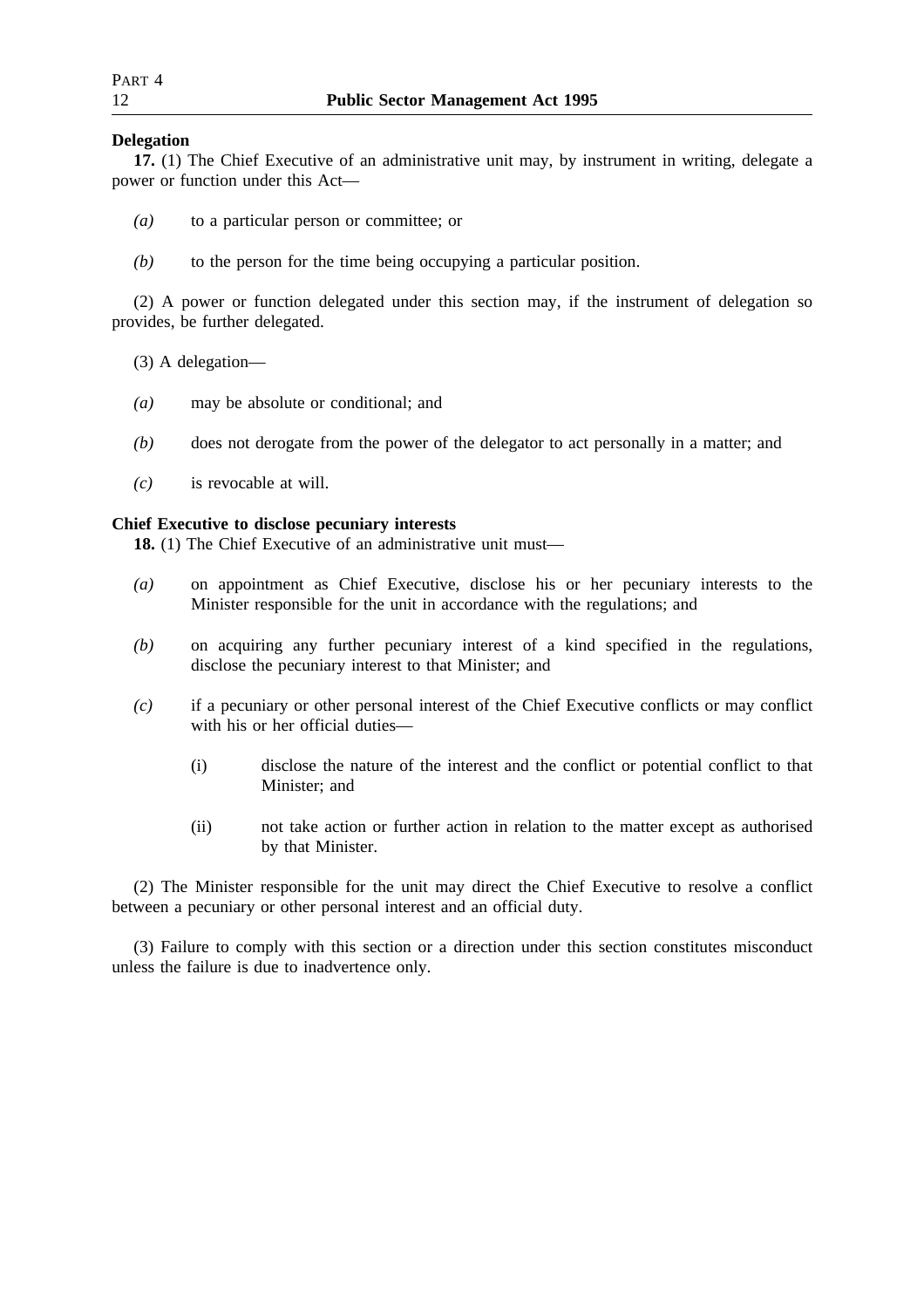# **PART 5 COMMISSIONER FOR PUBLIC EMPLOYMENT**

#### **Commissioner for Public Employment**

**19.** (1) There is to be a *Commissioner for Public Employment*.

(2) The Commissioner is to be appointed by the Governor.

(3) There is to be a *Deputy Commissioner for Public Employment* who is also to be appointed by the Governor.

- (4) The Deputy Commissioner is to act as Commissioner—
- *(a)* during a vacancy in the position of the Commissioner; or
- *(b)* when the Commissioner is absent from, or unable to discharge, official duties.

### **Conditions of Commissioner's appointment**

**20.** (1) The Commissioner is to be appointed for a term not exceeding five years and on conditions determined by the Governor.

(2) The Commissioner is, at the end of a term of appointment, eligible for reappointment.

# **Termination of Commissioner's appointment**

**21.** (1) The Commissioner's appointment may be terminated by the Governor on the ground that the Commissioner—

- *(a)* has been guilty of misconduct; or
- *(b)* has been convicted of an offence punishable by imprisonment; or
- *(c)* has engaged in any remunerative employment, occupation or business outside the duties of the position without the consent of the Minister; or
- *(d)* has become bankrupt or has applied to take the benefit of a law for the relief of insolvent debtors; or
- *(e)* has, because of mental or physical incapacity, failed to carry out duties of the position satisfactorily; or
- *(f)* is incompetent or has neglected the duties of the position.
- (2) The Commissioner's appointment is terminated if the Commissioner—
- *(a)* becomes a member, or a candidate for election as a member, of the Parliament of the State or the Commonwealth; or
- *(b)* is sentenced to imprisonment for an offence.

(3) The Commissioner may resign from the position by not less than three months notice in writing to the Minister (unless notice of a shorter period is accepted by the Minister).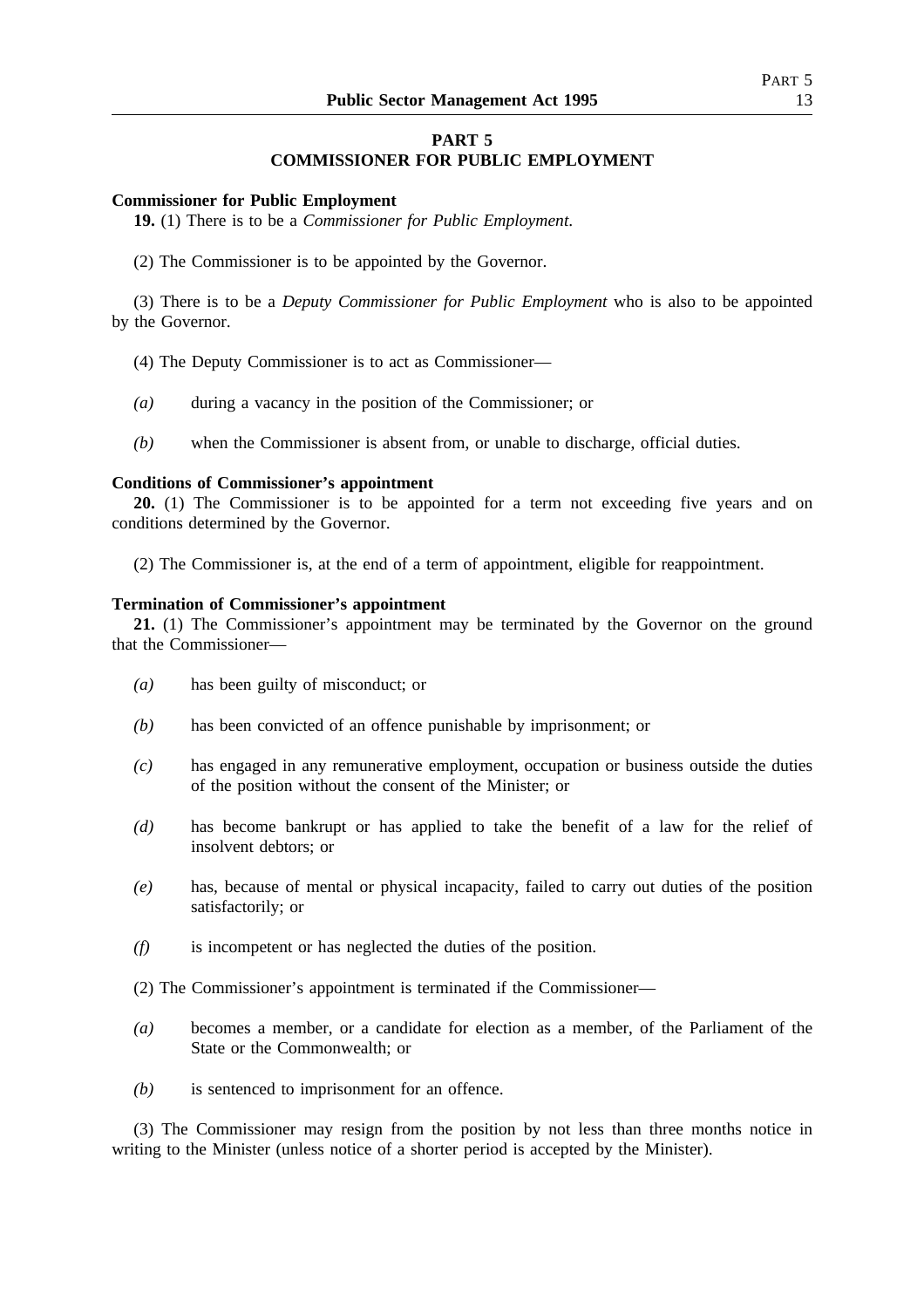# **Functions of Commissioner**

**22.** (1) The functions of the Commissioner are as follows:

- *(a)* to develop and issue directions and guidelines relating to personnel management matters in the Public Service, including—
	- (i) appointment; and
	- (ii) deployment; and
	- (iii) termination of employment; and
	- (iv) merit and equity; and
	- (v) performance management; and
	- (vi) conduct, discipline and grievances;
- *(b)* to provide advice on personnel management issues, including—
	- (i) conditions of employment; and
	- (ii) remuneration; and
	- (iii) selection and development of executives;
- *(c)* to monitor and review personnel management and industrial relations practices, including—
	- (i) observance of the personnel management standards contained in Part 2; and
	- (ii) observance of the directions and guidelines issued by the Commissioner; and
	- (iii) the resolution of grievances in respect of administrative decisions;
- *(d)* to make binding determinations as to the cases or classes of cases in which selection processes will not be required to be conducted for appointments to positions in the Public Service;
- *(e)* to conduct reviews of personnel management or industrial relations practices as required by the Minister or on the Commissioner's own initiative;
- *(f)* to investigate or assist in the investigation of matters in connection with the conduct or discipline of employees;
- *(g)* to perform any other functions assigned to the Commissioner under this Act or by the Minister.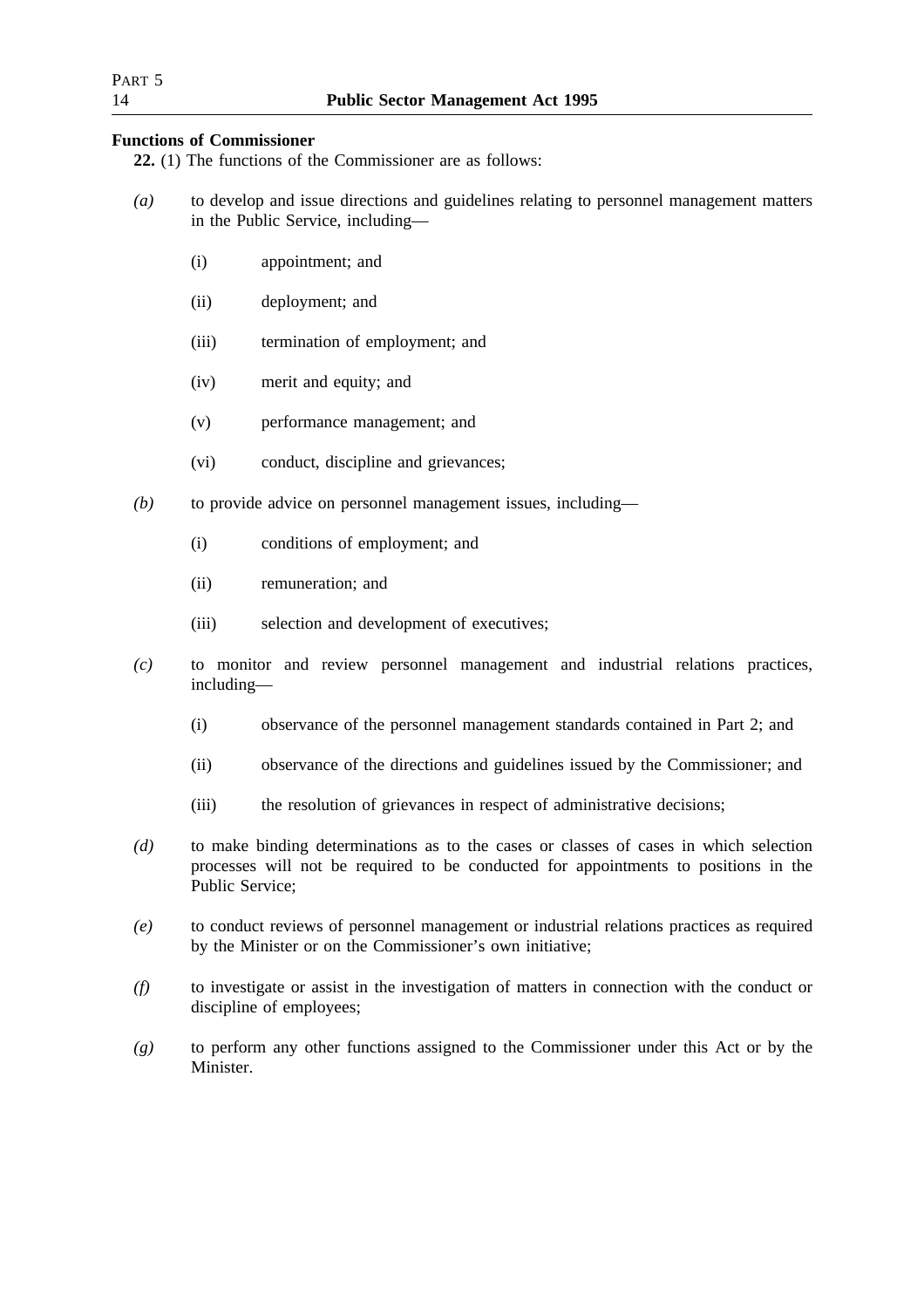- (2) The Commissioner's directions—
- *(a)* may be expressed to apply to all employees or particular employees or classes of employees (including statutory office holders with the powers and functions of a Chief Executive under this Act); and
- *(b)* are binding on the persons to whom they are expressed to apply.

# **Extent to which Commissioner is subject to Ministerial direction**

**23.** (1) Subject to this section, the Commissioner is subject to direction by the Minister.

- (2) No Ministerial direction may be given to the Commissioner—
- *(a)* relating to the appointment, assignment, transfer, remuneration, discipline or termination of a particular person; or
- *(b)* requiring that material be included in, or excluded from, a report that is to be laid before Parliament; or
- *(c)* requiring the Commissioner to refrain from making a particular review or investigation; or
- *(d)* requiring the Commissioner to declare, or refrain from declaring, a particular association to be a recognised organisation or to revoke, or refrain from revoking, such a declaration.
- (3) A Ministerial direction to the Commissioner—
- *(a)* must be communicated to the Commissioner in writing; and
- *(b)* must be included in the annual report of the Commissioner.

# **Recognised organisations and right of employee representatives and organisations to make representations**

**24.** (1) If the Commissioner is of the opinion that an association registered under the *Industrial and Employee Relations Act 1994* or under the *Industrial Relations Act 1988* of the Commonwealth represents the interests of a significant number of employees, the Commissioner must, by notice published in the *Gazette*, declare the association to be a recognised organisation for the purposes of this Act.

(2) If the Commissioner is of the opinion that a recognised organisation has ceased to represent the interests of a significant number of employees, the Commissioner must, by notice published in the *Gazette*, revoke a declaration under subsection (1).

(3) Before making a decision or determination, or taking action, that will affect a significant number of employees, the Commissioner must, so far as is practicable—

- *(a)* give notice of the proposed decision, determination or action—
	- (i) to the employees; and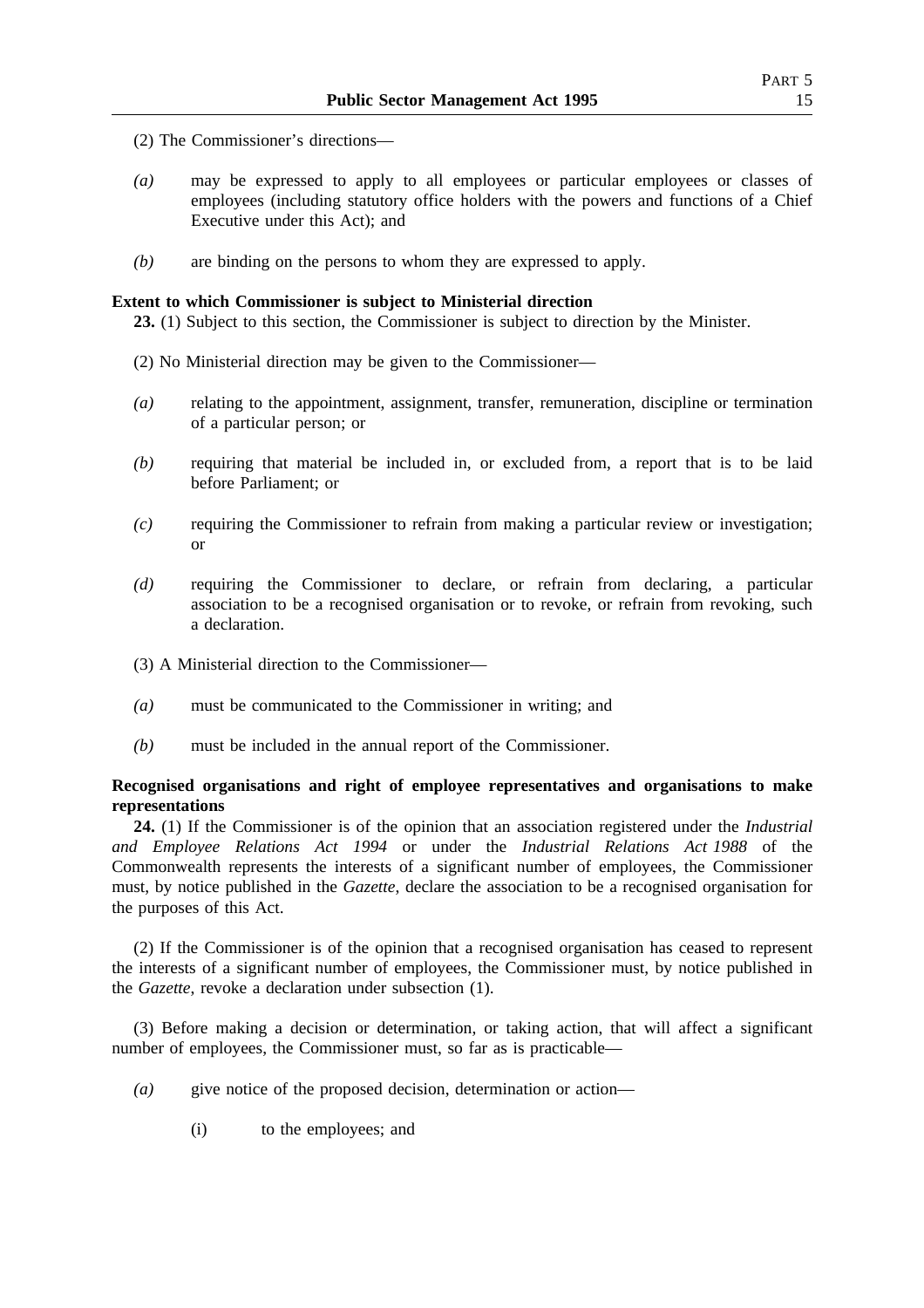- (ii) if a significant number of the members of a recognised organisation will be affected by the proposed decision, determination or action—to the organisation; and
- *(b)* hear any representations or argument that representatives of the employees or the organisation may wish to present in relation to the proposed decision, determination or action.

(4) Nothing in this section limits or restricts the carrying out of a function or exercise of a power by the Commissioner under this Act.

# **Investigative powers of Commissioner**

**25.** (1) The powers conferred by this section—

- *(a)* may be exercised as reasonably required for the purposes of—
	- (i) the Commissioner's function of reviewing personnel management or industrial relations practices; or
	- (ii) the Commissioner's function of investigating matters in connection with the conduct or discipline of employees; or
	- (iii) a disciplinary inquiry under Division 8 of Part 8;
- *(b)* may (without limiting the Commissioner's power of delegation) be delegated by the Commissioner to a Chief Executive or a person conducting such a review, investigation or inquiry.
- (2) The Commissioner may—
- *(a)* by notice in writing—
	- (i) require a public sector employee or former public sector employee to appear at a specified time and place for examination; or
	- (ii) require a public sector employee or former public sector employee to produce a specified record or object that is relevant to the subject matter of the review, investigation or inquiry; and
- *(b)* require a public sector employee or former public sector employee to answer truthfully questions that are relevant to the subject matter of the review, investigation or inquiry; and
- *(c)* enter and inspect premises occupied by the Crown or a public sector agency.

(3) A public sector employee or former public sector employee who fails to comply with a requirement under this section or hinders the exercise of powers under this section is—

*(a)* in the case of a public sector employee—liable to disciplinary action (whether under this Act or otherwise, as the case requires); or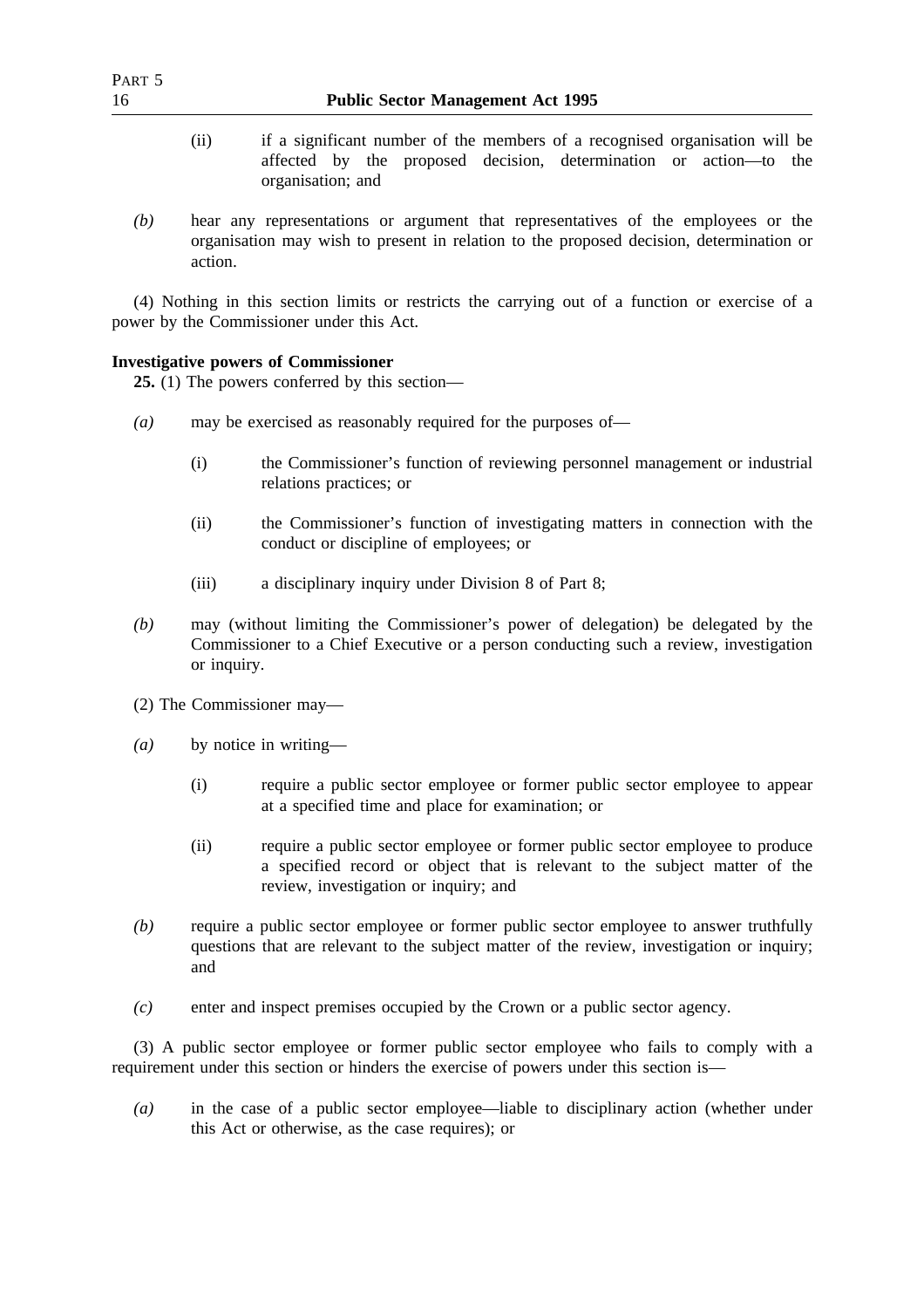*(b)* in the case of a former public sector employee—guilty of an offence.

Penalty: Division 7 fine.

(4) A person is not obliged to answer a question or to produce a record or object (other than a record or object of the Government) under this section if to do so would tend to incriminate the person of an offence.

## **Delegation by Commissioner**

**26.** (1) The Commissioner may, by instrument in writing, delegate a power or function under this Act—

- *(a)* to a particular person or committee; or
- *(b)* to the person for the time being occupying a particular position.

(2) A power or function delegated under this section may, if the instrument of delegation so provides, be further delegated.

- (3) A delegation—
- *(a)* may be absolute or conditional; and
- *(b)* does not derogate from the power of the delegator to act personally in a matter; and
- *(c)* is revocable at will.

## **Commissioner to disclose pecuniary interests**

**27.** (1) The Commissioner must—

- *(a)* on appointment as Commissioner, disclose his or her pecuniary interests to the Minister in accordance with the regulations; and
- *(b)* on acquiring any further pecuniary interest of a kind specified in the regulations, disclose the pecuniary interest to the Minister; and
- *(c)* if a pecuniary or other personal interest of the Commissioner conflicts or may conflict with his or her official duties—
	- (i) disclose the nature of the interest and the conflict or potential conflict to the Minister; and
	- (ii) not take action or further action in relation to the matter except as authorised by the Minister.

(2) The Minister may direct the Commissioner to resolve a conflict between a pecuniary or other personal interest and an official duty.

(3) Failure to comply with this section or a direction under this section constitutes misconduct unless the failure is due to inadvertence only.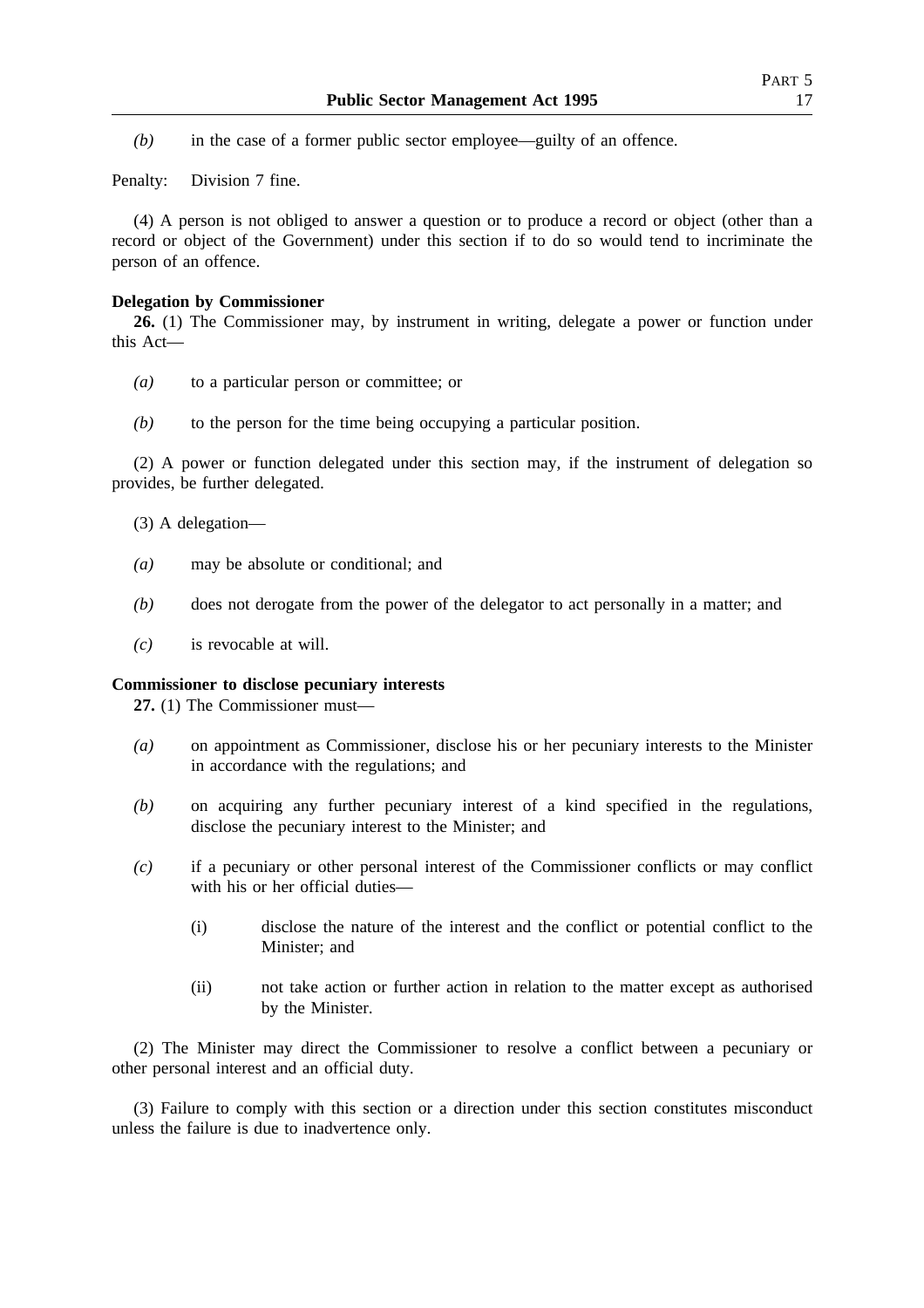# **Annual report**

**28.** (1) The Commissioner must, before 30 September in each year, present a report to the Minister on personnel management and industrial relations in the Public Service during the preceding financial year.

- (2) The report must—
- *(a)* describe the extent of observance within the Public Service of—
	- (i) the personnel management standards contained in Part 2; and
	- (ii) the personnel management guidelines and directions issued by the Commissioner,

and measures taken to ensure observance of those standards, guidelines and directions; and

- *(b)* describe measures taken to improve personnel management in the various administrative units; and
- *(c)* describe any determinations made by the Commissioner that selection processes are not required to be conducted for appointments to positions in the Public Service; and
- *(d)* describe the extent to which disciplinary procedures were invoked in the Public Service; and
- *(e)* deal with any other matters stipulated by the regulations.

(3) The Minister must, within 12 sitting days after receipt of a report under this section, cause copies of the report to be laid before each House of Parliament.

# **Special reports**

**29.** (1) The Commissioner may at any time submit a special report to the Minister on matters relating to personnel management or industrial relations in the Public Service or a part of the Public Service.

- (2) If the Commissioner becomes aware that significant breaches or evasions of—
- *(a)* the personnel management standards contained in Part 2; or
- *(b)* the personnel management guidelines or directions issued by the Commissioner,

have occurred in an administrative unit, the Commissioner must make a special report to the Minister describing the breaches or evasions.

(3) On receipt of a special report under subsection (2), the Minister must obtain a report from the Minister responsible for the administrative unit dealing with the matters raised by the Commissioner and describing any corrective measures taken by the Chief Executive of the administrative unit.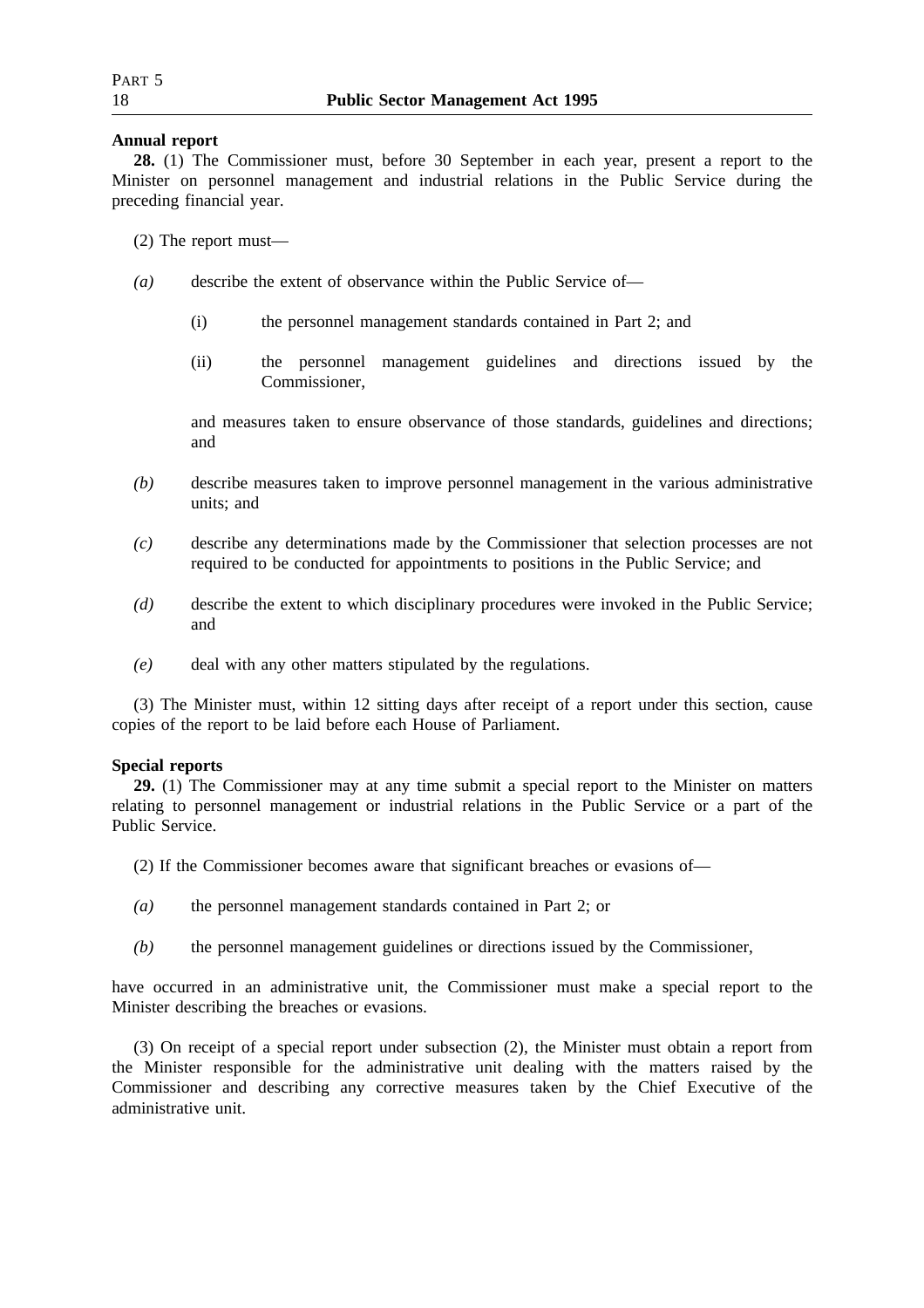(4) The Minister must, within 12 sitting days after receipt of a special report under this section, cause copies of the report (together with any further report obtained under subsection (3)) to be laid before each House of Parliament.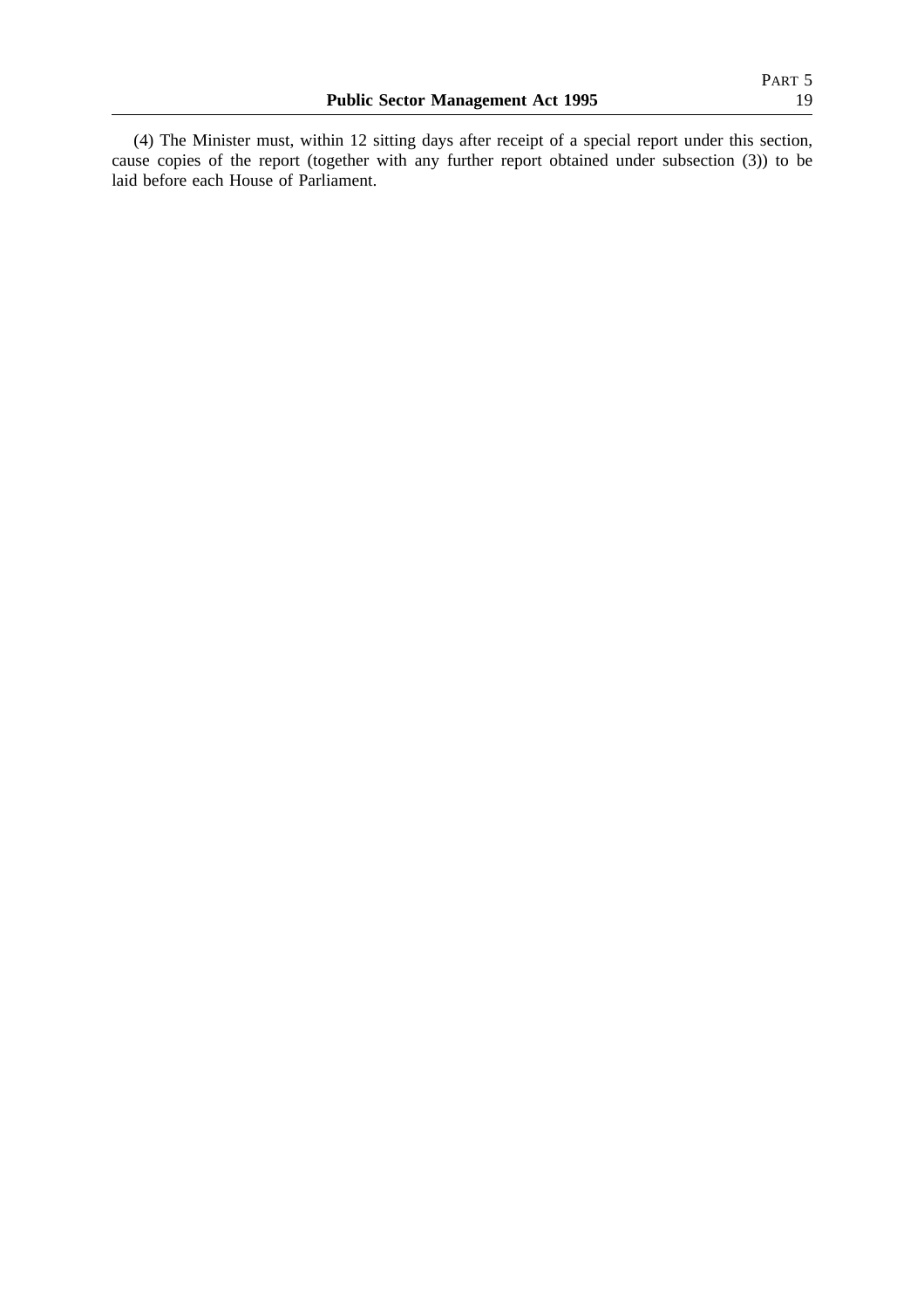# **PART 6**

# **GENERAL EMPLOYMENT DETERMINATIONS AND POSITIONS**

# **General employment determinations**

**30.** (1) The Commissioner may determine—

- *(a)* structures in accordance with which remuneration levels may be fixed for positions in the Public Service; and
- *(b)* conditions of employment other than remuneration; and
- *(c)* processes to be followed in fixing remuneration levels and other employment conditions for positions; and
- *(d)* classes of positions that are to be executive positions for the purposes of this Act; and
- *(e)* allowances payable to employees and the circumstances in which they are payable; and
- *(f)* charges payable by employees in respect of accommodation, services, goods or other benefits provided to them in connection with their employment.
- (2) A determination by the Commissioner—
- *(a)* may be varied or revoked by subsequent determination; and
- *(b)* must be published in accordance with the regulations; and
- *(c)* is binding on Chief Executives and other employees; and
- *(d)* has effect from a date fixed by the Commissioner which may be a date earlier than the date of the determination.

# **Positions**

**31.** (1) The Chief Executive of an administrative unit may fix or vary the duties, titles and remuneration levels of positions in the unit.

(2) The remuneration level of a position may be varied at the initiative of the Chief Executive or on application made in accordance with the regulations by the employee occupying the position.

(3) A variation of the remuneration level of a position has effect from a date determined by the Chief Executive which may be a date earlier than the date of the decision to vary the level.

(4) No position may—

- *(a)* be abolished while the position is occupied by an employee; or
- *(b)* have its remuneration level reduced while the position is occupied by an employee except—
	- (i) with the employee's consent; or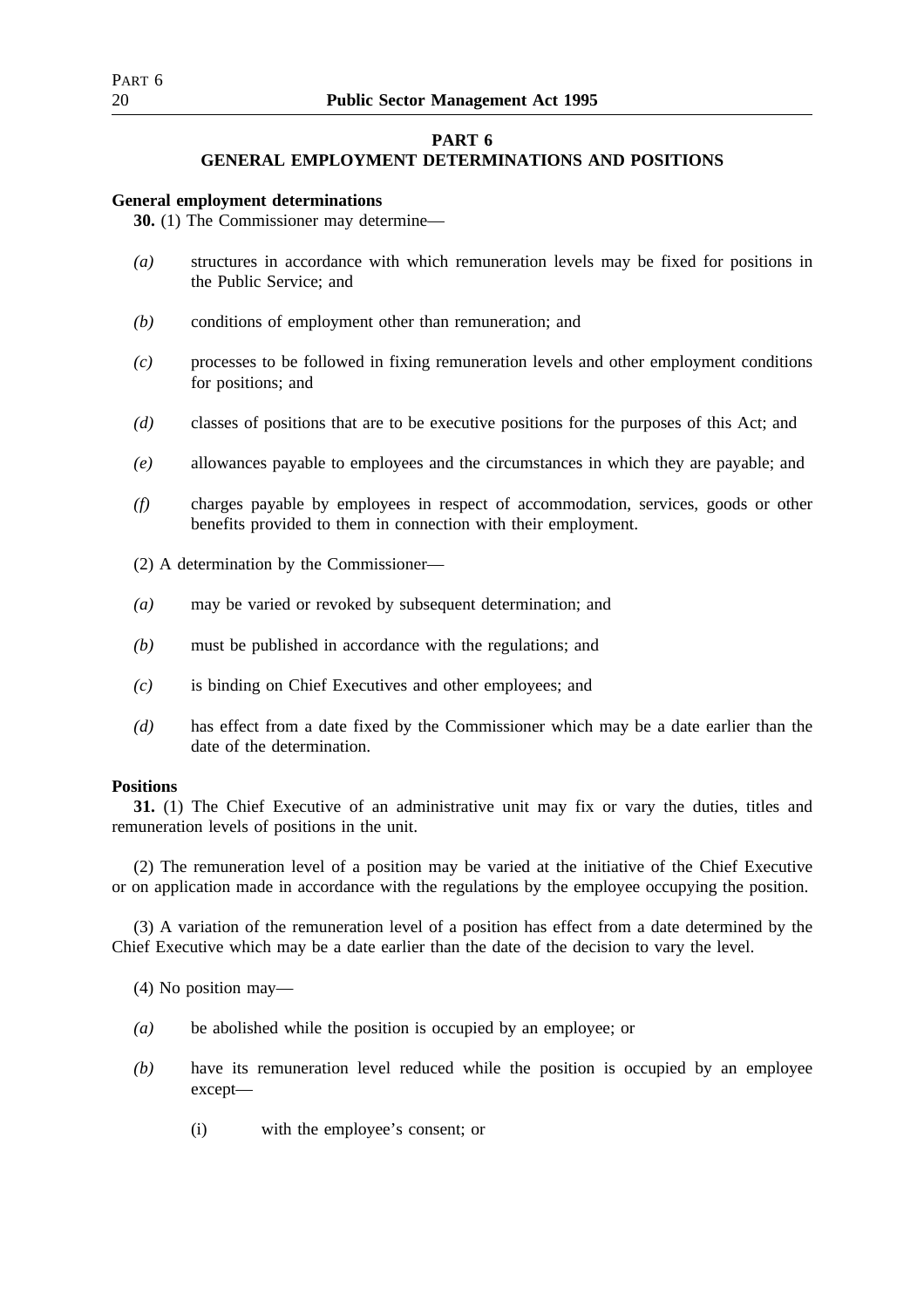(ii) in order to correct a clerical error made in the course of the process of fixing or varying the remuneration level of the position.

## **Review of remuneration level of position**

**32.** (1) The Commissioner may establish review panels for the purposes of this section.

- (2) A review panel is to consist of—
- *(a)* the Commissioner or a delegate of the Commissioner; and
- *(b)* an employee selected by the Commissioner from a panel of employees nominated by recognised organisations; and
- *(c)* an employee selected by the Commissioner from a panel of employees nominated by the Commissioner.

(3) The Minister may from time to time invite the recognised organisations to nominate employees to constitute the panel referred to in subsection (2)*(b)*.

(4) If a recognised organisation fails to make a nomination in response to an invitation under subsection (3) within the time allowed in the invitation, the Minister may choose employees instead of nominees of the recognised organisation and any employees so chosen are to be taken to have been nominated to the relevant panel.

- (5) A person ceases to be a member of a panel if the person—
- *(a)* ceases to be an employee; or
- *(b)* resigns by notice in writing addressed to the Minister; or
- *(c)* is removed from the panel by the Minister on the ground of misconduct, neglect of duty, incompetence or mental or physical incapacity to carry out official duties; or
- *(d)* has completed a period of two years as a member of the panel since being nominated, or last renominated, as a member of the panel, and is not renominated to the panel.
- (6) Subject to subsection (7), an employee who—
- *(a)* has made an application under this Part for variation of the remuneration level of the employee's position; and
- *(b)* is dissatisfied with the decision on the application,

may, within 30 days after receiving notice of the decision, apply to the Commissioner for a review of the remuneration level of the employee's position.

- (7) An application for review may not be made—
- *(a)* by an executive or any employee whose employment is subject to a contract under Part 7; or
- *(b)* in a case of a kind excluded by the regulations.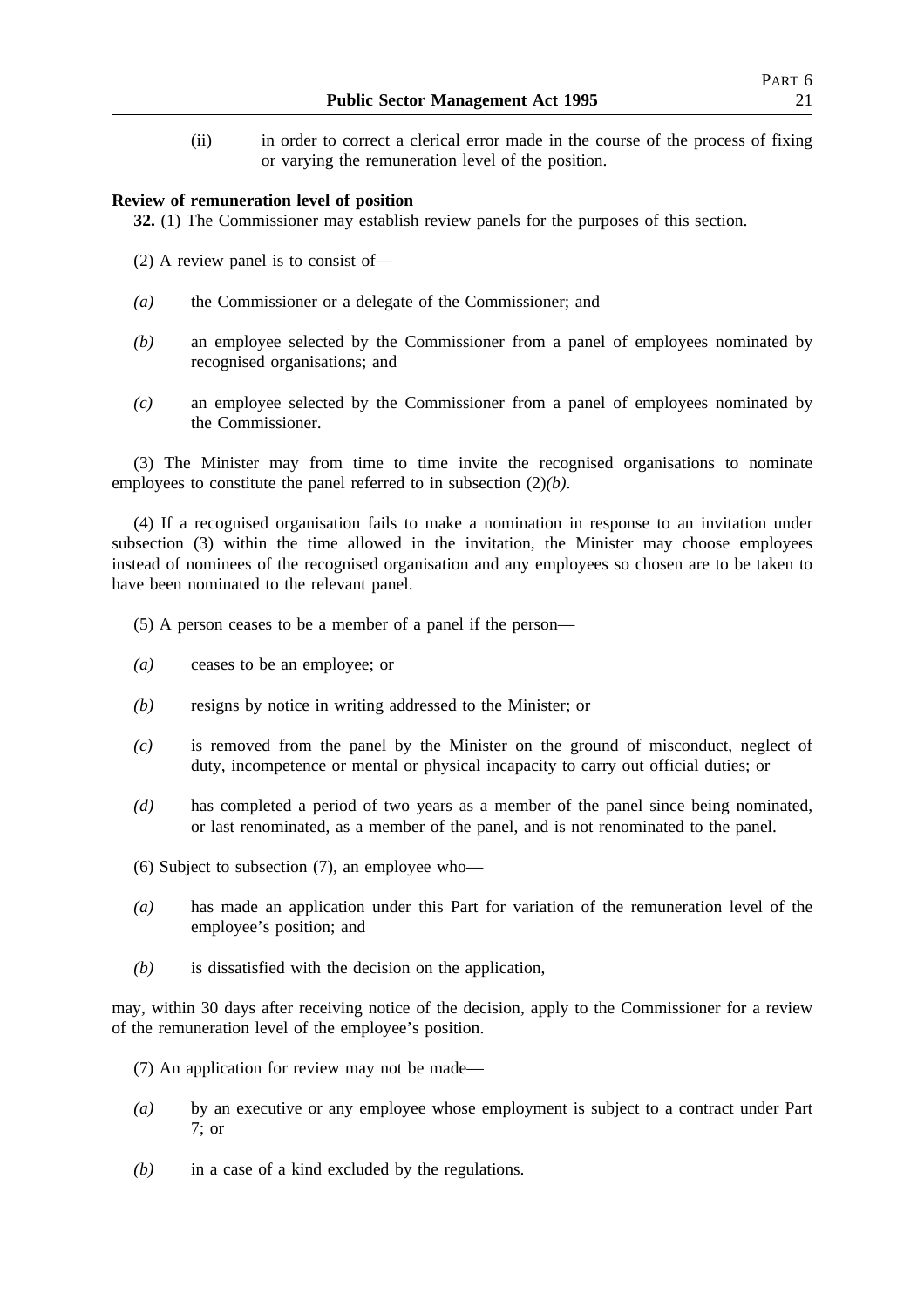(8) On an application for review, the Commissioner must refer the application to a review panel.

(9) A review panel to which an application for review is referred must afford—

- *(a)* the applicant; and
- *(b)* the Chief Executive, or a nominee of the Chief Executive of the administrative unit in which the applicant is employed,

a reasonable opportunity to make submissions orally or in writing to the panel on the questions raised by the application.

(10) If an applicant wishes to make oral submissions, the applicant may appear before the panel personally or by a representative (who may not be a legal practitioner).

(11) On completion of a review, the review panel may—

- *(a)* confirm the existing remuneration level of the applicant's position; or
- *(b)* determine that the remuneration level of the position should be varied with effect from a date determined by the panel (which may not be earlier than the date of the application for review nor later than three months from the date of that application).

(13) A decision in which any two or more members of a review panel concur is a decision of the panel.

(14) If a review panel determines that the remuneration level of a position should be varied, the Chief Executive must vary the remuneration level of the position in accordance with the determination.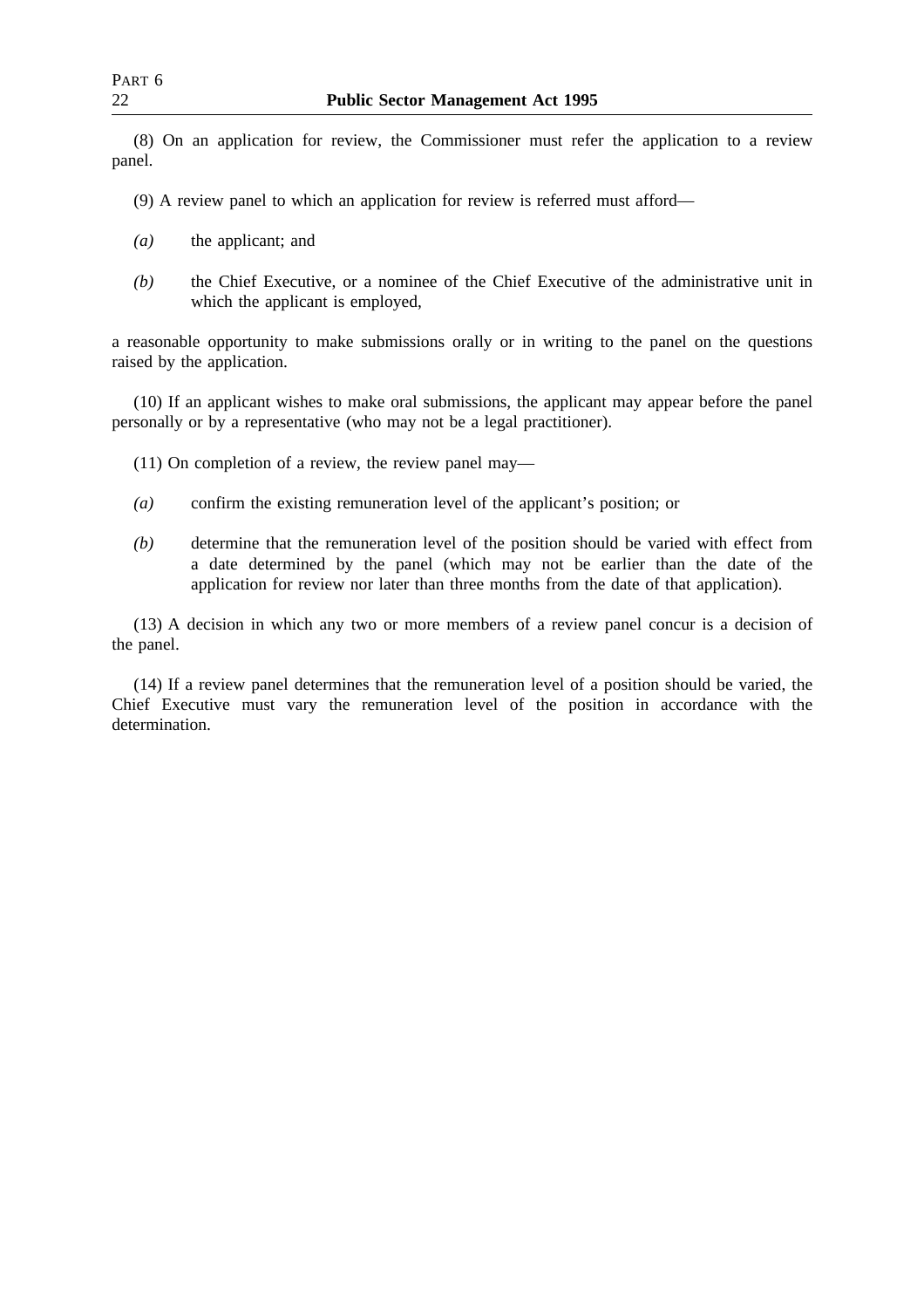# **PART 7**

# **PUBLIC SERVICE APPOINTMENTS (APART FROM CHIEF EXECUTIVES)**

# **DIVISION 1—EXECUTIVE POSITIONS**

### **Appointment of executives**

**33.** (1) The Chief Executive of an administrative unit may appoint persons as executives of the unit.

(2) Subject to a determination of the Commissioner under Part 5, an appointment to an executive position may only be made as a consequence of selection processes conducted on the basis of merit in accordance with the regulations.

## **Conditions of executive's employment**

**34.** (1) The conditions of employment in an executive position are to be subject to a contract made between the executive and the Chief Executive.

(2) The contract must specify—

- *(a)* that the executive is employed for a term not exceeding five years specified in the contract and is eligible for reappointment to the position; and
- *(b)* that the executive is to meet performance standards as set from time to time by the Chief Executive; and
- *(c)* that the executive is entitled to remuneration and other benefits specified in the contract; and
- *(d)* the sums representing the values of the benefits (other than remuneration); and
- *(e)* the total remuneration package value of the position under the contract; and
- *(f)* that the executive may resign from the Public Service by not less than three months notice in writing to the Chief Executive (unless notice of a shorter period is accepted by the Chief Executive).

(3) The decision whether to reappoint to the position at the end of a term of employment must be made and notified to the executive not less than three months before the end of the term.

(4) If the contract so provides, the executive will be entitled to some other specified appointment in the Public Service (without any requirement for selection processes to be conducted) in the event that he or she is not reappointed to the position at the end of a term of employment or in other circumstances specified in the contract.

 $(5)$  If—

- *(a)* the executive is not reappointed to the position at the end of a term of employment; and
- *(b)* the contract does not provide that he or she is entitled to some other specified appointment in that event; and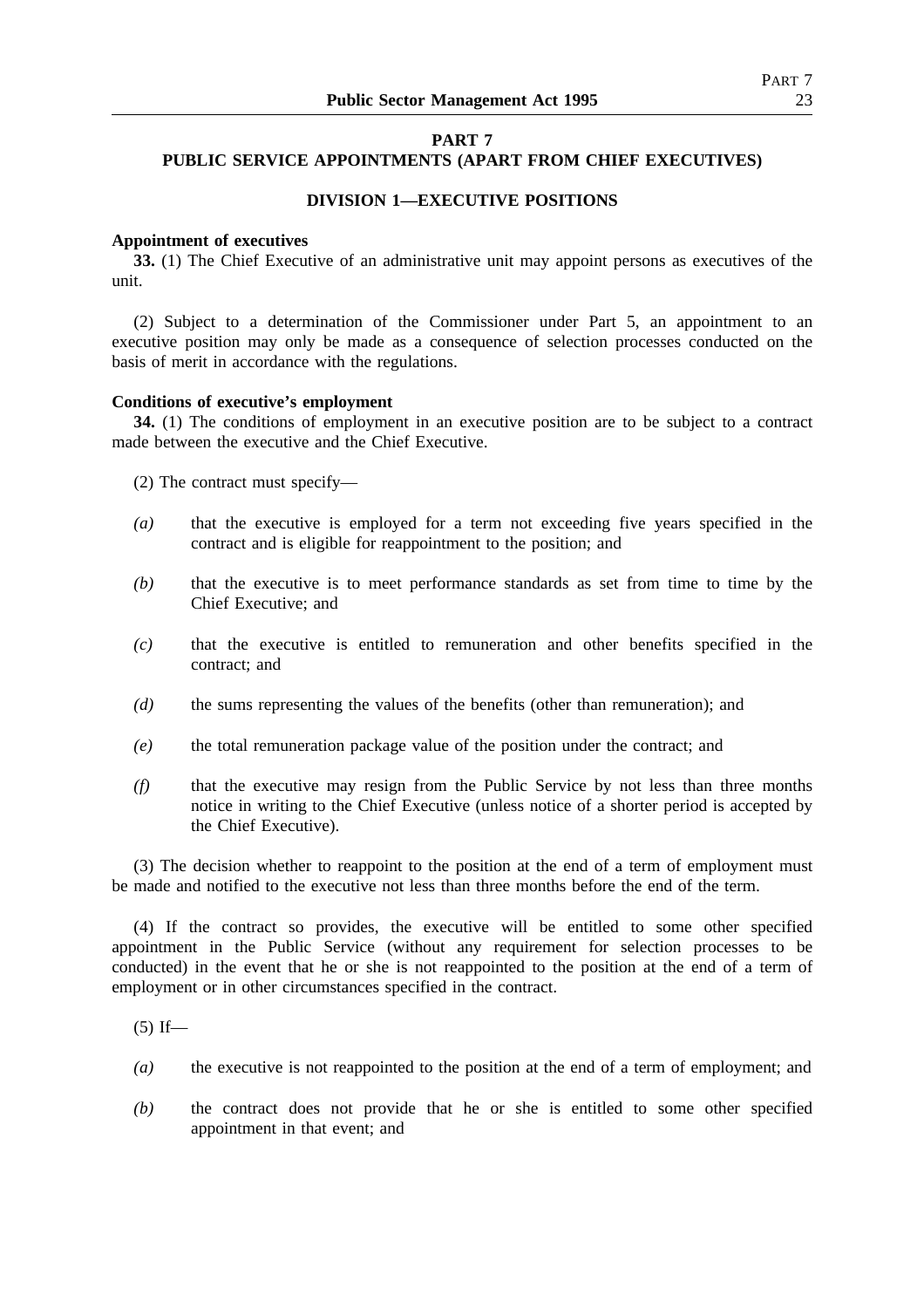| PART <sub>7</sub><br>24 | <b>Public Sector Management Act 1995</b>                                                                                                                                                                                                                                                 |  |  |
|-------------------------|------------------------------------------------------------------------------------------------------------------------------------------------------------------------------------------------------------------------------------------------------------------------------------------|--|--|
| (c)                     | immediately before the executive was first appointed to any executive position under<br>this Act, he or she was employed in the Public Service (but not under a contract for a<br>fixed term with no entitlement to employment in another position at the end of the<br>fixed term); and |  |  |

*(d)* the contract does not exclude the operation of this subsection,

the executive is entitled to be appointed (without any requirement for selection processes to be conducted) to a position in the Public Service with a remuneration level the same as, or at least equivalent to, that of the position he or she occupied immediately before the commencement of his or her first term of employment in the position to which he or she is not being reappointed.

(6) If an employee is appointed as required by subsection (5) to a position that is an executive position, the conditions of his or her employment will not be required to be subject to a contract under this section (except in the event that he or she is appointed to another executive position).

(7) This section does not apply to an employee who is an executive as a result of assignment from a position other than an executive position.

# **Contract overrides other provisions**

**35.** (1) The contract relating to an executive's employment may make any other provision considered appropriate, including provision excluding or modifying a provision of this Act (other than this Division).

(2) The contract will prevail, to the extent of any inconsistency, over the provisions of this Act (other than Part 2 and this Division).

# **Termination of executive's employment by notice**

**36.** (1) This section applies only to an executive whose conditions of employment are subject to a contract under this Division.

(2) The Chief Executive of the administrative unit in which an executive is employed may, with the approval of the Commissioner, terminate the executive's employment by not less than three months notice in writing to the executive.

(3) If an executive's employment is terminated by the Chief Executive by notice under this section, the following provisions apply:

- *(a)* if—
	- (i) the contract relating to the executive's employment does not provide that he or she is entitled to some other specified appointment in the event of such termination; and
	- (ii) immediately before the executive was first appointed to any executive position under this Act, he or she was employed in the Public Service (but not under a contract for a fixed term containing provision for termination of his or her employment by notice in writing of a specified period); and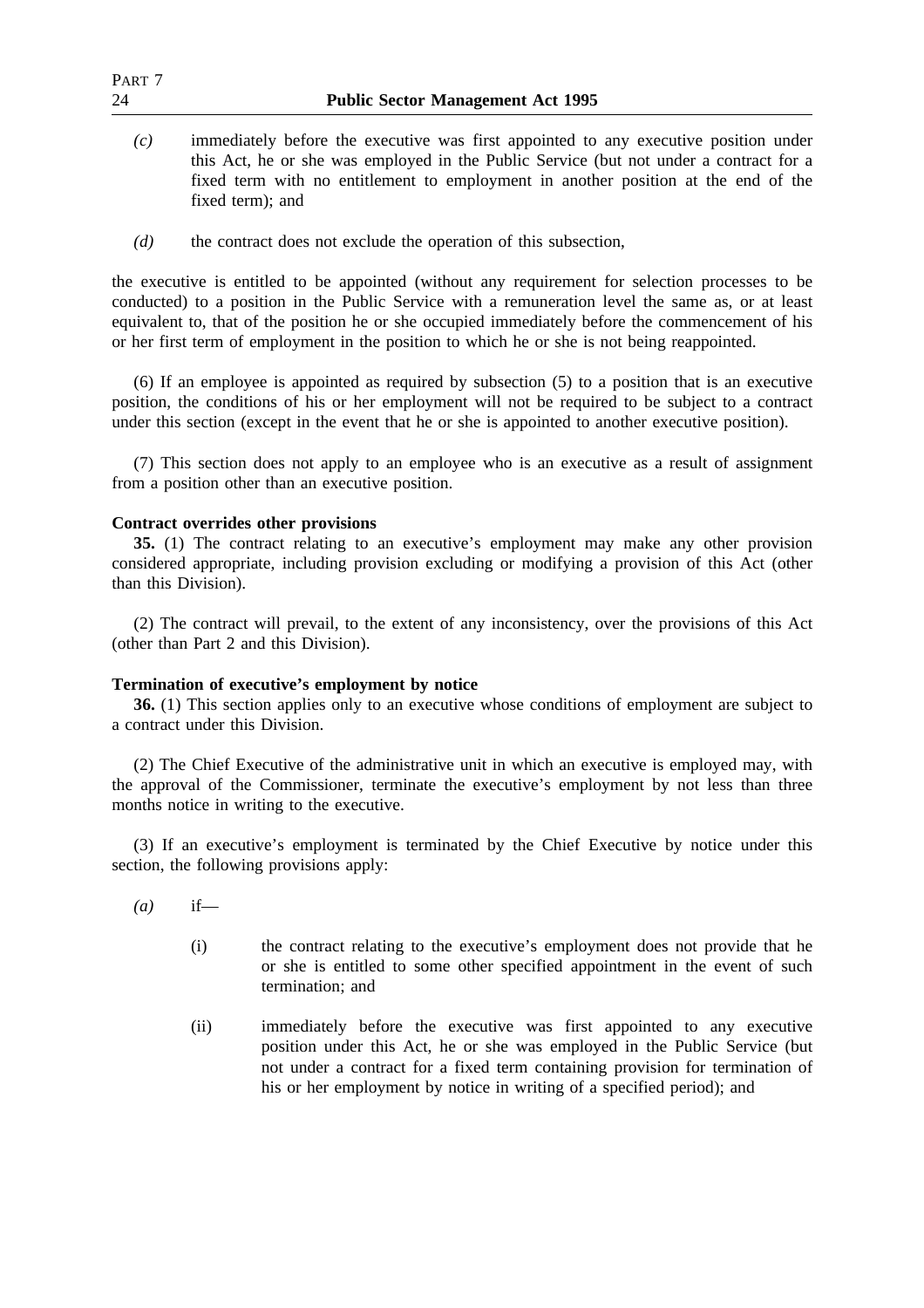(iii) the contract does not exclude the operation of this paragraph,

the executive is entitled to be appointed (without any requirement for selection processes to be conducted) to a position in the Public Service with a remuneration level the same as, or at least equivalent to, that of the position he or she occupied immediately before the commencement of his or her first term of employment in the position occupied at the time of termination;

*(b)* in any other case—the executive is, subject to any provision in the contract, entitled to a termination payment of an amount equal to three months remuneration (as determined for the purposes of this subsection under the contract) for each uncompleted year of the term of employment (with a *pro rata* adjustment in relation to part of a year) up to a maximum of 12 months remuneration (as so determined).

(4) If an employee is appointed as required by subsection  $(3)(a)$  to a position that is an executive position, the conditions of his or her employment will not be required to be subject to a contract under this Division (except in the event that he or she is appointed to another executive position).

(5) Nothing in this section prevents termination of an executive's employment by a shorter period of notice than three months provided that a payment is made to the executive in lieu of notice of an amount equal to the salary and allowances (if any) that the executive would have been entitled to receive during the balance of the period of three months less, in the case of an executive appointed to another position under subsection  $(3)(a)$ , the salary and allowances (if any) payable in respect of employment in that position during the balance of the period of three months.

(6) The provisions of Part 8 relating to termination of an employee's employment apply to an executive in addition to this section but subject to any provision in the contract relating to the executive's employment.

# **Executive's general responsibilities**

**37.** An executive is responsible to the Chief Executive of the administrative unit in which he or she is employed for—

- *(a)* the efficient and effective management of the resources under his or her control; and
- *(b)* the attainment of the performance standards set from time to time under the contract relating to his or her employment; and
- *(c)* ensuring the observance within the areas under his or her control of the aims and standards contained in Part 2; and
- *(d)* contributing to the attainment of the Government's overall objectives consistently with legislative requirements.

# **DIVISION 2—OTHER POSITIONS**

## **Division applies to positions other than executive positions**

**38.** This Division applies to positions other than executive positions.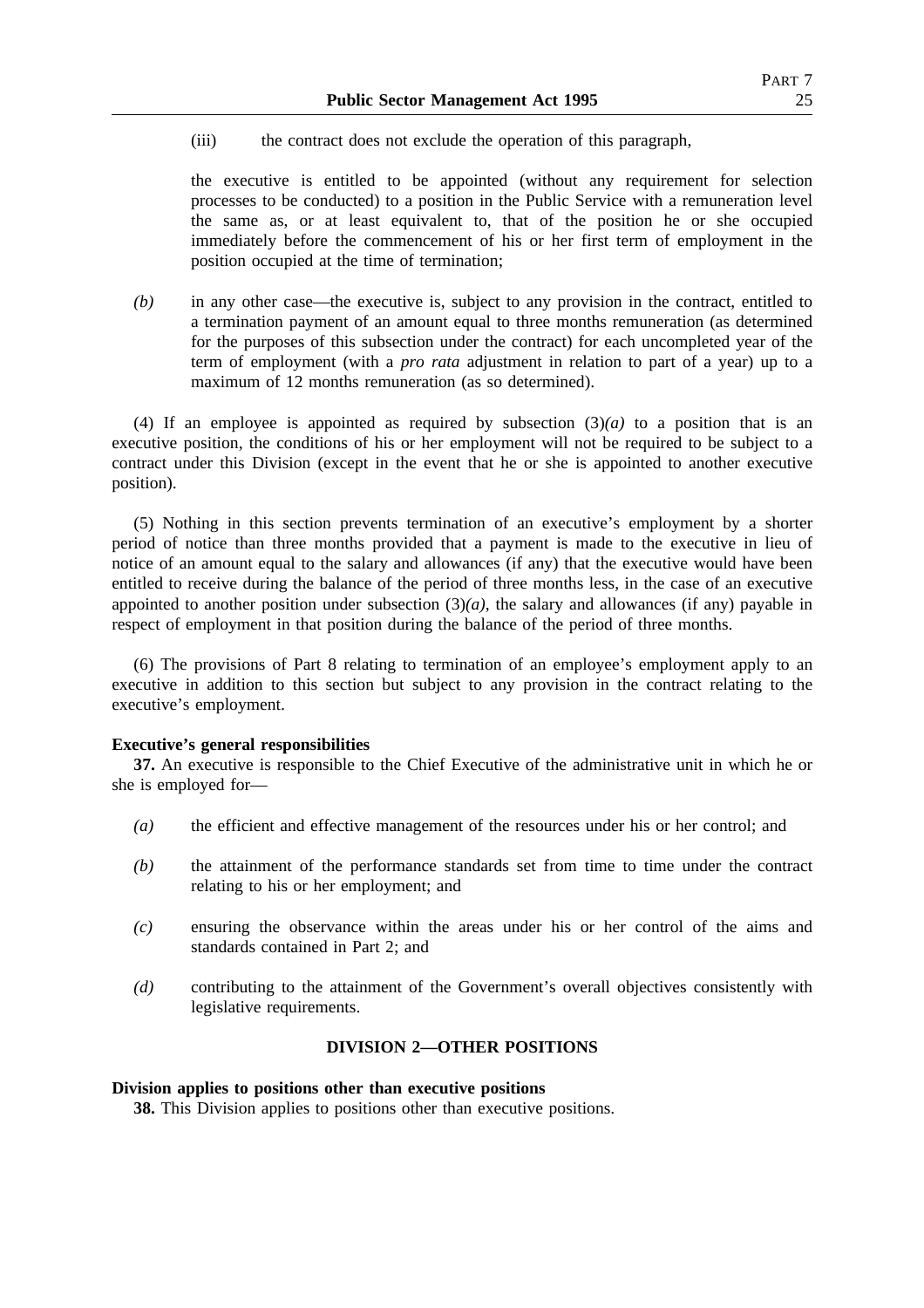# **Appointment**

**39.** (1) The Chief Executive of an administrative unit may appoint a person to a position in the unit.

(2) Subject to a determination of the Commissioner under Part 5 and except in the case of appointment to a temporary or casual position, an appointment may only be made as a consequence of selection processes conducted on the basis of merit in accordance with the regulations.

# **Conditions of employment**

**40.** (1) The conditions of an employee's employment in a position in an administrative unit may—

- *(a)* be left to be governed by the provisions of this Act; or
- *(b)* subject to this section, be made subject to a contract between the employee and the Chief Executive of the administrative unit.
- (2) A contract may do one or more of the following:
- *(a)* provide that the employee is employed for a term of not less than 12 months (except in the case of a casual or temporary position) and not exceeding five years specified in the contract;
- *(b)* provide that the employee is, at the end of a term of employment specified under paragraph *(a)*, eligible for reappointment, or entitled to some other appointment in the Public Service, without any requirement for selection processes to be conducted;
- *(c)* provide that the employee is entitled to remuneration and other benefits specified in the contract;
- *(d)* in the case of a temporary or casual position, provide that the Chief Executive may terminate the employee's employment at any time;
- *(e)* make any other provision that the Chief Executive considers appropriate, including provision excluding or modifying a provision of this Act.

(3) A contract will prevail, to the extent of any inconsistency, over the provisions of this Act (other than Part 2).

(4) Conditions of employment may not be made subject to a contract under this section except—

- *(a)* in the case of a temporary or casual position; or
- *(b)* with the Commissioner's approval—
	- (i) in the case of a position required for the carrying out of a project of a duration not exceeding five years; or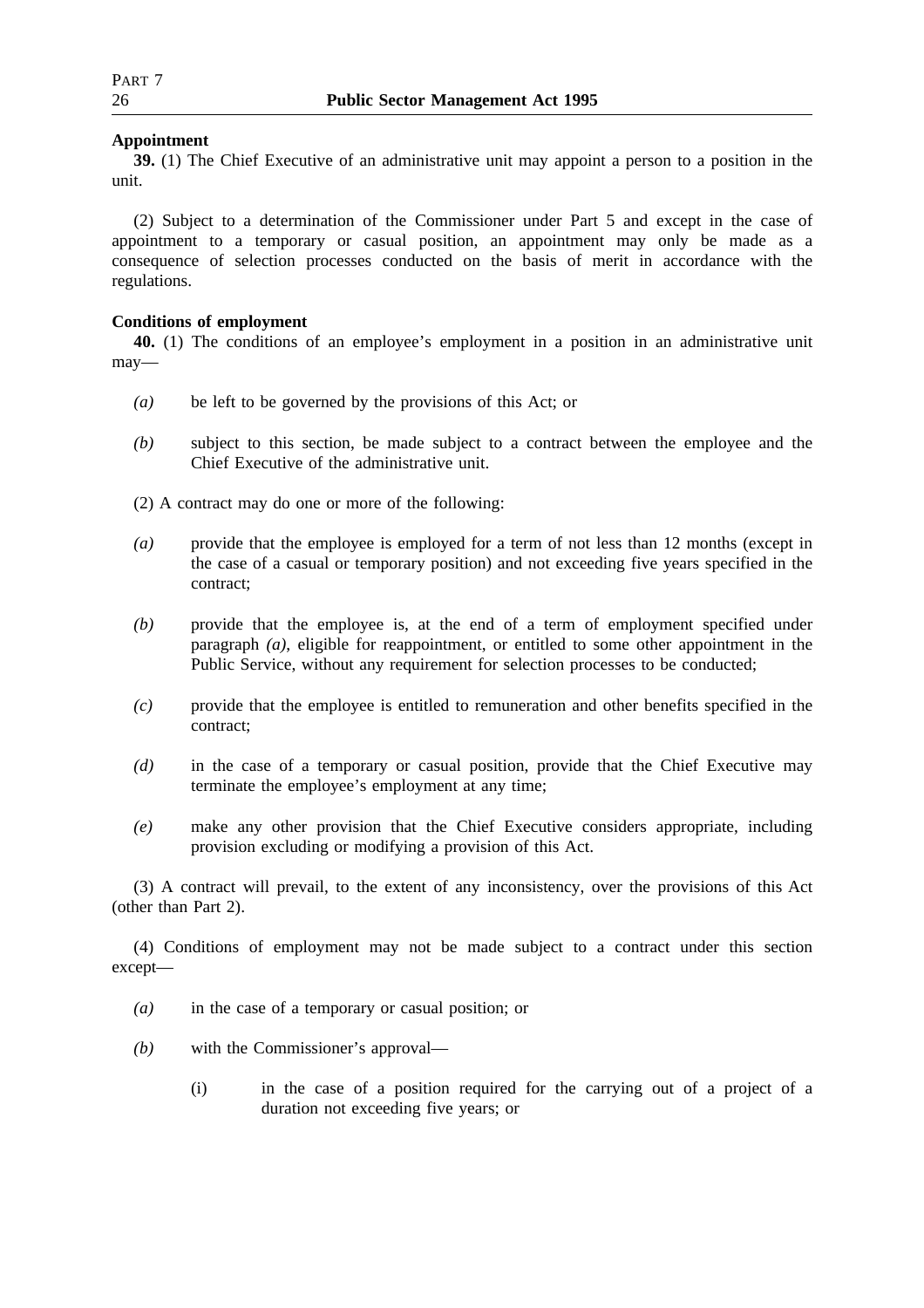- (ii) where special conditions need to be offered in respect of a position to secure or retain the services of a suitable person; or
- (iii) in other cases of a special or exceptional kind prescribed by regulation.

(5) The term of an employee's employment in a temporary position may be extended from time to time and an employee may be reappointed to a temporary position, but the aggregate period for which an employee continues in a temporary position may not exceed two years.

(6) The Commissioner may give a general approval that will be sufficient for the purposes of subsection  $(4)(b)$  in relation to a class of positions that the Commissioner is satisfied are required for the carrying out of projects of a duration not exceeding five years.

# **Probation**

**41.** (1) Unless the Chief Executive otherwise determines, a person who is not already employed in the Public Service is when appointed to a position in an administrative unit at first on probation.

(2) The appointment of an employee who is on probation may be terminated by the Chief Executive at any time.

(3) If an employee has been on probation for six months or more, the Chief Executive may confirm the appointment and, in that event, the employee ceases to be on probation.

(4) Unless the appointment is sooner confirmed or terminated, the employee ceases to be on probation at the end of a period of 12 months probationary service.

(5) For the purposes of this section, probationary service does not include a period for which the employee has been absent on leave without pay.

# **DIVISION 3—APPOINTMENT PROCEDURES AND PROMOTION APPEALS**

### **Appointment procedures**

**42.** (1) This section applies to an appointment to a position that is required to be made as a consequence of selection procedures conducted on the basis of merit.

- (2) A Chief Executive may, for the purpose of filling a position—
- *(a)* cause applications to be sought and an applicant selected on the basis of merit in accordance with the regulations; or
- *(b)* if a pool of applicants has been established under subsection (3) for the purpose of filling positions of a class to which the position belongs—cause an applicant to be selected on the basis of merit in accordance with the regulations from amongst applicants in the pool.

(3) A Chief Executive may, with the approval of the Commissioner, for the purpose of filling positions of a class prescribed by regulation—

*(a)* cause applications to be sought in accordance with the regulations; and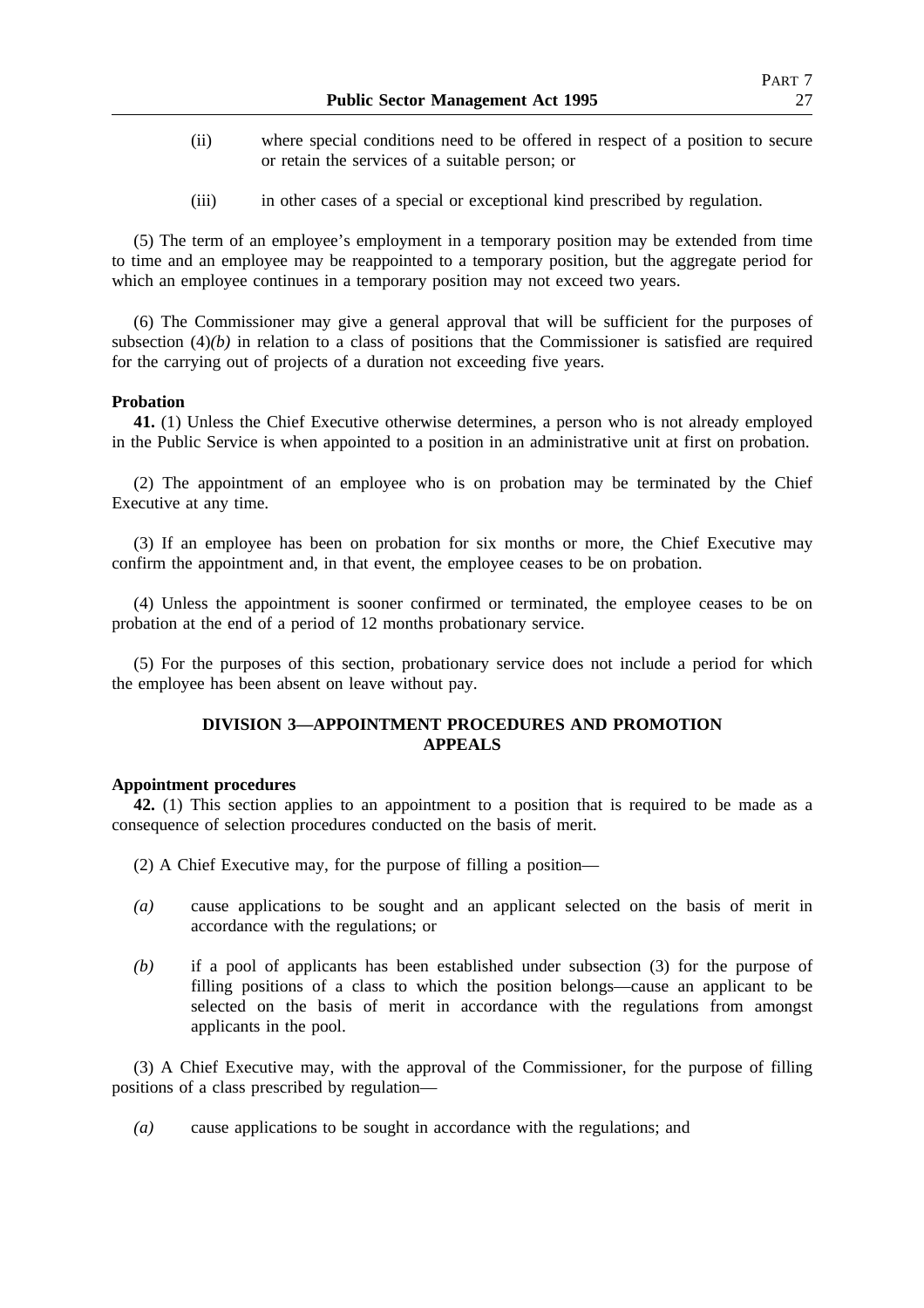*(b)* cause selections to be made on the basis of merit in accordance with the regulations for the purpose of establishing a pool of applicants from which further selections may be made to fill positions of that class as from time to time required.

(4) If an applicant selected for a position is not an employee, the Chief Executive may proceed directly to appoint the person to the position.

- (5) If an applicant selected for a position is an employee, then—
- *(a)* in a case where no other employee applied for the position or the Chief Executive is authorised by the regulations to do so—the Chief Executive may proceed directly to appoint the person to the position;
- *(b)* in any other case—the Chief Executive must first nominate the person for appointment to the position.

(6) The Chief Executive may withdraw a nomination for appointment to a position at any time before appointment of the nominee if—

- *(a)* the nominee requests in writing that the nomination be withdrawn; or
- *(b)* the Commissioner approves withdrawal of the nomination,

and, in the event of such withdrawal, another applicant may be selected for appointment to the position.

## **Promotion appeals**

**43.** (1) Where an employee has been nominated for appointment to a position, any other employee who applied for the position and is eligible for appointment to the position may, within seven days after the publication of the notice of nomination, appeal to the Promotion and Grievance Appeals Tribunal against the nomination.

(2) An appeal against a nomination may only be made on one or more of the following grounds:

- *(a)* that the employee nominated is not eligible for appointment to the position; or
- *(b)* that the selection processes leading to the nomination were affected by nepotism or patronage or were otherwise not properly based on assessment of the respective merits of the applicants; or
- *(c)* that there was some other serious irregularity in the selection processes,

and may not be made merely on the basis that the Tribunal should redetermine the respective merits of the appellant and the employee nominated.

(3) The Tribunal may, if of the opinion that an appeal is frivolous or vexatious, decline to entertain the appeal.

(4) Where, on an appeal under this section, the Tribunal is satisfied that there has been some serious irregularity in the selection processes leading to the nomination such that it would be unreasonable for the nomination to stand, the Tribunal may—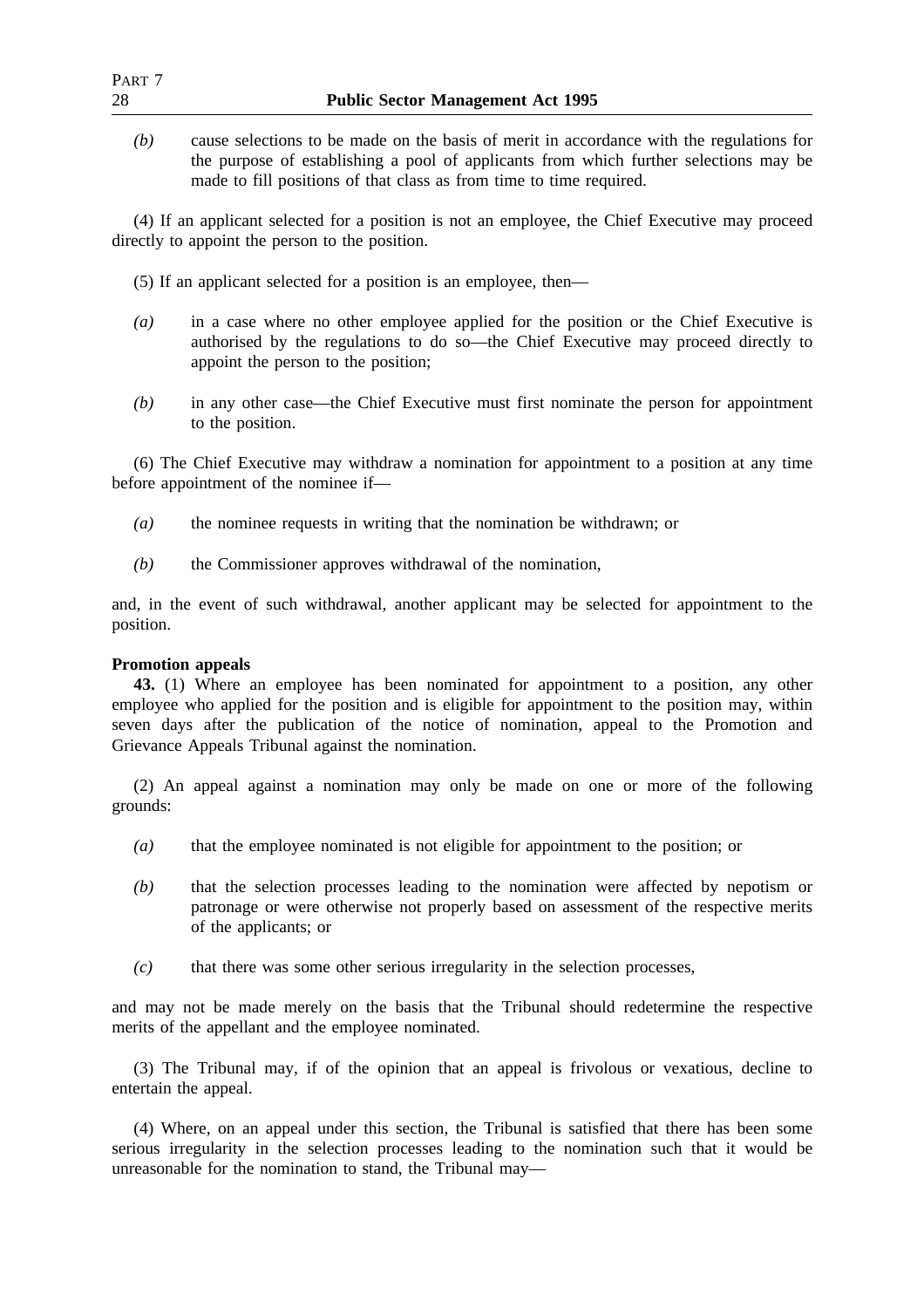- *(a)* set aside the nomination; and
- *(b)* order that the selection processes be recommenced from the beginning or some later stage specified by the Tribunal.
- (5) For the purposes of this section—
- *(a)* a person is not eligible for appointment to a position if the person does not have qualifications determined by the Commissioner to be essential in respect of the position; and
- *(b)* a determination by the Chief Executive seeking to fill a position that specific qualifications, experience or other attributes are essential or desirable in respect of the position will be binding on the Tribunal.

(6) Where an employee has been nominated for appointment to a position and no other employee is entitled to appeal or successfully appeals against the nomination, the nominee must be appointed to the position.

(7) The regulations may make provision with respect to entitlement to appeal against a nomination under this section.

(8) Nothing in this section prevents a Chief Executive or the Commissioner from attempting to resolve by conciliation a matter the subject of an appeal under this section prior to the commencement of the hearing of the appeal.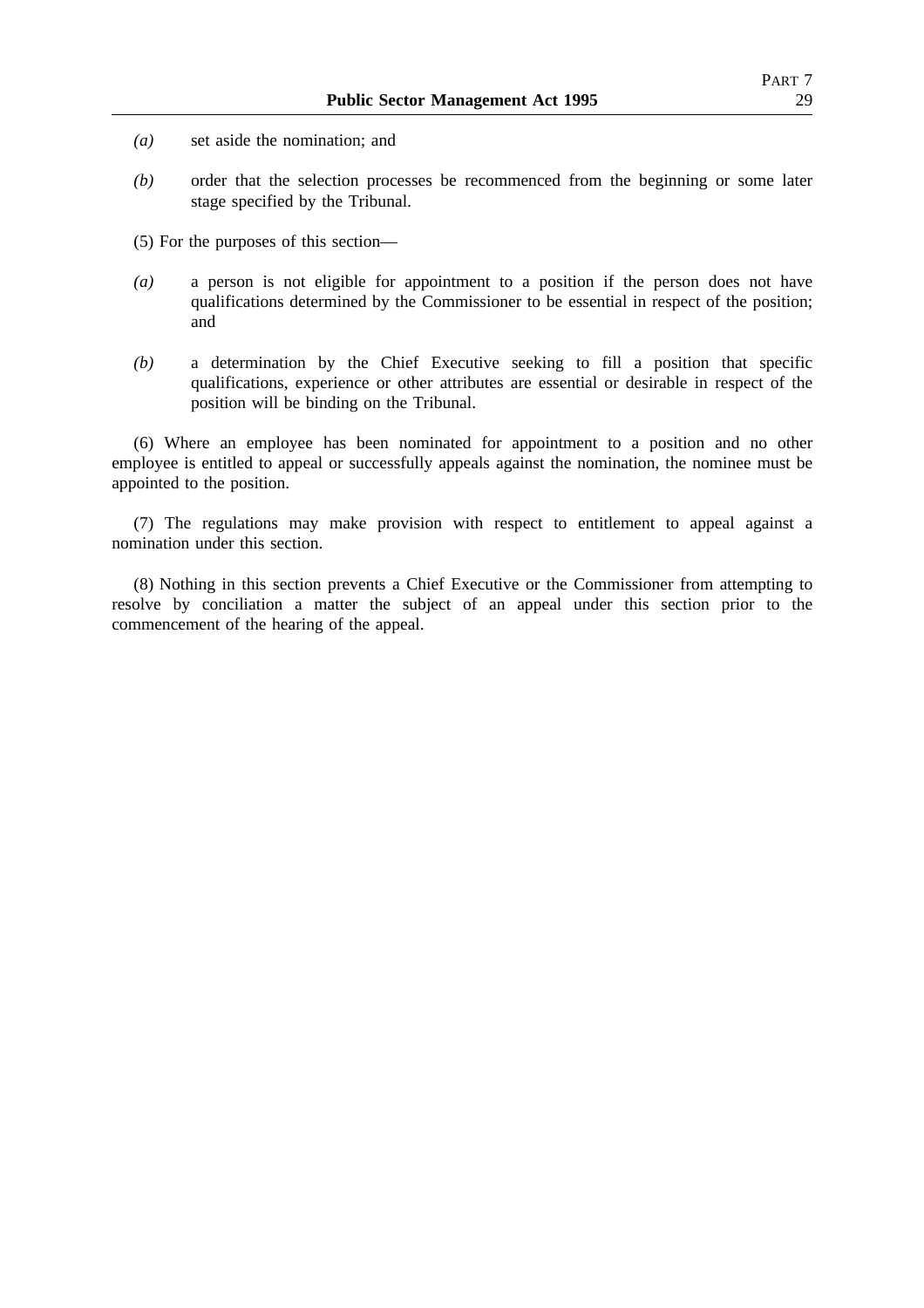## **PART 8**

# **GENERAL PUBLIC SERVICE EMPLOYMENT PROVISIONS**

# **DIVISION 1—ASSIGNMENT BETWEEN POSITIONS**

#### **Assignment**

**44.** (1) Subject to this section, the Chief Executive of an administrative unit may assign an employee from one position in the unit to another position in the unit.

(2) Subject to this section, an employee may be assigned from a position in one administrative unit to a position in another administrative unit by the Commissioner in consultation with the Chief Executives of the units.

(3) Promotion of an employee to a higher remuneration level through assignment under this section—

- *(a)* may be made only subject to conditions determined by the Commissioner; and
- *(b)* may continue only for up to 12 months or such longer period not exceeding three years as the Commissioner may allow in a particular case.

(4) An employee may not be assigned from a position to another position with a lower remuneration level except—

- *(a)* with the employee's consent; or
- *(b)* in order to return an employee to his or her former remuneration level as required for compliance with subsection (3).

(5) If an employee whose employment is subject to a contract is assigned to another position, the provisions of the contract continue to apply in relation to the employee's employment in the new position subject to any necessary modifications or further agreement between the employee and the Chief Executive.

## **DIVISION 2—REMUNERATION**

#### **Remuneration**

**45.** (1) Subject to this Act, an employee is entitled to remuneration at the rate appropriate to the remuneration level of the position occupied by the employee.

(2) A deduction may be made from an employee's remuneration for any charge payable by the employee under a determination of the Commissioner under Part 6 in respect of accommodation, services, goods or any other benefit provided to the employee in connection with his or her employment.

# **Additional duties allowance**

**46.** (1) The Chief Executive of an administrative unit may direct an employee in the unit to perform specified duties in addition to those on which the remuneration level of the employee's position is based.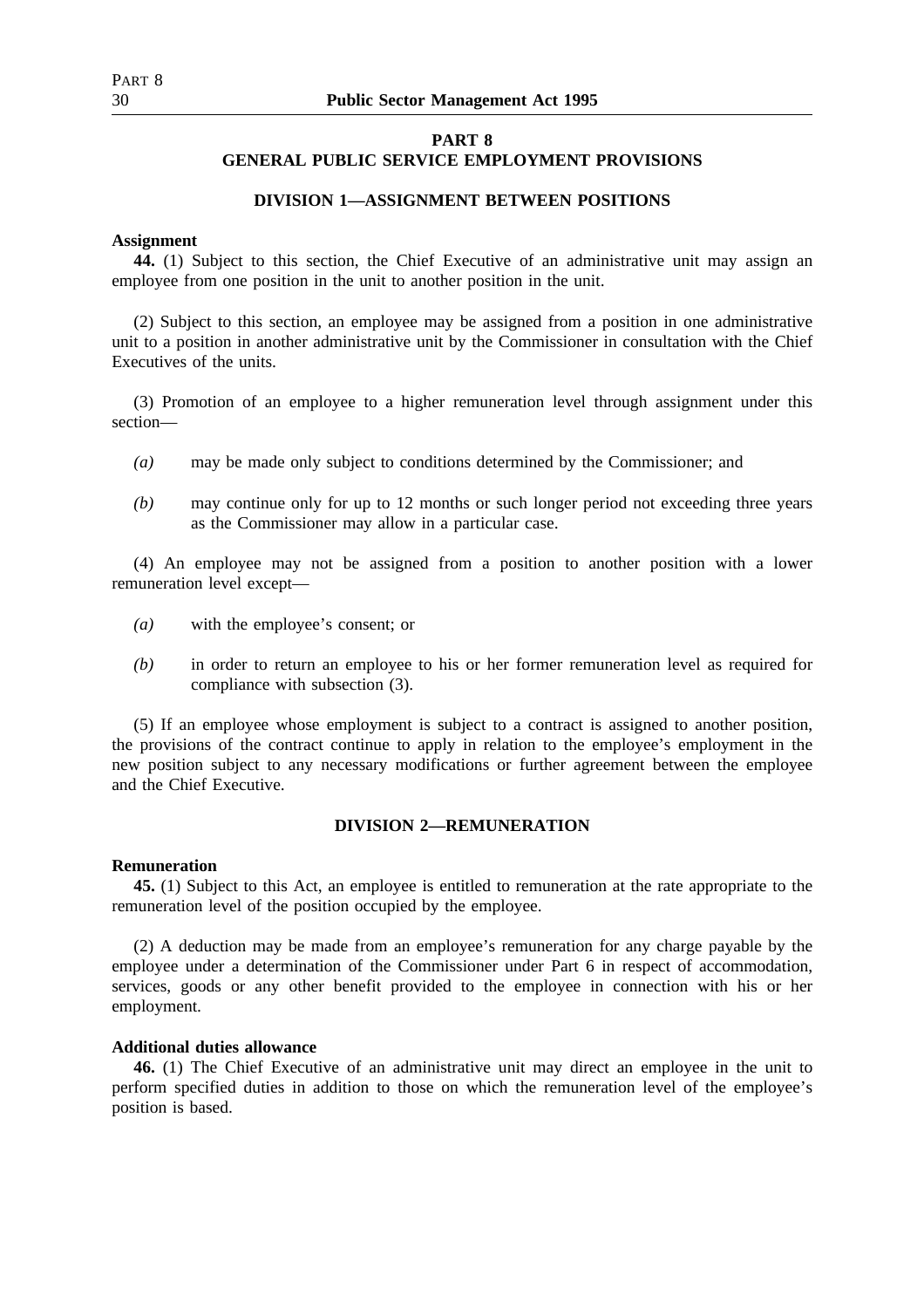(2) If an employee performs duties in accordance with a direction under this section for a continuous period of more than one week, the Chief Executive may authorise payment to the employee of an allowance appropriate to the duties being performed.

# **Reduction in salary arising from refusal or failure to carry out duties**

**47.** (1) If, in consequence or furtherance of industrial action, an employee refuses or fails to carry out duties that the employee has been lawfully instructed to perform, the employee must not, if the Commissioner so directs, be paid salary for any day (or part of a day) on which the employee refuses or fails to carry out those duties.

(2) A direction under this section is effective to prevent payment of salary to an employee despite the fact that, on any day (or part of a day) to which the direction relates, the employee performs some (but not all) of the duties that the employee has been lawfully instructed to perform.

#### **Payment of remuneration on death**

**48.** On the death of an employee, the Commissioner may, if of the opinion that it is appropriate to do so, direct that an amount payable in respect of the employee's remuneration be paid to dependants of the employee and not to the personal representative.

# **DIVISION 3—HOURS OF DUTY AND LEAVE**

#### **Hours of duty and leave**

**49.** The hours of duty of an employee and the rights of an employee to holidays and leave are governed by Schedule 2.

# **DIVISION 4—EXCESS EMPLOYEES**

## **Excess employees**

**50.** (1) If the Chief Executive of an administrative unit is satisfied—

- $(a)$  that—
	- (i) the services of an employee have become underutilised; or
	- (ii) an employee is no longer required to perform, or cannot perform, the duties of his or her position,

because of—

- (iii) changes in technology or work methods or in the organisation or nature or extent of operations of the administrative unit; or
- (iv) loss of a qualification that is necessary for the performance or proper performance of the duties; and
- *(b)* that it is not practicable to assign the employee under Division 1 to another position in the administrative unit,

the Chief Executive must refer the matter to the Commissioner.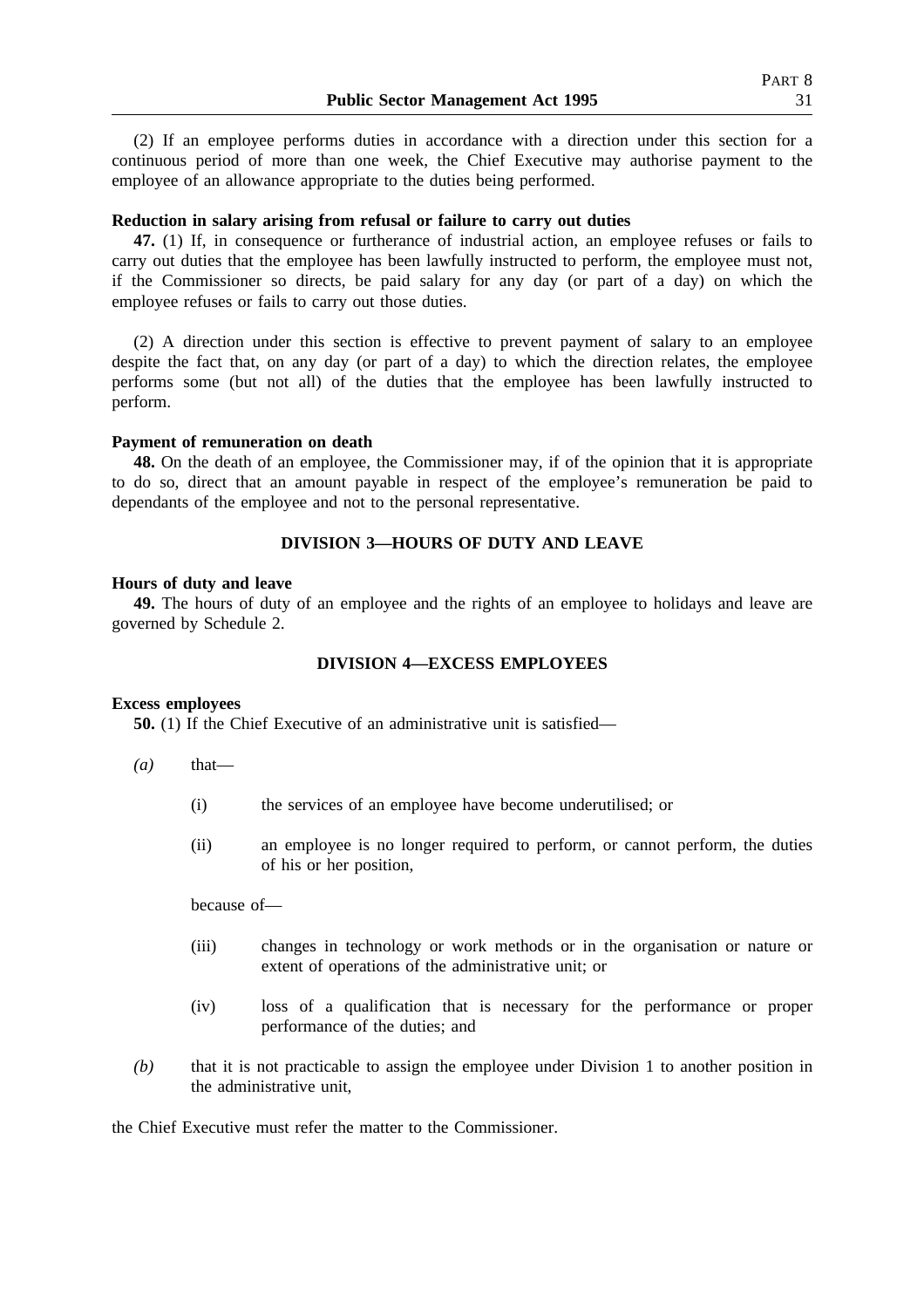(2) If a matter is referred to the Commissioner under subsection (1) and the Commissioner is satisfied—

- *(a)* as to the matters referred to in subsection (1)*(a)*; and
- *(b)* that all reasonable endeavours have been made to assign the employee under Division 1 to another position in the Public Service (whether in the same or another administrative unit) but that it is not practicable to do so in the circumstances of the case; and
- *(c)* that reasonable consultations have taken place with the appropriate recognised organisation,

the Commissioner may—

- *(d)* transfer the employee to another position in the Public Service with a lower remuneration level; or
- *(e)* recommend to the Governor that the employee's employment in the Public Service be terminated.

(3) The Governor may, on the recommendation of the Commissioner under this section, terminate an employee's employment in the Public Service.

(4) If an employee is transferred under this section to a position with a lower remuneration level, the employee is entitled to supplementation of the employee's remuneration in accordance with the relevant provisions of an award or enterprise or industrial agreement or, if there is no award or enterprise or industrial agreement covering the matter, in accordance with a scheme prescribed by the regulations.

# **DIVISION 5—MENTAL OR PHYSICAL INCAPACITY**

# **Mental or physical incapacity**

**51.** (1) If—

- *(a)* the Chief Executive of an administrative unit is satisfied that an employee in the unit is not performing duties of his or her position satisfactorily; and
- *(b)* it appears to the Chief Executive that the employee's unsatisfactory performance is caused by mental or physical illness or disability,

the Chief Executive may require the employee to undergo a medical examination by a medical practitioner selected by the employee from a panel of medical practitioners nominated by the Chief Executive.

(2) If an employee refuses or fails, without reasonable excuse, to submit to a medical examination as required under subsection (1), the Chief Executive may suspend the employee from duty in the Public Service (without remuneration and, as the Chief Executive thinks fit, with or without accrual of rights in respect of recreation leave and long service leave) until the employee submits to a medical examination as required by the Chief Executive.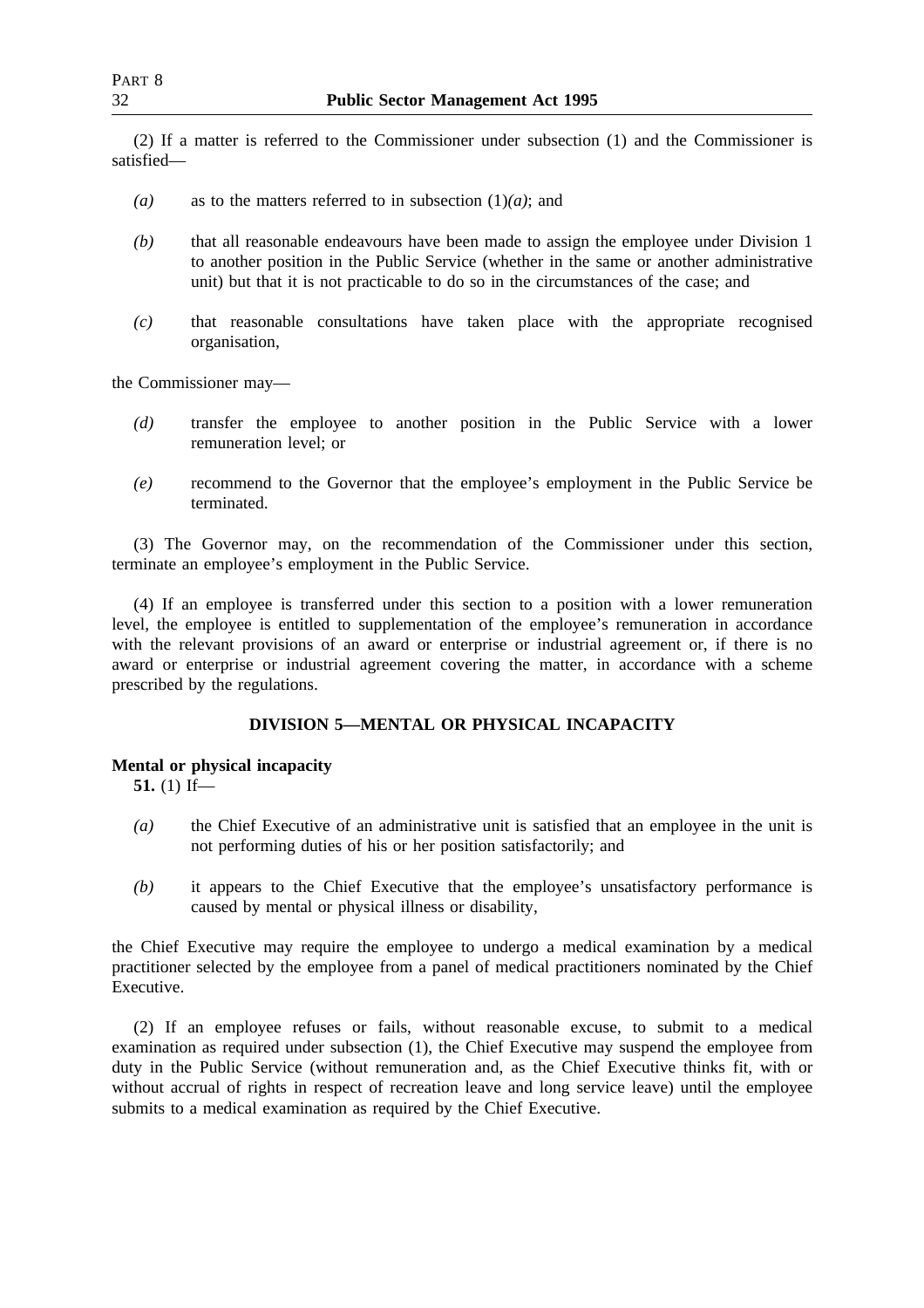- (3) The Chief Executive must—
- *(a)* furnish the employee with a copy of any report on the results of a medical examination required under this section; and
- *(b)* before considering the report under subsection (4), allow the employee a period of not less than 14 days from the date of the employee's receipt of the report to furnish the Chief Executive with any medical reports obtained by the employee on his or her mental or physical condition.

(4) If the Chief Executive of an administrative unit is satisfied, after consideration of all relevant medical reports, that—

- *(a)* an employee in the unit is not performing duties of his or her position satisfactorily; and
- *(b)* the employee's unsatisfactory performance is caused by mental or physical illness or disability; and
- *(c)* it is not practicable to assign the employee under Division 1 to another position (whether in the same or another administrative unit) with duties within the employee's capacity,

the Chief Executive must consult with the Commissioner about the matter.

(5) If the Commissioner and the Chief Executive are both satisfied that it is not practicable to assign the employee under Division 1 to another position (whether in the same or another administrative unit), the following provisions apply:

- *(a)* the Commissioner and the Chief Executive must examine whether it is practicable to transfer the employee to another position with a lower remuneration level (whether in the same or another administrative unit);
- *(b)* if it is practicable to do so, the employee may be transferred by the Chief Executive to another position with a lower remuneration level in the same unit, or may be transferred to a position with a lower remuneration level in another unit by the Commissioner in consultation with the Chief Executive of the other unit;
- *(c)* if the Commissioner and the Chief Executive are satisfied that it is not practicable to so transfer the employee, the Commissioner may recommend to the Governor that the employee's employment in the Public Service be terminated.

(6) The Governor may, on the recommendation of the Commissioner under this section, terminate an employee's employment in the Public Service.

(7) The termination of an employee's employment under this section may, with the consent of the employee, have effect from a date earlier than the date of the decision to terminate the employee's employment.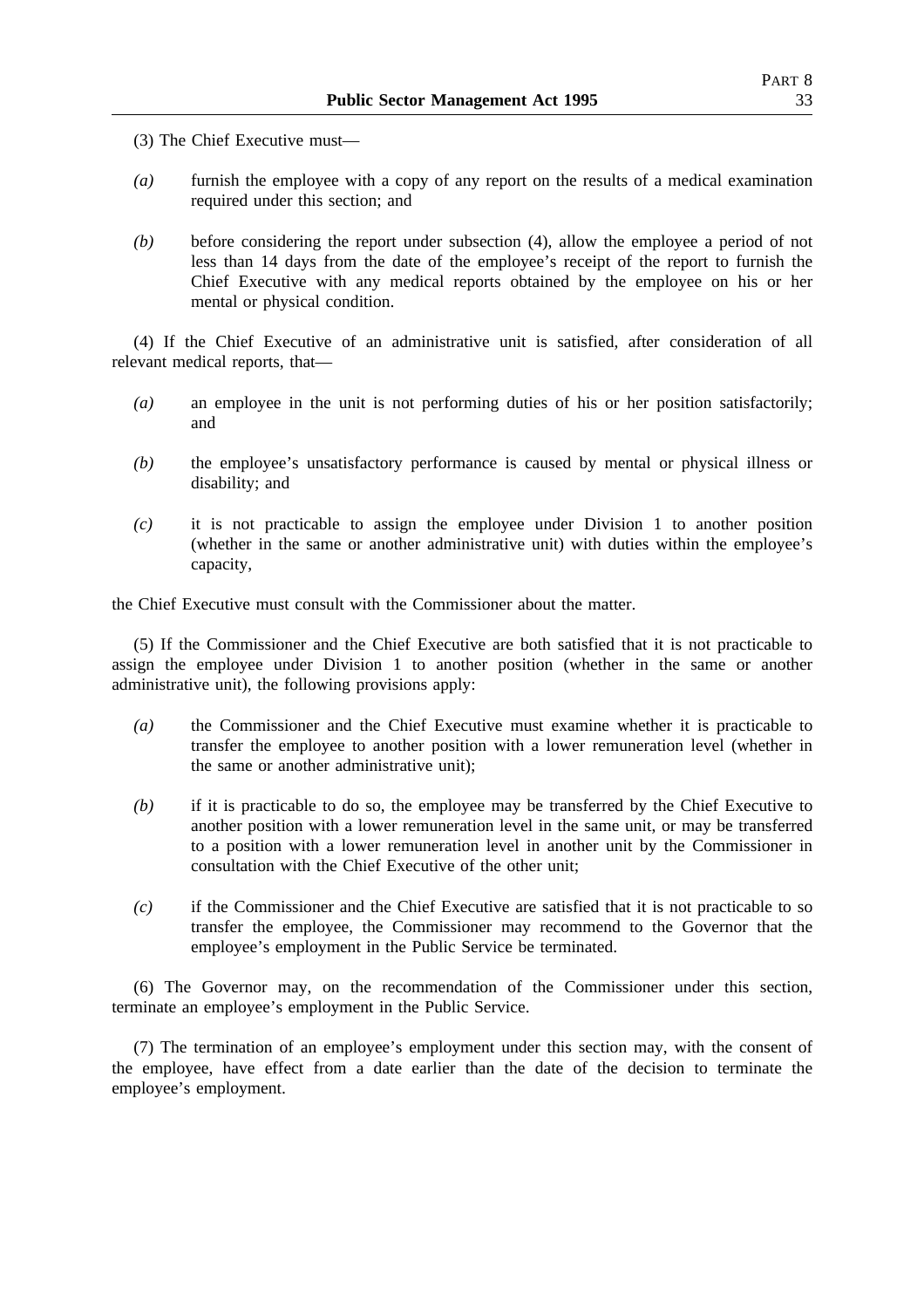(8) In this section—

"**relevant medical report**" means—

- *(a)* if a medical examination is required by the Chief Executive under subsection  $(1)$ —
	- (i) the report on the results of that examination; and
	- (ii) any medical reports furnished to the Chief Executive by the employee before or within the period allowed under subsection (3); or
- *(b)* in any other case—any medical report furnished to the Chief Executive by the employee.

# **DIVISION 6—UNSATISFACTORY PERFORMANCE**

# **Unsatisfactory performance**

**52.** (1) If the Chief Executive of an administrative unit is satisfied that—

- *(a)* an employee in the unit is not performing duties of his or her position satisfactorily or to performance standards specified in a contract relating to his or her employment; and
- *(b)* it is not practicable to assign the employee under Division 1 to another position (whether in the same or another administrative unit) with duties suited to the employee's capabilities or qualifications,

the Chief Executive must consult with the Commissioner about the matter.

(2) If the Commissioner and the Chief Executive are both satisfied that it is not practicable to assign the employee under Division 1 to another position (whether in the same or another administrative unit), the following provisions apply:

- *(a)* the Commissioner and the Chief Executive must examine whether it is practicable to transfer the employee to another position with a lower remuneration level (whether in the same or another administrative unit);
- *(b)* if it is practicable to do so, the employee may be transferred by the Chief Executive to another position with a lower remuneration level in the same unit, or may be transferred to a position with a lower remuneration level in another unit by the Commissioner in consultation with the Chief Executive of the other unit;
- *(c)* if the Commissioner and the Chief Executive are satisfied that it is not practicable to so transfer the employee, the Commissioner may recommend to the Governor that the employee's employment in the Public Service be terminated.

(3) The Chief Executive may not take action under this section on the ground that an employee is not performing duties satisfactorily or to applicable performance standards unless the employee has first been advised of his or her unsatisfactory performance and allowed a reasonable opportunity to improve.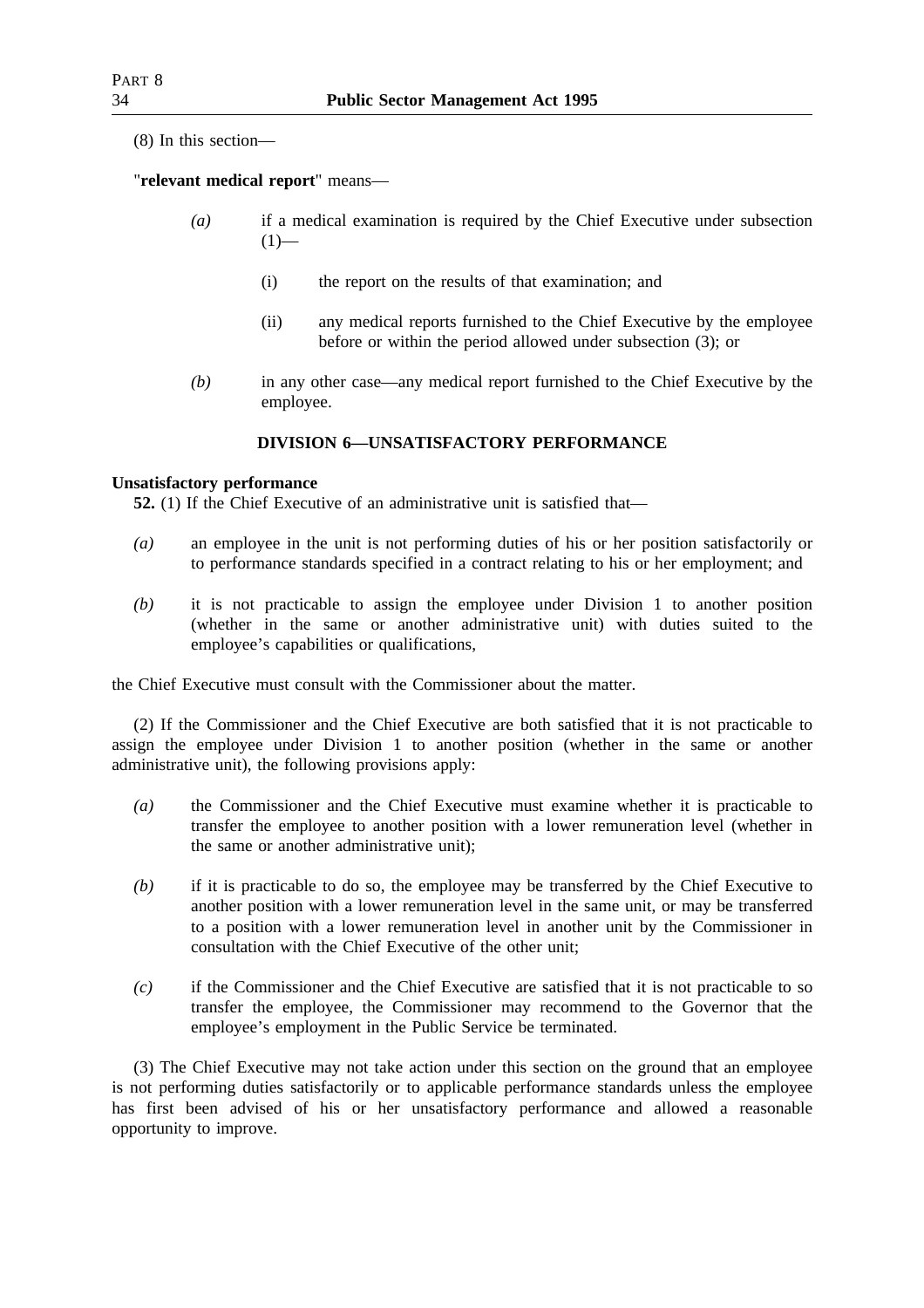(4) An employee must be given not less than 14 days notice in writing of a decision to transfer the employee or recommend that the employee's employment in the Public Service be terminated under this section.

(5) If, within the period referred to in subsection (4), the employee appeals to the Promotion and Grievance Appeals Tribunal against the decision, the decision is suspended until the determination of the appeal.

(6) The Governor may, on the recommendation of the Commissioner under this section, terminate an employee's employment in the Public Service.

(7) This section does not apply if an employee's unsatisfactory performance is due to mental or physical illness or disability.

# **DIVISION 7—RESIGNATION AND RETIREMENT**

### **Resignation**

**53.** (1) An employee may resign from the Public Service by not less than 14 days notice in writing to the Chief Executive of the administrative unit in which the employee is employed (unless notice of a shorter period is accepted by the Chief Executive).

(2) If an employee—

- *(a)* is absent, without authority, from employment in the Public Service for a period of 10 working days; and
- *(b)* gives no proper written explanation or excuse for the absence to the Chief Executive of the administrative unit in which the employee is employed before the end of that period,

the employee will, if the Chief Executive so determines, be taken to have resigned from the Public Service.

## **Reappointment of employee who resigns to contest election**

**54.** (1) If—

- *(a)* an employee resigns from the Public Service for the purpose of standing as a candidate for election to the Parliament of the State or the Commonwealth; and
- *(b)* the resignation takes effect not more than one month before the issue of the writ for the election; and
- *(c)* the former employee is not elected and applies for reappointment to the Public Service within two months after the return of the writ for the election,

the employee must be reappointed (without any requirement for selection processes and without probation) to his or her former position in the Public Service or a position with the same remuneration level as that position.

(2) For the purpose of determining the rights of an employee who is reappointed to the Public Service under this section, the period between the resignation and reappointment is to be taken to be leave without pay granted under this Act.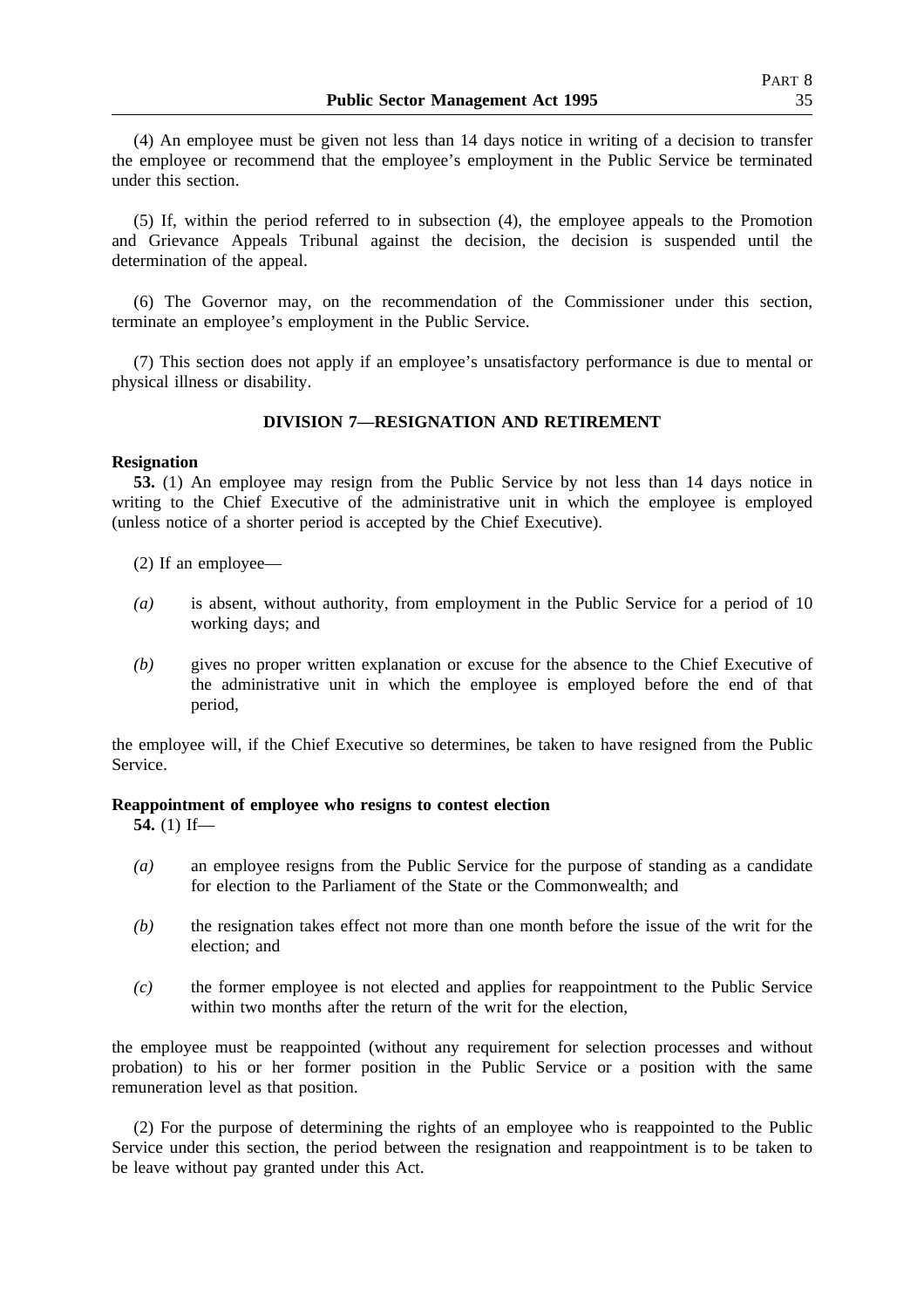## **Retirement**

**55.** An employee who has attained the age of 55 years is entitled to retire from the Public Service.

# **DIVISION 8—CONDUCT AND DISCIPLINE**

## **Conflict of interest**

**56.** (1) If—

- *(a)* an employee has a pecuniary or other personal interest in a matter; and
- *(b)* the interest conflicts or may conflict with the employee's official duties,

the employee must disclose the nature of the interest to the Chief Executive of the administrative unit in which the employee is employed.

(2) The Chief Executive of an administrative unit may direct an employee employed in the unit to resolve a conflict between a pecuniary or other personal interest and a duty as an employee.

## **General rules of conduct**

**57.** An employee is liable to disciplinary action if the employee—

- *(a)* contravenes or fails to comply with—
	- (i) a provision of this Act; or
	- (ii) a direction given to the person as an employee by a person with authority to give that direction (whether the authority derives from this Act or otherwise); or
- *(b)* is negligent or indolent in the discharge of the duties of the employee's position; or
- *(c)* is absent from duty without reasonable excuse (proof of which lies on the employee); or
- *(d)* is guilty of disgraceful or improper conduct in an official capacity, or is guilty in a private capacity of disgraceful or improper conduct that reflects seriously and adversely on the Public Service; or
- *(e)* makes improper use of property of the Crown; or
- *(f)* except as authorised under the regulations, engages in any remunerative employment, occupation or business outside the Public Service; or
- *(g)* except as authorised under the regulations, discloses information gained in the employee's official capacity, or comments on any matter affecting the Public Service or the business of the Public Service.

# **Inquiries and disciplinary action**

**58.** (1) If the Chief Executive of an administrative unit suspects on reasonable grounds that an employee in the unit may be liable to disciplinary action, the Chief Executive may hold an inquiry to determine whether the employee is liable to disciplinary action.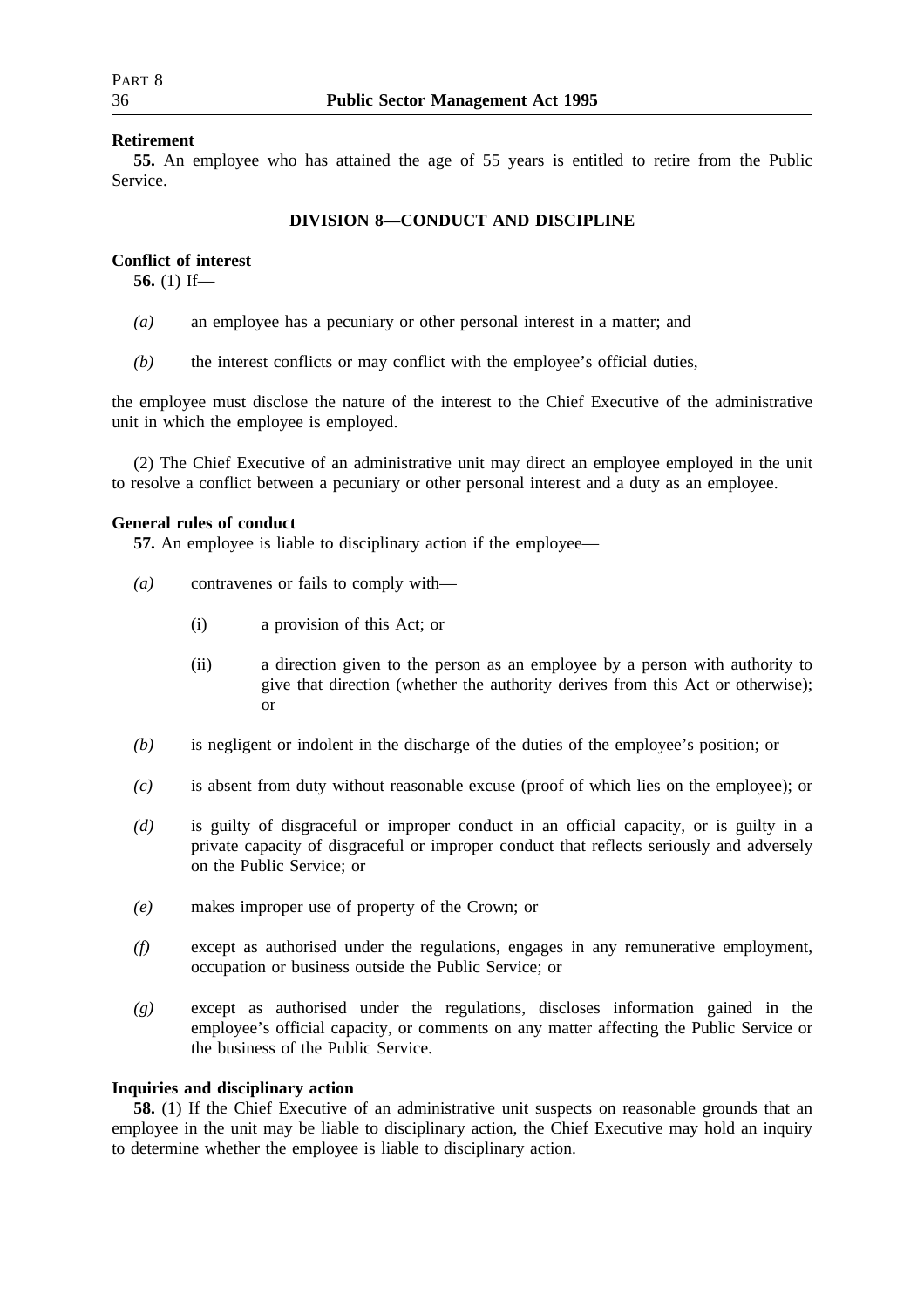(2) Notice in writing of an inquiry under this section setting out the grounds on which the employee is suspected of being liable to disciplinary action must be given to the employee.

(3) Nothing in this section prevents the making of any preliminary investigations prior to the holding of an inquiry or the giving of a notice of inquiry under this section.

- (4) The employee affected by an inquiry under this section—
- *(a)* may be assisted or represented in the inquiry by another person; and
- *(b)* must be afforded a reasonable opportunity—
	- (i) to be present throughout the course of the inquiry; and
	- (ii) to question persons making allegations against the employee or providing information in support of the allegations; and
	- (iii) to bring persons or documents before the Chief Executive to provide information in support of the employee; and
	- (iv) to make statements and representations to the Chief Executive.

(5) If, on an inquiry under this section, the Chief Executive is satisfied on the balance of probabilities that the employee is liable to disciplinary action, then the Chief Executive may do one or more of the following:

- *(a)* reprimand the employee;
- *(b)* order that the leave entitlement of the employee be reduced by a specified amount;
- *(c)* order that the employee be suspended from duty in the Public Service for a specified period with or without remuneration and, as the Chief Executive thinks fit, with or without accrual of rights in respect of recreation leave and long service leave;
- *(d)* order that the salary of the employee be reduced by a specified amount for a specified period;
- *(e)* recommend to the Governor—
	- (i) that the employee be transferred to some other position in the Public Service with a lower remuneration level; or
	- (ii) that the employee's employment in the Public Service be terminated.

(6) For the purposes of subsection (5), a period of suspension may, if the Chief Executive thinks fit to so order, be comprised of or include the whole or part of any period for which the employee has been suspended without remuneration under another power conferred by this Division.

(7) The Chief Executive may, if he or she thinks fit, suspend an order under subsection (5) subject to compliance by the employee with conditions specified by the Chief Executive.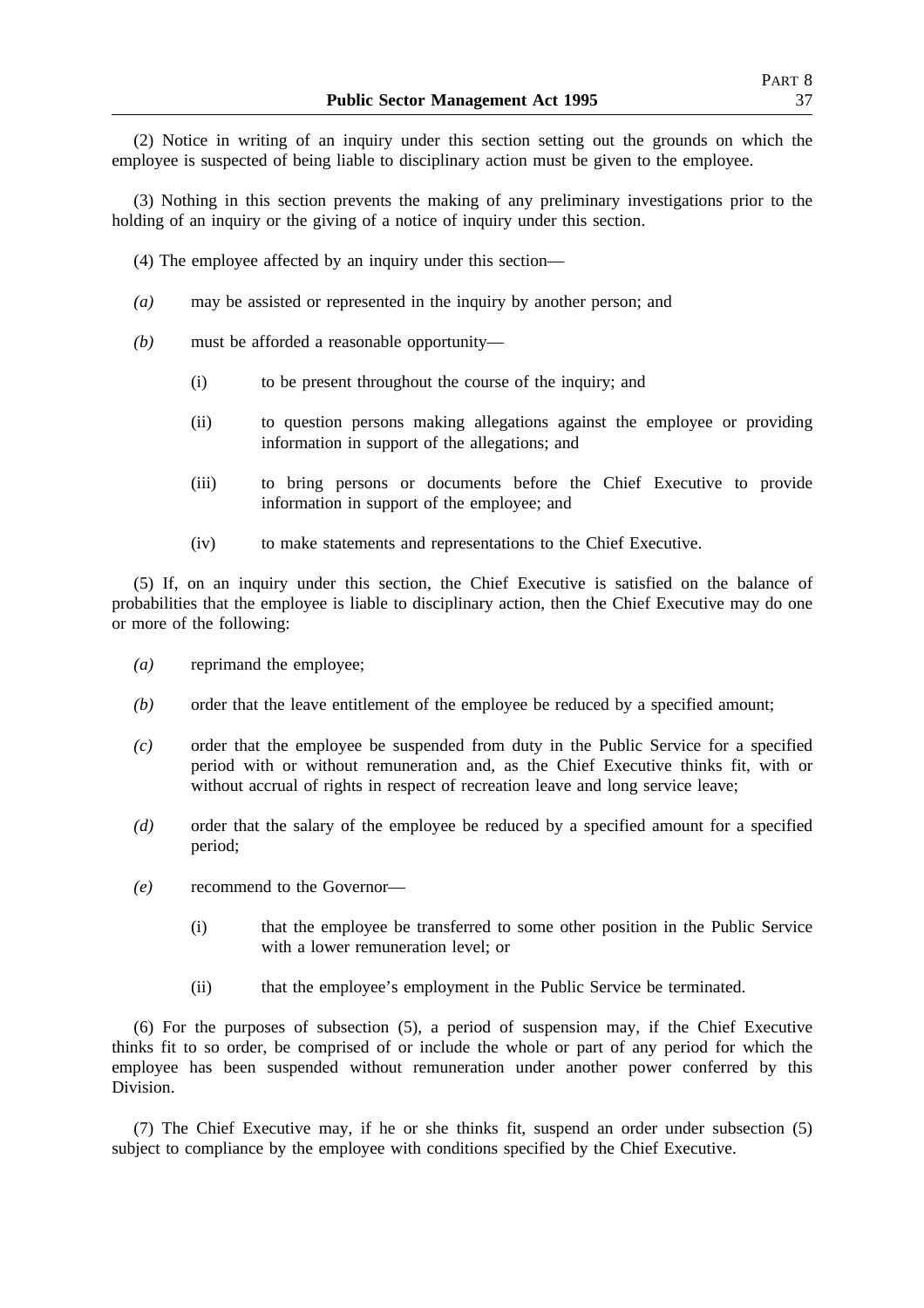(8) Before taking or recommending disciplinary action in respect of an employee under subsection (5), the Chief Executive must give the employee at least 14 days notice in writing of his or her findings and of the disciplinary action (if any) that he or she proposes to take or recommend.

(9) The holding of an inquiry under this section in respect of an employee must, if the employee is charged with an offence relating to a matter to which the inquiry relates, be suspended pending the determination of the proceedings in respect of the offence.

(10) The Governor may, on the recommendation of the Chief Executive under this section—

- *(a)* transfer an employee to some other position in the Public Service with a lower remuneration level; or
- *(b)* terminate an employee's employment in the Public Service.

# **Suspension or transfer where disciplinary inquiry or serious offence charged**

**59.** (1) If an employee—

- *(a)* is charged with an offence punishable by imprisonment; or
- *(b)* is given notice of a disciplinary inquiry under this Division,

the Chief Executive of the administrative unit in which the employee is employed may—

- *(c)* suspend the employee from duty in the Public Service (with or without remuneration and, as the Chief Executive thinks fit, with or without accrual of rights in respect of recreation leave and long service leave); or
- *(d)* transfer the employee from his or her position to some other position in the administrative unit with the same remuneration level; or
- *(e)* recommend to the Commissioner that the employee be transferred to a position in another administrative unit with the same remuneration level.

(2) An employee who is charged with an offence punishable by imprisonment must, as soon as practicable, notify the Chief Executive of the administrative unit in which he or she is employed of that fact.

(3) The Commissioner may, on the recommendation of the Chief Executive under this section, transfer an employee to a position in another administrative unit with the same remuneration level.

(4) A suspension or transfer imposed under this section is revocable at any time and must be revoked by the Chief Executive—

*(a)* where the employee has been both charged with an offence (whether or not punishable by imprisonment) and given notice of a disciplinary inquiry under this Division relating to a matter to which the charge relates—if the employee is both acquitted of the charge and found not liable to disciplinary action on the inquiry; or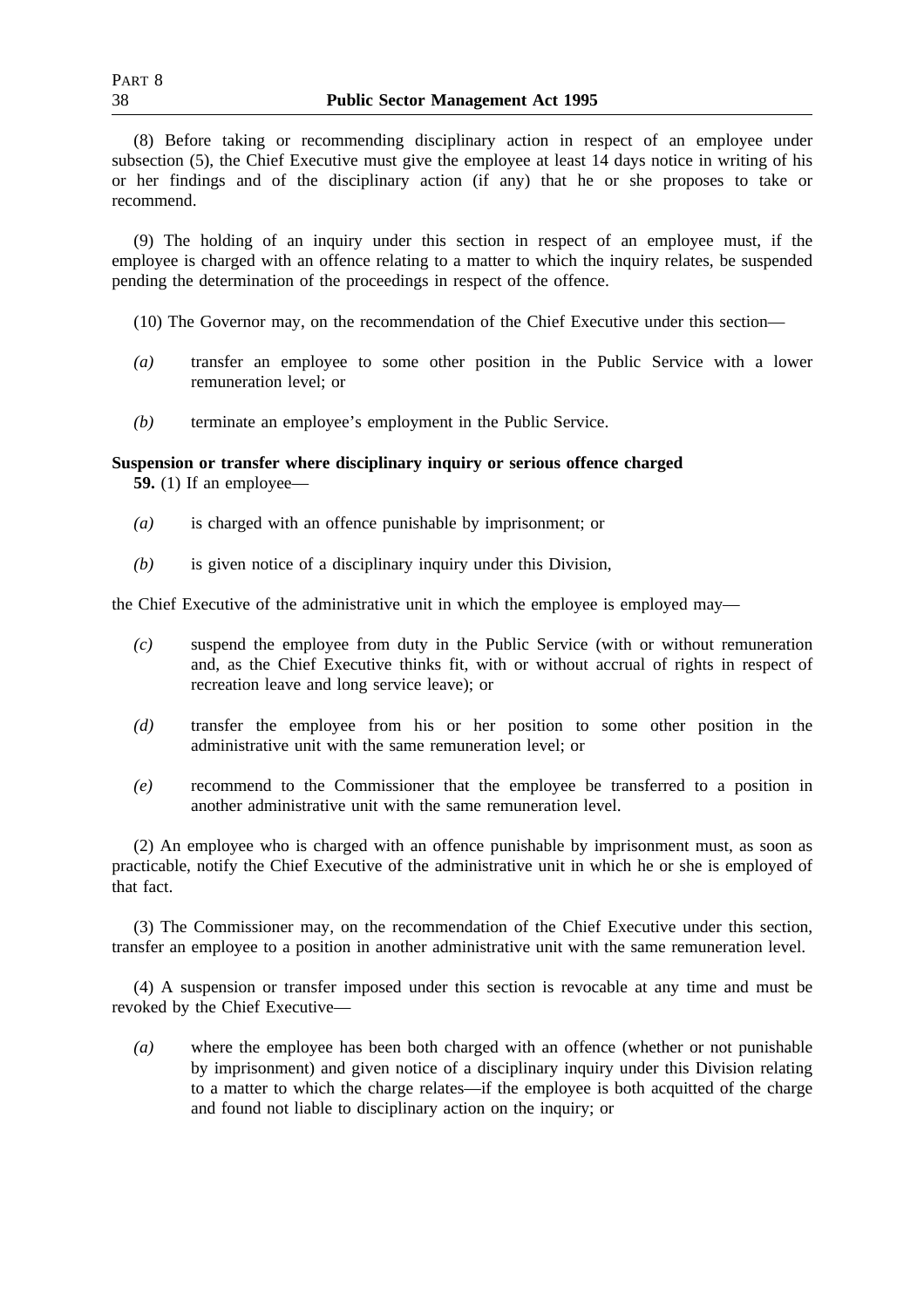*(b)* in any other case—if the employee is acquitted of the charge, or found not liable to disciplinary action on the inquiry, in relation to which the suspension or transfer was imposed.

(5) For the purposes of subsection (4), if a charge against an employee is dismissed, lapses or is withdrawn, the employee will be taken to have been acquitted of the charge.

(6) If a suspension imposed under this section is revoked, the employee is, subject to subsection (7), entitled to any remuneration and accrual of leave rights withheld in consequence of the suspension and any additional payment approved by the Commissioner.

(7) If a suspension imposed under this section is revoked on the employee being convicted of an offence punishable by imprisonment or being found liable to disciplinary action, the employee will not, unless the Chief Executive so determines, be entitled to any remuneration or accrual of leave rights withheld in consequence of the suspension.

(8) If a transfer imposed under this section is revoked, the employee must be transferred back to the employee's former position or, if that position is no longer available, to a position with the same remuneration level as the employee's former position.

(9) Subject to subsection (10), a decision to suspend or transfer an employee under this section is not subject to appeal or review under this Act or any other law.

(10) A decision that remuneration be withheld from a person suspended under this section may be the subject of an appeal under this Act.

# **Disciplinary action on conviction of serious offence**

**60.** (1) If an employee is convicted of an offence punishable by imprisonment, the Chief Executive of the administrative unit in which the employee is employed may recommend to the Governor—

- *(a)* that the employee be transferred to some other position in the Public Service with a lower remuneration level; or
- *(b)* that the employee's employment in the Public Service be terminated.

(2) The Chief Executive must, before recommending any disciplinary action under subsection (1) because an employee has been convicted of a summary offence, give the employee at least 14 days notice in writing of the disciplinary action that the Chief Executive proposes to recommend.

(3) Disciplinary action must not be taken under this section on the basis of a conviction that is under appeal, or against which a right of appeal still lies.

(4) The Governor may, on the recommendation of the Chief Executive under this section—

- *(a)* transfer an employee to some other position in the Public Service with a lower remuneration level; or
- *(b)* terminate an employee's employment in the Public Service.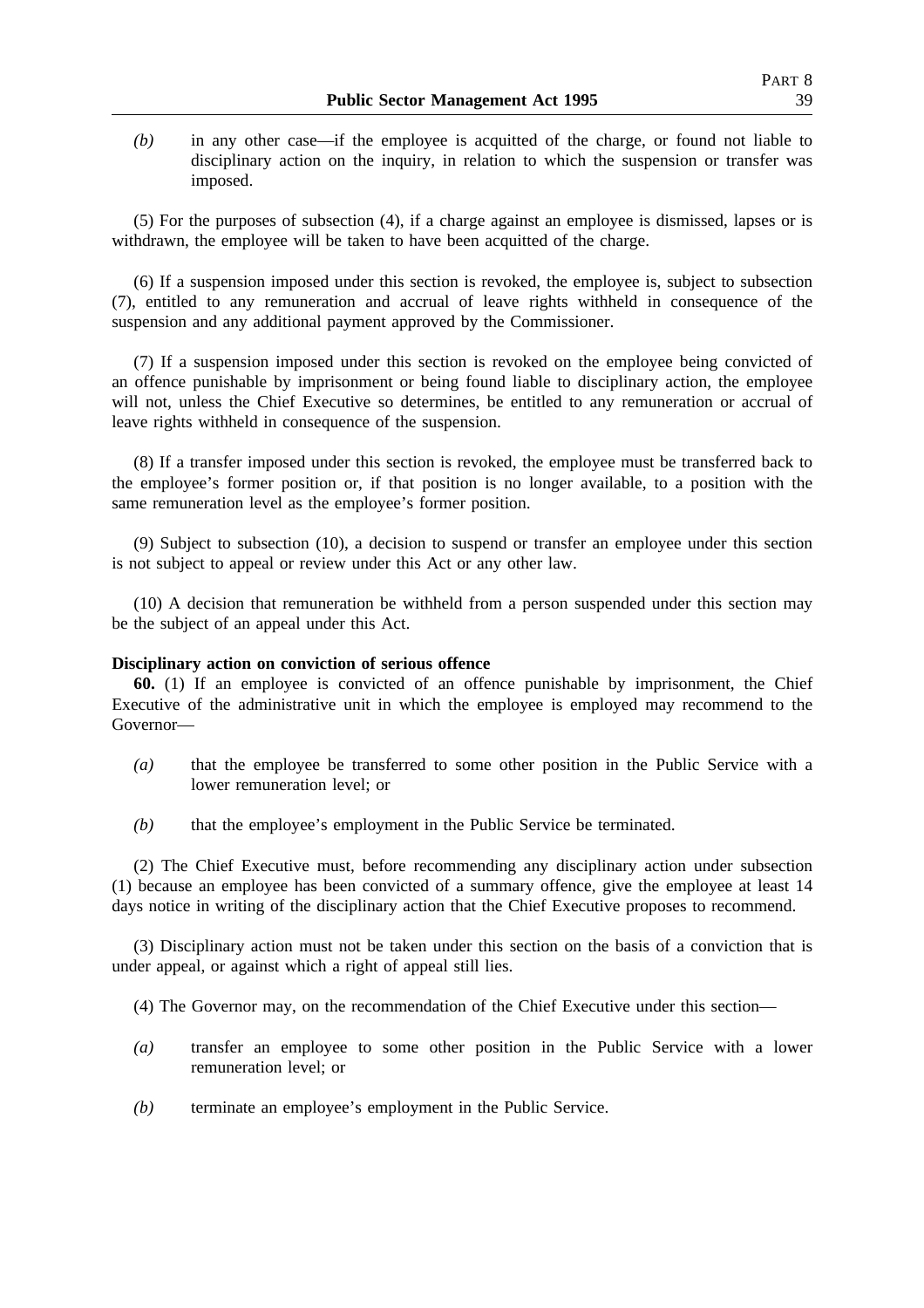# **Disciplinary appeals**

**61.** (1) An employee may, within 14 days after receiving notice of a decision that the employee is liable to disciplinary action or a decision as to disciplinary action to be taken or recommended in respect of the employee under this Division, appeal to the Disciplinary Appeals Tribunal against the decision.

- (2) The Tribunal may, on an appeal under this section—
- *(a)* affirm the decision subject to the appeal;
- *(b)* set aside the decision subject to the appeal and substitute a decision that should have been made in the first instance;
- *(c)* make any consequential or ancillary orders.

(3) If an appellant succeeds in an appeal under this section, the Tribunal may order costs against the Crown.

(4) An employee does not have a right of appeal under this section against a decision recommending disciplinary action because the employee has been convicted of an indictable offence.

# **Payments where employee has liability to Crown**

**62.** If an employee or former employee is alleged to have misappropriated or damaged property of the Crown or to have incurred any other liability to the Crown, a payment that would otherwise be required to be made to the person in respect of his or her employment in the Public Service—

- *(a)* may be withheld pending the determination of criminal or other proceedings in respect of the matter; and
- *(b)* may be applied in or towards satisfaction of any liability of the person to the Crown.

# **DIVISION 9—APPEAL AGAINST ADMINISTRATIVE DECISIONS**

# **Chief Executive's responsibility to conciliate grievances**

**63.** Despite the provisions of this Division, the Chief Executive of an administrative unit is required to endeavour to resolve by conciliation any grievance that an employee in the unit may have in respect of his or her employment.

# **Grievance appeals**

**64.** (1) An employee who is aggrieved by an administrative decision that directly affects the employee may appeal to the Promotion and Grievance Appeals Tribunal against the decision.

(2) Nothing in this section prevents a Chief Executive or the Commissioner from attempting to resolve by conciliation a matter the subject of an appeal under this section prior to the commencement of the hearing of the appeal.

- (3) The Tribunal may, if of the opinion—
- *(a)* that an appeal is frivolous or vexatious; or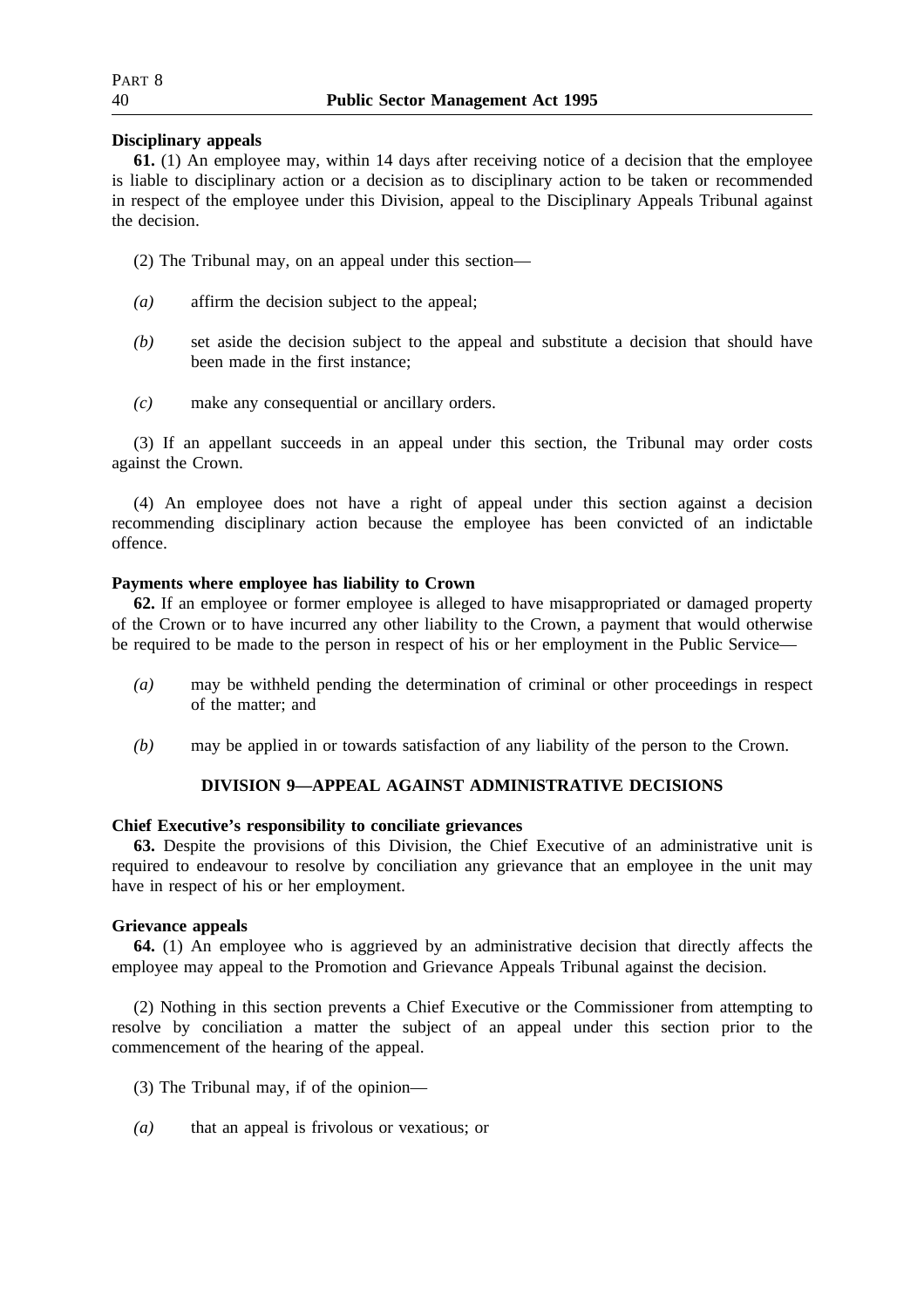*(b)* that an appellant has not fully explored avenues for review or redress available within the administrative unit in which the appellant is employed,

decline to entertain the appeal.

- (4) The Tribunal may, on an appeal under this section—
- *(a)* affirm the decision subject to the appeal; or
- *(b)* give any directions that are, in the opinion of the Tribunal, necessary or desirable to redress the grievance.
- (5) An employee does not have a right of appeal under this section against a decision—
- *(a)* that is appealable under some other provision of this Act; or
- *(b)* that is of a class excluded by regulation from appeal under this section.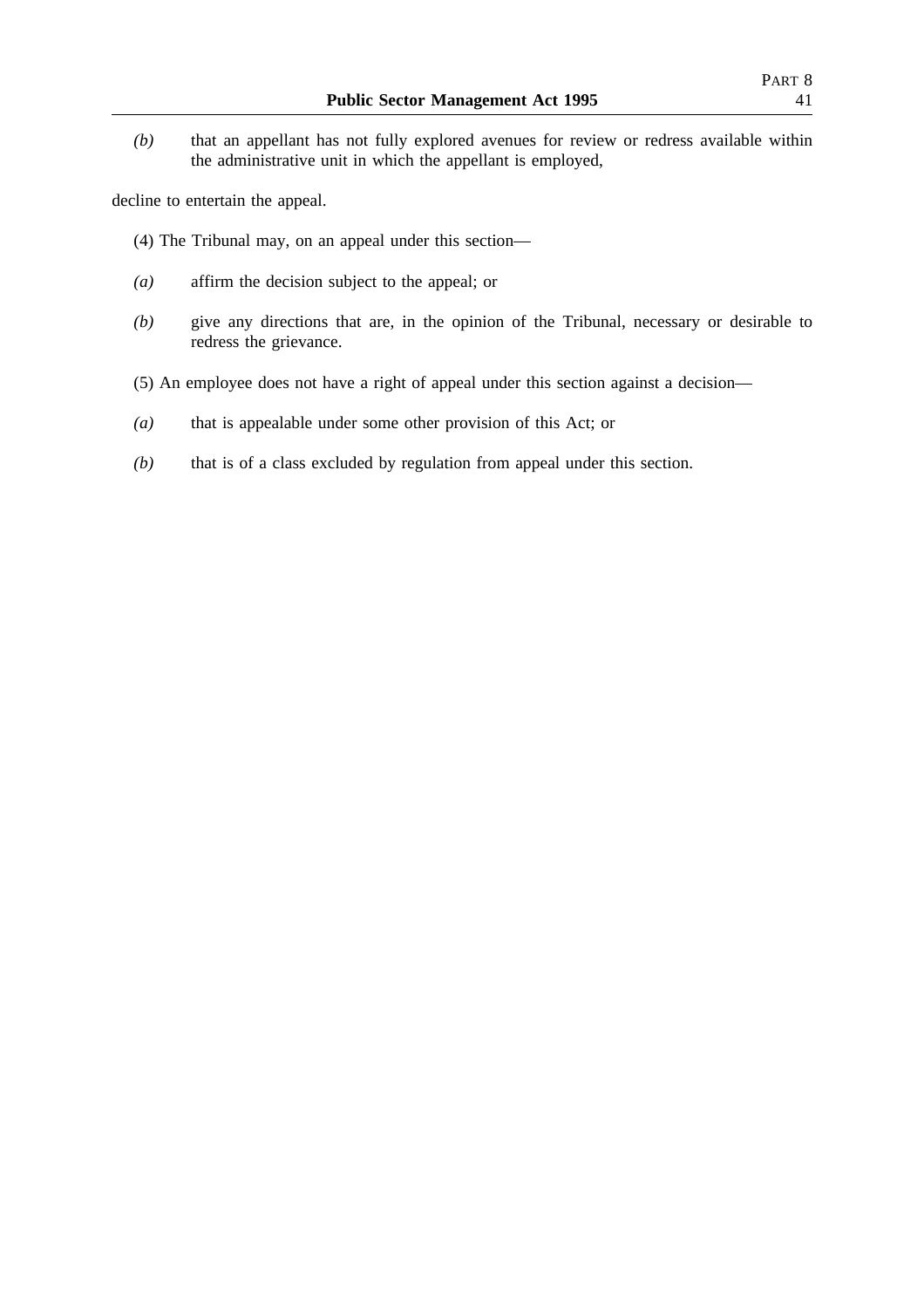# **PART 9 MISCELLANEOUS**

# **Preservation of powers of Governor to appoint, transfer and dismiss**

**65.** (1) Nothing in this Act is to be taken to abrogate or restrict a right or power that the Governor may otherwise have to appoint a person to, or dismiss a person from, a position in the Public Service.

(2) The Governor may transfer an employee from a position in the Public Service to any other position in the Public Service with the same or a higher remuneration level.

(3) An employee may be transferred to a position for a specified term and, in that event, the employee must, at the end of the term—

- *(a)* be transferred back to the employee's former position; or
- *(b)* if that position is no longer available—be transferred to some other position with the same remuneration level as, or a higher remuneration level than, that of the employee's former position.

# **Annual reports by public sector agencies**

**66.** (1) Each public sector agency must, once in each year, present a report to the Minister responsible for the agency on the operations of the agency.

(2) The report must contain information required by the regulations.

(3) Subject to this section, the report must be related to a financial year and must be presented within three months after the end of the financial year to which it relates.

(4) If a public sector agency is under some other statutory obligation to make an annual report to the Minister responsible for the agency—

- *(a)* the report required by this section may be incorporated with that other report; and
- *(b)* the period to which the report relates must be the same as for that other report; and
- *(c)* the report must be presented within three months after the end of the reporting period referred to above.

(5) A Minister must, within 12 sitting days after receipt of a report under this section, cause copies of the report to be laid before each House of Parliament.

# **Equal employment opportunity programs**

**67.** (1) The Minister may publish in the *Gazette* equal employment opportunity programs designed to ensure that persons of a defined class have equal opportunities in relation to employment in the public sector with persons not of that class.

- (2) The Minister may, in an equal employment opportunity program, make special provision—
- *(a)* to assist persons of a defined class disproportionately represented amongst the unemployed to gain employment in the public sector; or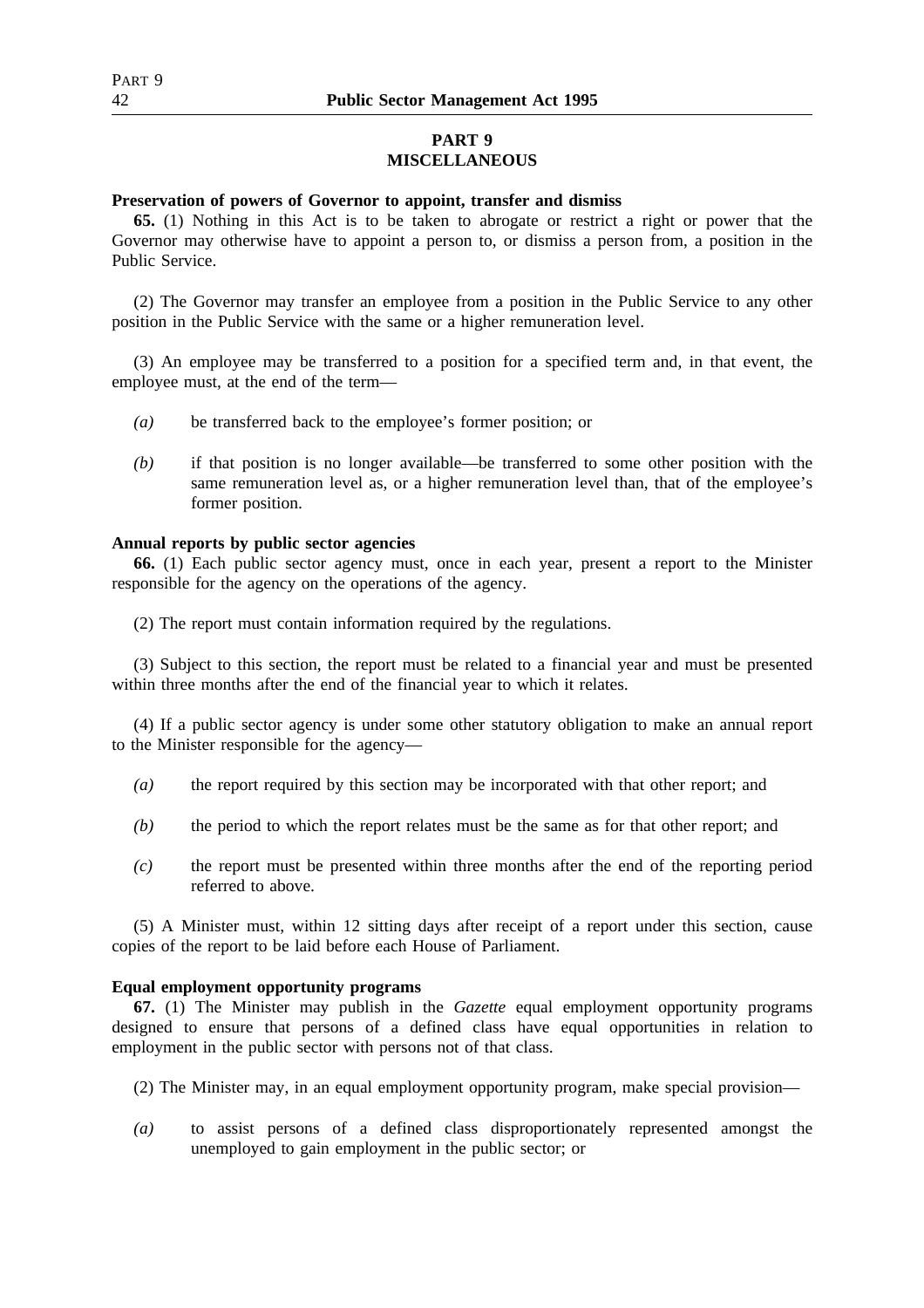*(b)* to assist persons of a defined class employed in the public sector to compete for other positions or pursue careers in the public sector as effectively as persons not of that class,

and any such special provision will, despite the provisions of this or any other Act, be lawful.

(3) The Minister may, by notice published in the *Gazette*, vary or revoke an equal employment opportunity program.

### **Transfers of employees within public sector**

**68.** (1) If an employee is liable to be transferred under Part 8 to another position in the Public Service, the Commissioner may instead, if the Commissioner thinks fit, transfer the employee to a position in the employment of a public sector agency outside the Public Service.

- (2) If a public sector agency outside the Public Service determines that—
- *(a)* a person employed by the agency is no longer required to perform the duties of his or her position, or cannot or is not performing the duties satisfactorily for health or other reasons; and
- *(b)* it is not practicable to transfer the person to some other position in the employment of the agency,

the Commissioner may, if the Commissioner thinks fit, transfer the person to a position in the Public Service or in the employment of another public sector agency.

- (3) A transfer under this section may be made on conditions as to—
- *(a)* maintenance (whether complete or partial) of the person's remuneration and accrued and accruing rights in respect of superannuation; and
- *(b)* maintenance of the person's accrued and accruing leave rights; and
- *(c)* transfer of the person back to the person's former position or an equivalent position,

as determined by the Commissioner.

(4) Conditions determined by the Commissioner under subsection (3) will have effect according to their terms and despite the provisions of this or any other Act.

# **Appointment of Ministerial staff**

**69.** (1) The Premier may appoint a person as a member of a Minister's personal staff on conditions determined by the Premier.

(2) A person appointed under this section is not an employee in the Public Service.

(3) Appointments may not be made under this section so that at any time the number of persons so employed exceeds one per cent of all employees in the Public Service.

(4) An appointment to a Minister's personal staff continues while the Minister continues to be a Minister (whether or not in the same Ministerial office) unless it sooner expires or is terminated under the conditions of appointment.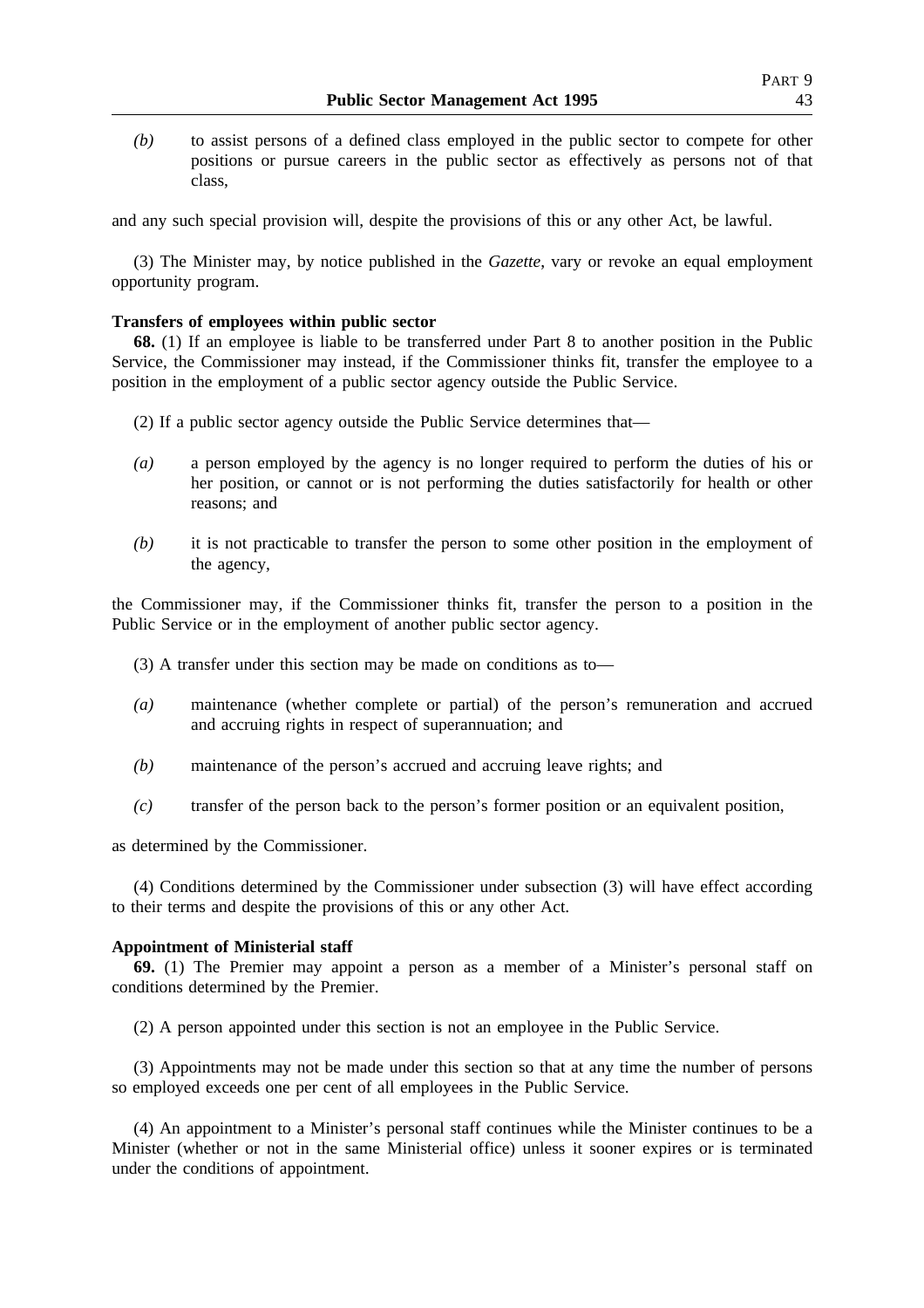(5) The Premier must cause a report to be prepared not less frequently than once every 12 months setting out with respect to each Minister—

- *(a)* details of all appointments made to the Minister's personal staff under this section (other than those described in previous reports under this section); and
- *(b)* the number of persons for the time being employed on the Minister's personal staff under this section; and
- *(c)* the remuneration and other conditions of appointment of each person for the time being employed on the Minister's personal staff under this section.

(6) A report under subsection (5) must—

- *(a)* be published in the *Gazette* next issued after preparation of the report; and
- *(b)* be laid before each House of Parliament within six sitting days after preparation of the report.

# **Minister may approve arrangements for multiple appointments, etc.**

**70.** The Commissioner may approve, on conditions determined by the Commissioner, arrangements under which—

- *(a)* a person may be appointed to and employed in the Public Service for a period during which the person continues to hold or remains in some other office or employment outside the Public Service; or
- *(b)* a person who is employed in the Public Service may remain in that employment for a period during which the person holds or is engaged in some other office or employment outside the Public Service,

and any such arrangements will have effect according to their terms and despite the provisions of this or any other Act.

# **Extension of operation of certain provisions of Act**

**71.** (1) The Governor may, by proclamation—

- *(a)* extend the operation of specified provisions of this Act, subject to such modifications (if any) as may be specified in the proclamation, to any specified class of public sector employees to whom those provisions do not apply of their own force; or
- *(b)* vary or revoke a proclamation previously made under this subsection.

(2) Subject to subsection (3), the provisions of Schedule 2 relating to long service leave apply to all public sector employees who—

- *(a)* are remunerated at hourly, daily, weekly or fortnightly rates of payment; and
- *(b)* are assigned to duties that form part of the operations of an administrative unit; and
- *(c)* are, in the performance of the duties, subject to direction by the Chief Executive of the administrative unit.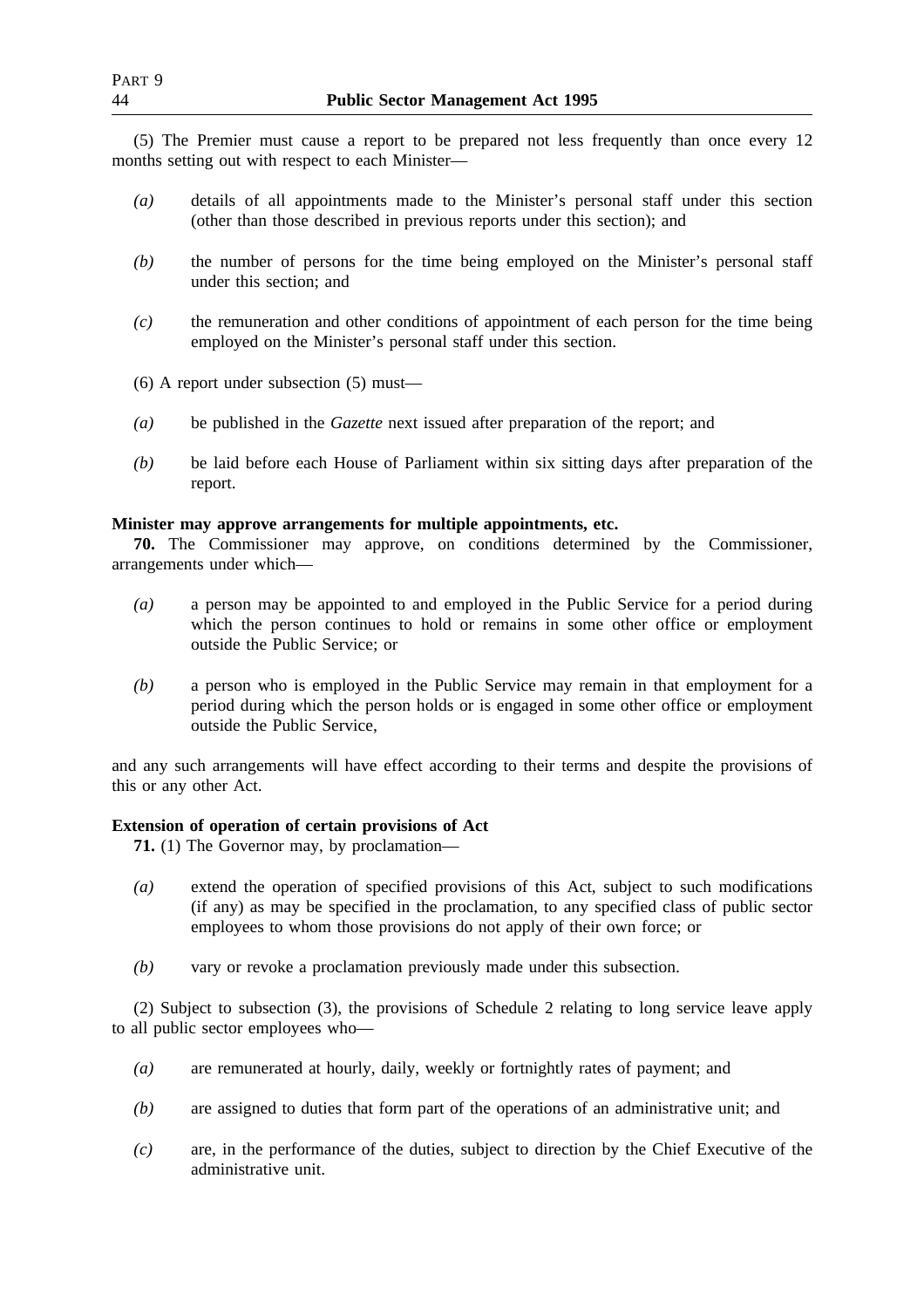- (3) The Governor may, by proclamation—
- *(a)* declare that the provisions of Schedule 2 relating to long service leave do not apply to a class of employees referred to in subsection (2); or
- *(b)* vary or revoke a proclamation previously made under this subsection.

(4) A proclamation under this section may, if it so provides, have effect from a date specified in the proclamation that is earlier than the date of the proclamation.

### **Operation of Industrial and Employee Relations Act**

**72.** A determination or decision under this Act affecting remuneration or conditions of employment is subject to an award, determination or enterprise or industrial agreement in force under the *Industrial and Employee Relations Act 1994*.

#### **Freedom of association for employees**

**73.** (1) No employee may be compelled to become, or remain, a member of an industrial or professional association.

(2) No employee who is eligible for membership of an industrial or professional association may be prevented (except by the association itself acting in accordance with its rules) from becoming or remaining a member of the association.

## **Immunity from civil liability**

**74.** (1) Subject to subsection (3), no civil liability attaches to an employee or other person holding an office or position under this Act for an act or omission in the exercise or purported exercise of official powers or functions.

(2) An action that would, but for subsection (1), lie against an employee or other person lies instead against the Crown.

(3) This section does not prejudice rights of action of the Crown itself in respect of an act or omission not in good faith.

## **Temporary exercise of statutory powers**

**75.** (1) If—

- *(a)* a statutory power or function is exercisable by an employee in an administrative unit; and
- *(b)* the employee is absent or is for any reason unable to exercise the power or function,

the power or function may be exercised by the Chief Executive of the administrative unit or some other employee nominated by the Chief Executive by instrument in writing.

(2) An apparently genuine document purporting to be a copy of an instrument of nomination under this section will be accepted in any legal proceedings, in the absence of proof to the contrary, as proof that the employee referred to as the nominee was duly authorised to exercise the power or function referred to in the instrument.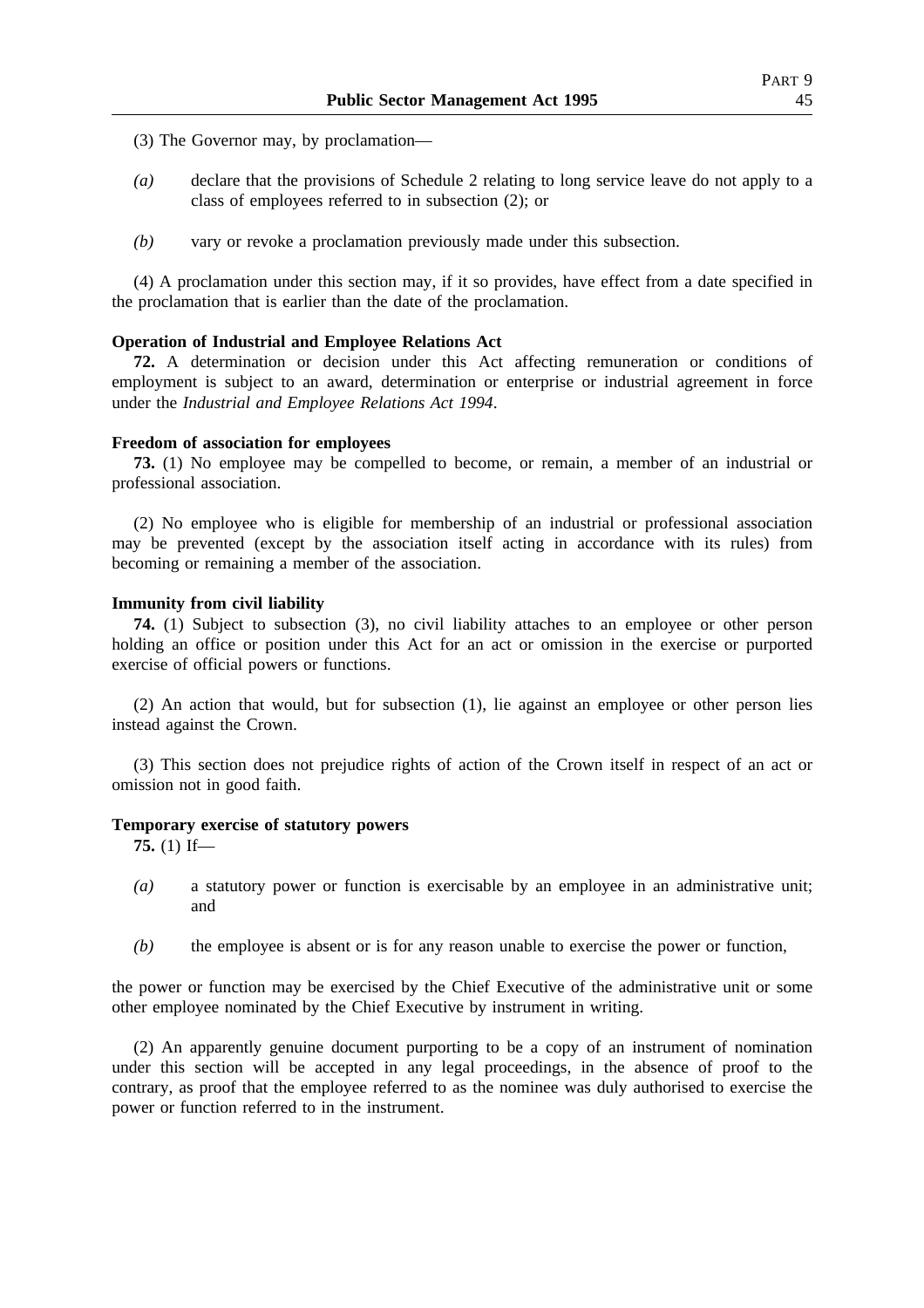# **Obsolete references**

**76.** (1) If the title of an administrative unit or position in the Public Service is altered, a reference in an Act or statutory instrument to the administrative unit or position under an earlier title is, unless the contrary intention appears, to be read as a reference to the administrative unit or position under its new title.

(2) The Governor may, by proclamation, direct that a reference in an Act or statutory instrument to an administrative unit or position in the Public Service be read as a reference to some other administrative unit or position in the Public Service.

(3) In subsection (2)—

"**administrative unit**" includes an administrative unit or department established under a repealed Act;

"**position**" includes a position or office in the Public Service created under a repealed Act.

(4) The Governor may, by proclamation, vary or revoke a proclamation under this section.

# **Evidentiary provision**

**77.** (1) A certificate signed by the Commissioner certifying—

- *(a)* that an administrative unit referred to in the certificate existed as an administrative unit of the Public Service at a time or over a period referred to in the certificate; or
- *(b)* that a person named in the certificate occupied a specified position in the Public Service at a time or over a period referred to in the certificate,

will be accepted in any legal proceedings, in the absence of proof to the contrary, as proof of the matter so certified.

(2) An apparently genuine document purporting to be a certificate under this section will be accepted in any legal proceedings, in the absence of proof to the contrary, as such a certificate.

# **War Service (Preference in Employment) Act**

**78.** Nothing in this Act derogates from the *War Service (Preference in Employment) Act 1943*.

# **Service of notices**

**79.** A notice or document required or authorised by this Act to be given to or served on an employee may be given to or served on the employee personally or by post addressed to the employee at the address last notified by the employee in accordance with the regulations.

# **Regulations**

**80.** (1) The Governor may make such regulations as are contemplated by this Act, or as are necessary or expedient for the purposes of this Act.

(2) A regulation—

*(a)* may be of general or limited application and may vary in operation according to factors stated in the regulation; and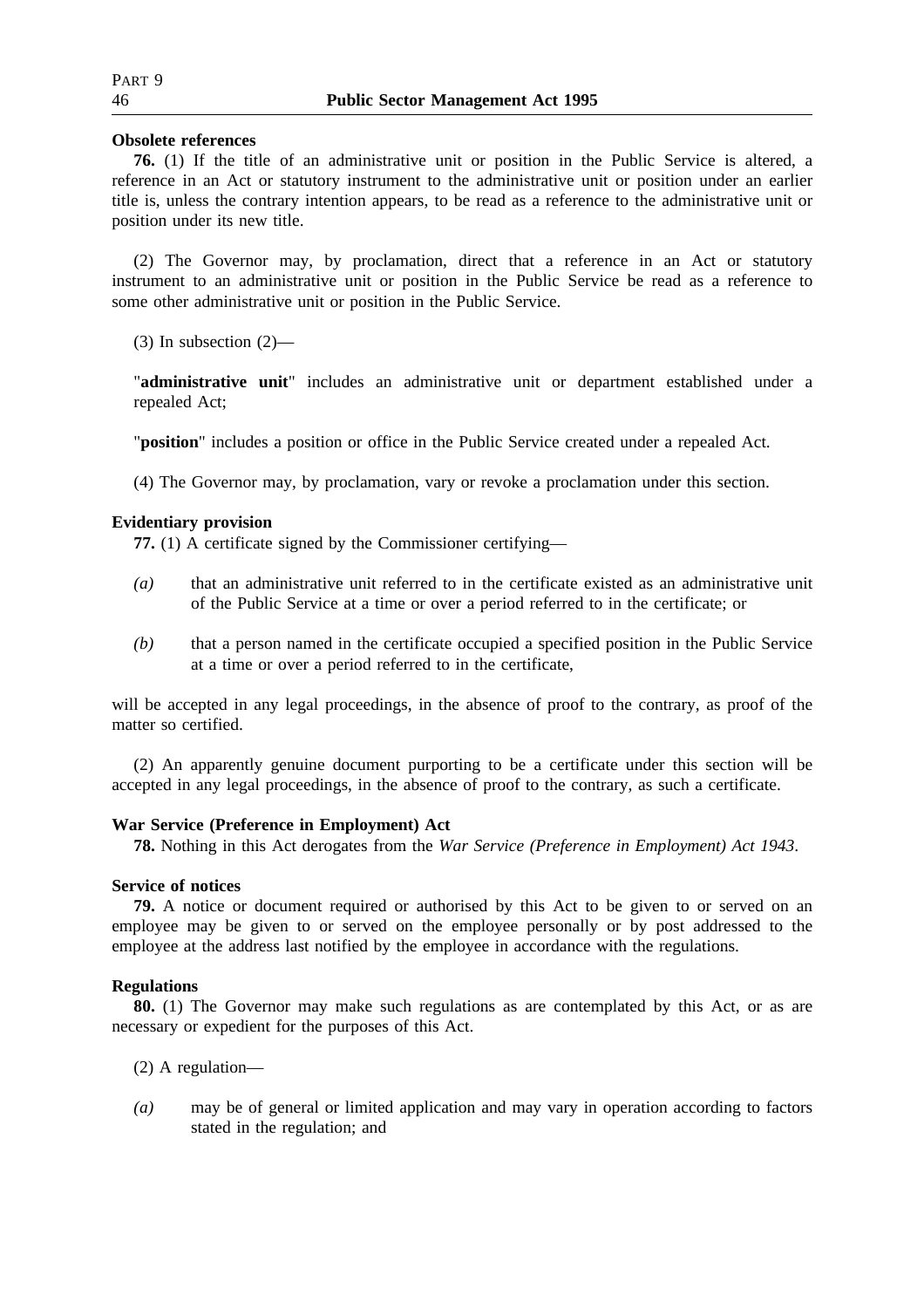- *(b)* may leave a matter or thing to be determined, dispensed with, regulated or prohibited according to the discretion of the Minister, the Commissioner or a Chief Executive, either generally or in particular case or class of cases; and
- *(c)* may impose a penalty not exceeding a Division 8 fine for contravention of, or non-compliance with, the regulation.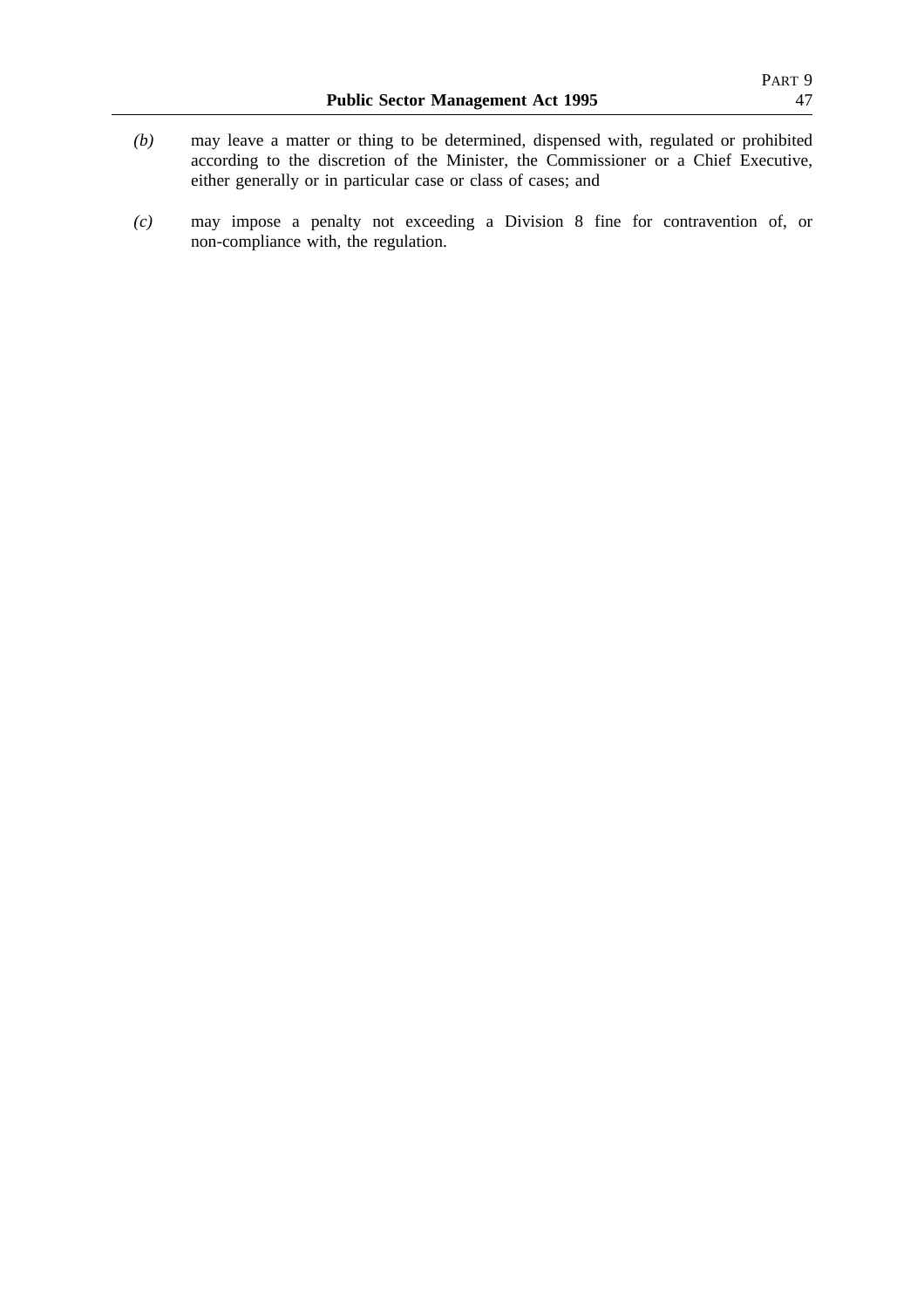### **SCHEDULE 1**

*Persons Excluded from Public Service*

**1.** (1) The following persons are excluded from the Public Service:

- *(a)* members of the judiciary;
- *(b)* members of the police force;
- *(c)* the Auditor-General;
- *(d)* the Ombudsman;
- *(e)* the Police Complaints Authority;
- *(f)* the Electoral Commissioner and the Deputy Electoral Commissioner;
- *(g)* an officer of either House of Parliament or a person under the separate control of the President of the Legislative Council or the Speaker of the House of Assembly or a member of the joint parliamentary service;
- *(h)* the Commissioner;
- *(i)* an officer or employee appointed by the Minister under the *Education Act 1972*;
- *(j)* an officer or employee appointed by the Minister under the *Technical and Further Education Act 1975*;
- *(k)* a person appointed by the Premier to a Minister's personal staff under Part 9;
- *(l)* subject to a proclamation under Part 3—
	- (i) an officer or employee who is remunerated solely by fees, allowances or commission;
	- (ii) an employee who is remunerated at hourly, daily, weekly or piece-work rates of payment (other than a person appointed under Part 7 to a casual position);
	- (iii) an officer or employee who is excluded under any other Act from the Public Service or whose terms and conditions of appointment are under another Act to be determined by the Governor, a Minister or any specified person or body;
- *(m)* an officer or employee excluded from the Public Service by proclamation under subclause (2).
- (2) The Governor may, by proclamation—
- *(a)* exclude an officer or employee or class of officers or employees from the Public Service; or
- *(b)* vary or revoke a proclamation under this subclause.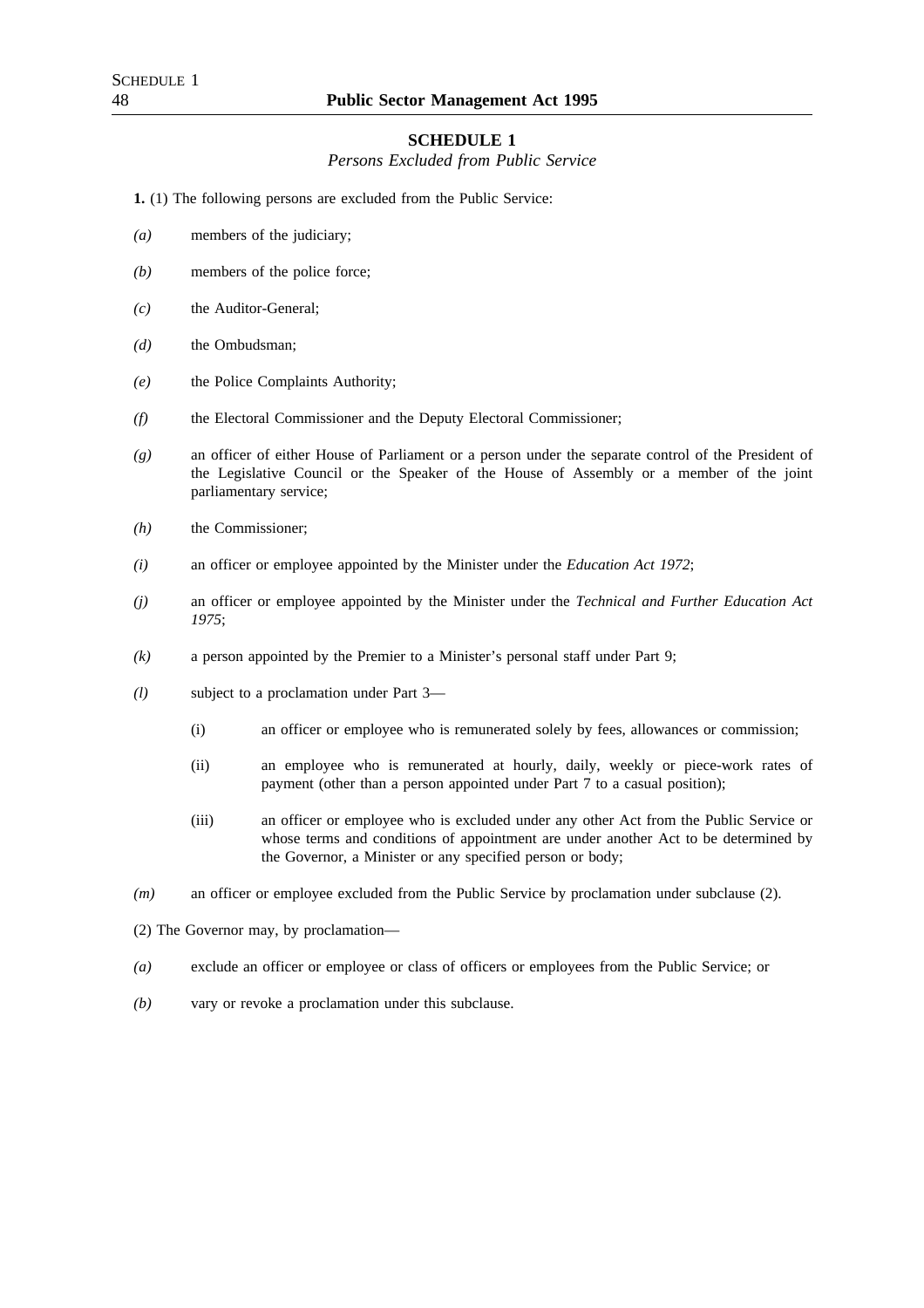### **SCHEDULE 2**

*Hours of Attendance, Holidays and Leave of Absence*

#### *Hours of Attendance*

#### **Hours of attendance**

**1.** (1) Subject to this clause and any direction of the Chief Executive of the relevant administrative unit, an employee is obliged to attend at the employee's place of employment throughout the hours fixed by the regulations as ordinary business hours in relation to the Public Service.

(2) The Chief Executive of an administrative unit may, at the request and with the consent of an employee occupying a position in the unit, determine that the duties of the position be performed on a part-time basis, and, in that event, the employee is not required to attend at his or her place of employment except according to the basis determined by the Chief Executive.

(3) An employee is entitled to be absent from the employee's place of employment if the absence is authorised by or under a flexi-time scheme adopted by the Chief Executive of the relevant administrative unit.

#### **Directions relating to part-time employment**

**2.** (1) The Commissioner may issue directions with respect to employment in the Public Service on a parttime basis.

(2) The directions issued by the Commissioner under this section will have effect according to their terms and despite the other provisions of this Act.

### *Holidays and Closure of Offices*

#### **Public Service holidays**

**3.** (1) Subject to subclause (2), the following days are to be observed as holidays in the Public Service:

- *(a)* all public holidays;
- *(b)* any other days declared by proclamation to be holidays in the Public Service.

(2) The Chief Executive of an administrative unit may require employees employed in that administrative unit to attend for duty on a holiday.

#### **Closure of offices, etc.**

**4.** (1) The Minister may direct—

- *(a)* that all or any of the offices of an administrative unit be closed; and
- *(b)* that specified classes of employees be not required to work,

on a specified day or days.

(2) If an employee is not required to work on a particular day because of a direction under subclause (1) then, subject to subclause (3), the employee is to be taken to have been granted recreation leave on that day or those days.

(3) An employee who is not required to work on a day by reason of a direction under subclause (1) must if, the employee would, but for subclause (2), have been entitled to sick leave on that day, be granted the sick leave, and, in that event, the employee is to be taken not to have been granted recreation leave on that day.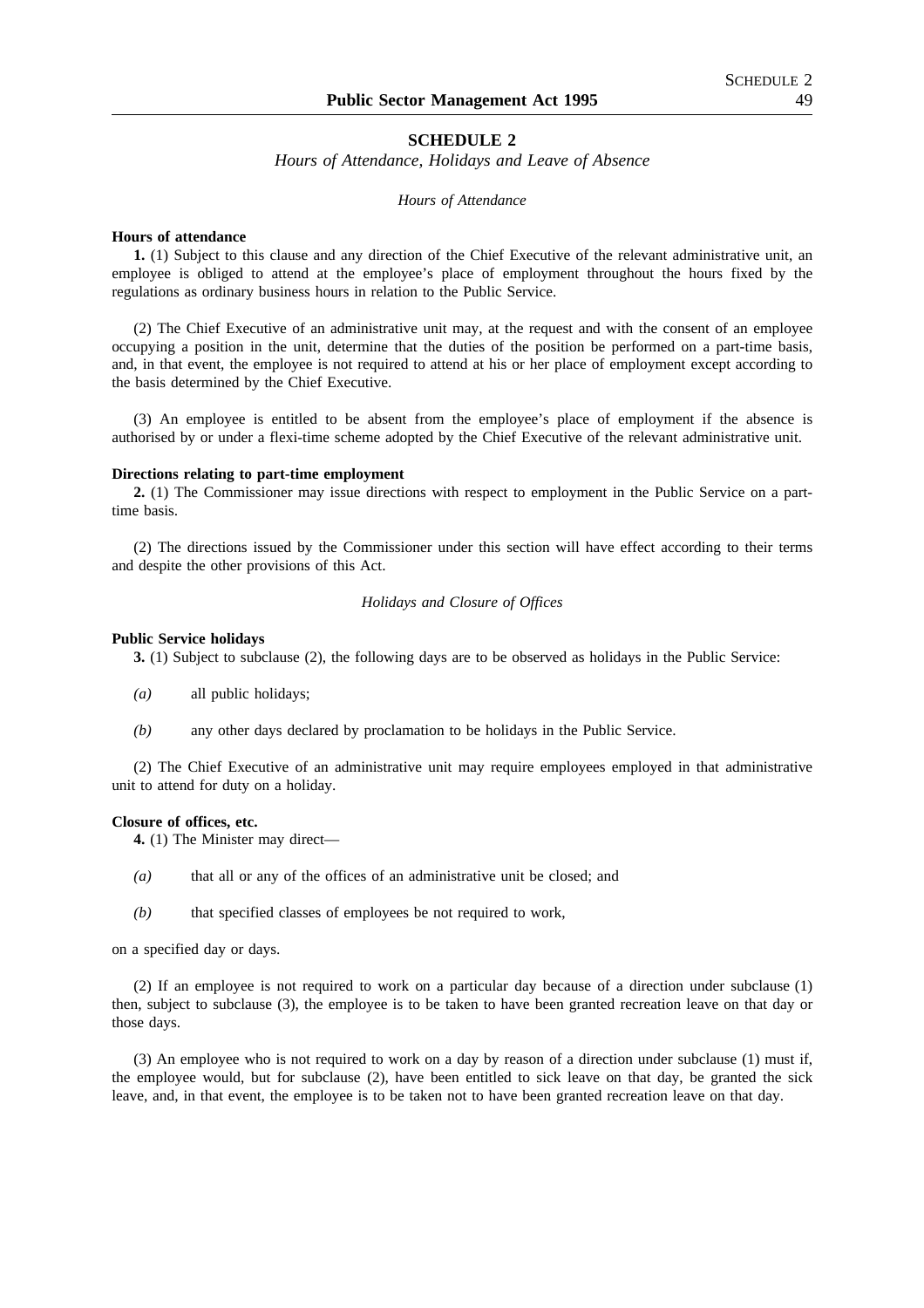#### *Recreation Leave*

#### **Recreation leave**

**5.** (1) Subject to this clause and the regulations, an employee is entitled to 1% days recreation leave for each completed month of the employee's service.

(2) If an employee performs the duties of a position on a part-time basis, the period of the employee's service for the purposes of this clause is to be determined in accordance with the regulations and any directions of the Commissioner.

(3) The Commissioner may, in appropriate cases, increase the entitlement to recreation leave of a particular employee or employees of a particular class.

(4) Recreation leave must be granted by the Chief Executive in accordance with the regulations and any directions of the Commissioner.

(5) Recreation leave may, in accordance with the regulations and any directions of the Commissioner, be taken in anticipation of the entitlement to that recreation leave accruing to the employee.

(6) If an employee who is entitled to recreation leave dies or ceases for any reason to be an employee, the employee, or the employee's personal representative, as the case requires, must, unless the Commissioner otherwise directs, be paid a sum calculated in accordance with the directions of the Commissioner as being the monetary value of the leave.

 $(7)$  If—

- *(a)* an employee has taken recreation leave in anticipation of the entitlement to that leave accruing to the employee; and
- *(b)* before the entitlement to the leave accrues to the employee, the employee ceases for any reason to be an employee,

then, unless the Commissioner otherwise directs, a sum equal to the sum paid to the employee in respect of that leave is payable to the Treasurer as a debt by the employee.

(8) This clause does not apply to an employee employed in a casual position.

#### *Sick Leave*

#### **Sick leave, etc.**

**6.** (1) An employee is, subject to the regulations, entitled to take sick leave not exceeding the amount of sick leave standing to the credit of the employee.

- (2) Sick leave must be credited to an employee as follows:
- *(a)* on the commencement of the employee's employment, six days sick leave must be credited to the employee;
- *(b)* if an employee's employment commenced after 30 June in any year but before 1 January in the next year, then on 1 January a further six days sick leave must be credited to the employee;
- *(c)* on 1 July after the commencement of an employee's employment and on each succeeding 1 July, a further 12 days sick leave must be credited to the employee.
- (3) Despite the other provisions of this clause—
- *(a)* an employee is not entitled to take—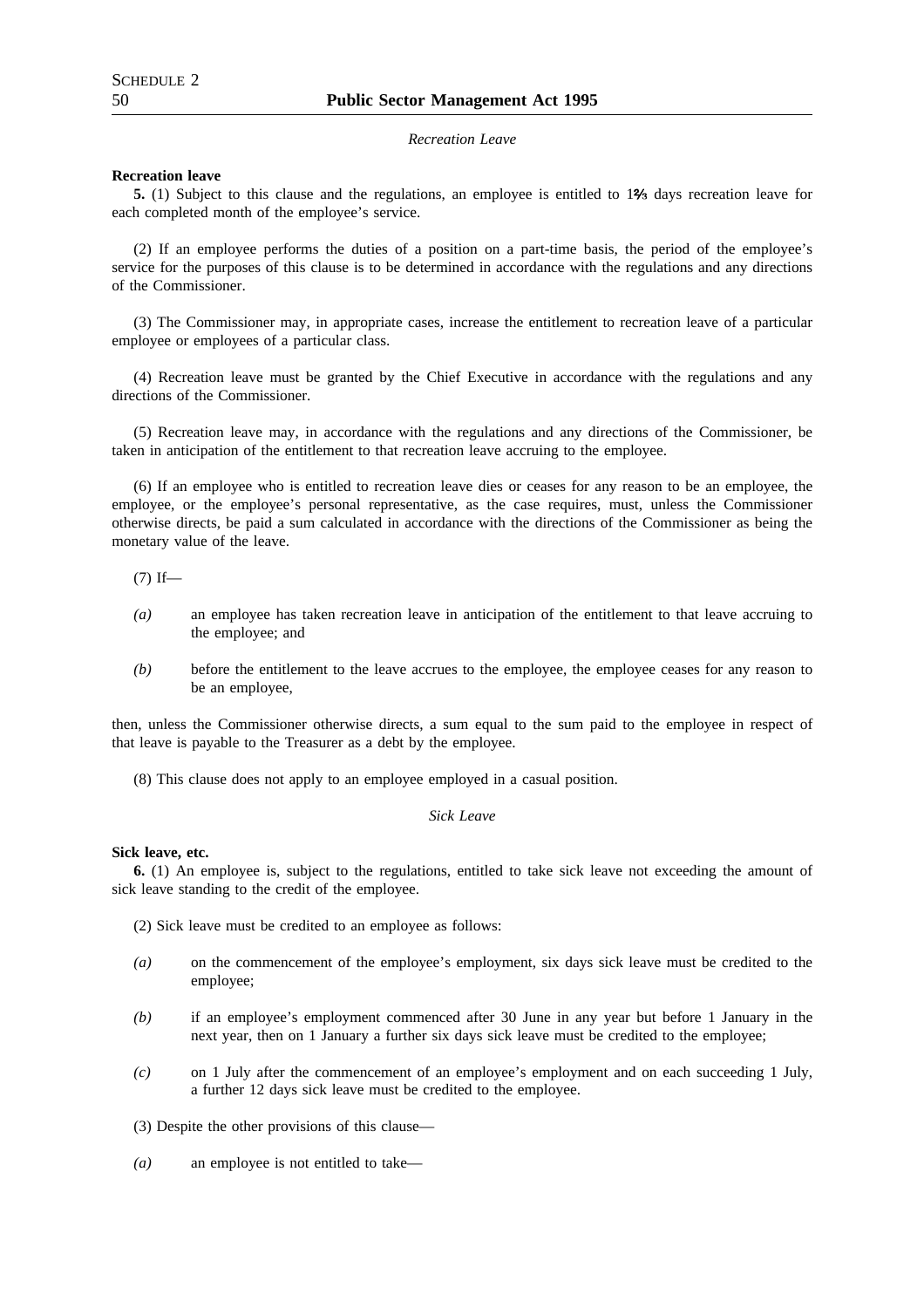- (i) more than six days sick leave during the first six months of the employee's employment; or
- (ii) more than 12 days sick leave during the first 12 months of the employee's employment; and
- *(b)* the sick leave to be credited to an employee must—
	- (i) if an employee is employed on a part-time basis for any period; or
	- (ii) if an employee is absent for any period on leave without pay,

be reduced in accordance with the regulations and any directions of the Commissioner; and

- *(c)* the Commissioner may, in appropriate cases, increase the entitlement to sick leave of a particular employee or employees of a particular class; and
- *(d)* the Commissioner may approve a scheme in relation to a class of employees under which this clause will apply in a modified way in relation to employees of that class who individually apply to come under the scheme.
- (4) This clause does not apply to an employee employed in a casual position.

### *Special Leave*

#### **Special leave**

**7.** (1) Special leave with pay may be granted for purposes prescribed by regulation.

(2) The Chief Executive of the administrative unit in which an employee is employed may, subject to the directions of the Commissioner, grant to the employee special leave with pay—

- *(a)* for a period determined in accordance with the regulations and the directions of the Commissioner in relation to the purpose for which special leave is to be taken; or
- *(b)* for such other period as may be authorised, in the particular circumstances, by the Minister.

(3) The Chief Executive of the administrative unit in which an employee is employed—

- *(a)* must, subject to the directions of the Commissioner, grant to the employee special leave without pay for a period determined in accordance with the regulations and the directions of the Commissioner if the employee applies for special leave on the ground that—
	- (i) the employee is pregnant; or
	- (ii) the employee requires the leave to undertake the care of a young child not of school age of whom the employee is a parent; and
- *(b)* may, subject to the directions of the Commissioner, grant to the employee special leave without pay for such other reason and such period as appears to the Chief Executive to be reasonable in the particular circumstances.

(4) The granting of special leave under this clause is to be on such conditions as the Chief Executive may, subject to the directions of the Commissioner, determine.

(5) The Chief Executive must, subject to the directions of the Commissioner, determine for what purposes (if any) and to what extent (if any) special leave without pay granted by the Chief Executive is to be counted as service or effective service for the purposes of this Act.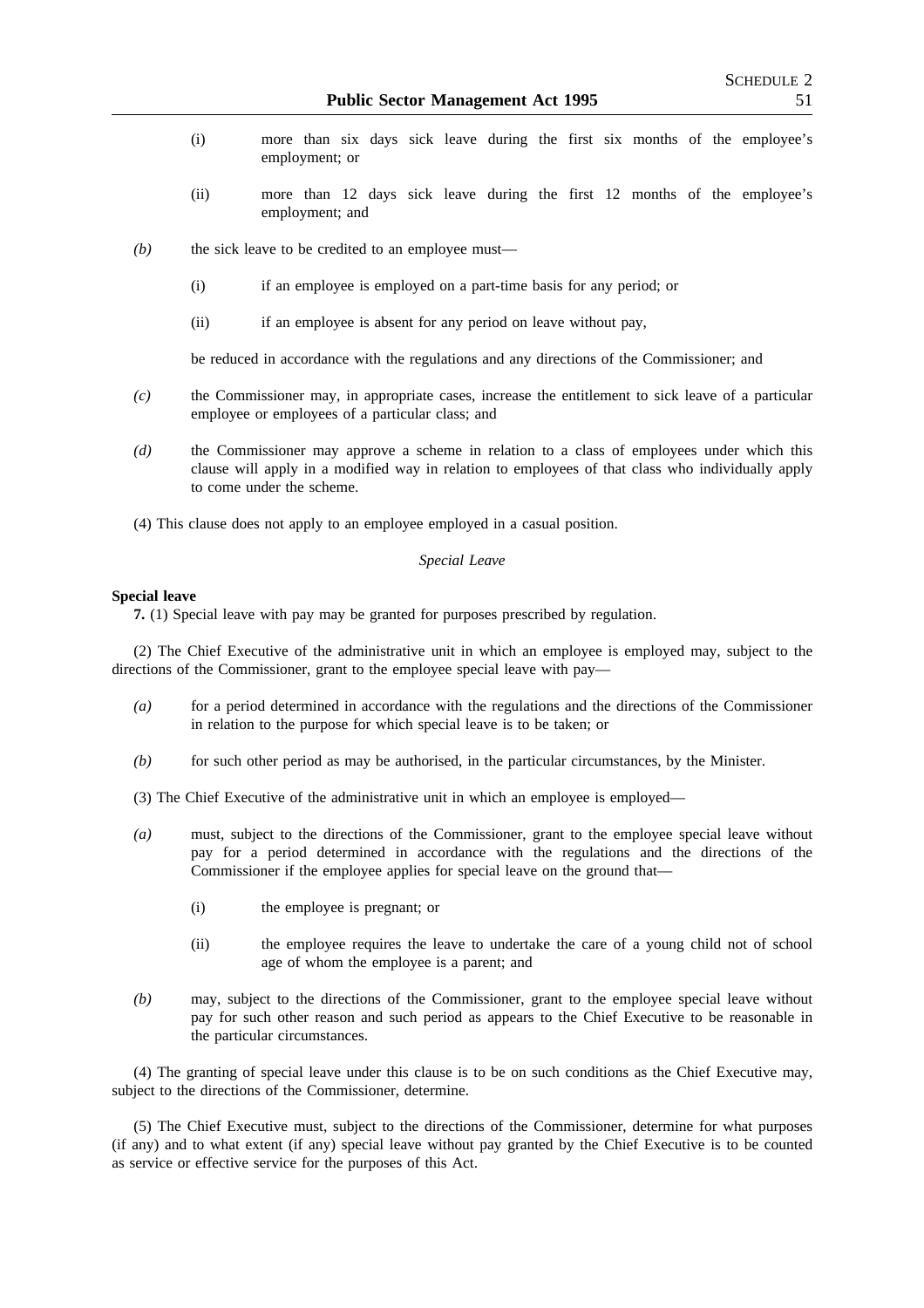*Long Service Leave*

#### **Long service leave**

**8.** (1) An employee who has 10 years or more effective service is entitled to the following long service leave:

- *(a)* 90 days in respect of the first 10 years of effective service;
- *(b)* nine days in respect of each subsequent year of effective service;
- *(c)* 15 days in respect of the sixteenth and each subsequent year of effective service.

(2) If an employee performs the duties of a position on a part-time basis, the employee's effective service is to be determined in accordance with the regulations and any directions of the Commissioner.

(3) Every day occurring during a period of long service leave is (whether it is a working day or not) to be regarded as a day of that leave.

(4) Where long service leave has been taken by an employee or a payment in lieu of long service leave has been made to an employee (either before or after the commencement of this Act), the employee's entitlement to long service leave is reduced accordingly.

### **Time and manner in which long service leave is to be taken**

**9.** (1) Subject to the regulations and the directions of the Commissioner, long service leave must be taken at times and for periods agreed on by the employee entitled to the leave and the Chief Executive of the administrative unit in which the employee is employed.

(2) Subject to the regulations, the Chief Executive may permit an employee who has not less than seven years effective service to take *pro rata* long service leave in respect of that effective service.

#### **Long service leave to be on full pay**

**10.** (1) Subject to this clause, the salary to which an employee is entitled during long service leave is—

- *(a)* the salary appropriate to the remuneration level of the employee's position during that leave; and
- *(b)* subject to the regulations, if the employee was employed at a higher remuneration level (either before or after the commencement of this Act) during part of the employee's effective service, additional salary as determined by the Commissioner.

(2) If the effective service of an employee consists in whole or in part of part-time service or service in a casual position, the salary to which the employee is entitled during long service leave is to be as determined by the Commissioner by reference to the rate of remuneration applying to the employee's position during the period of the leave and the extent to which the employee's effective service was part-time or in a casual position.

(3) An employee may elect to take long service leave on half salary, and in that event—

- *(a)* the period of leave is to be twice the period to which the employee would otherwise have been entitled; and
- *(b)* the first half of the leave is to be on full pay; and
- *(c)* the second half of the leave is to be taken to be leave without pay.

(4) An employee is, while on long service leave, entitled to receive, in addition to salary, the allowances (if any) determined by the Commissioner.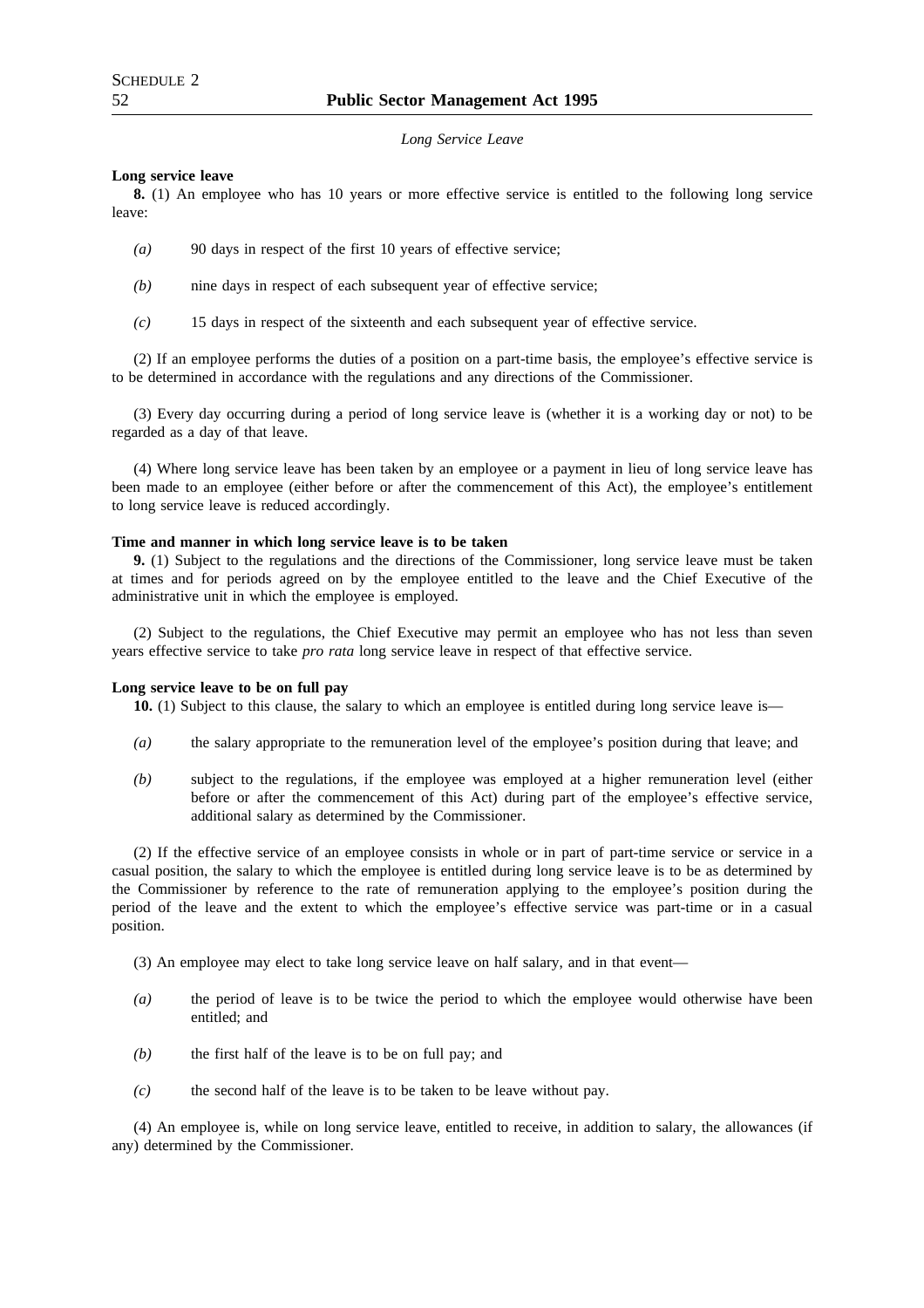#### **Payment in lieu of long service leave**

**11.** (1) The Minister may, on application by a Chief Executive, and the Chief Executive of an administrative unit may, on application by an executive in the unit, authorise that the Chief Executive or executive be paid, in lieu of a period of long service leave to which the person has accrued an entitlement, an amount equal to the salary and allowances (if any) that the person would have been entitled to receive during such a period of leave.

(2) If an employee—

- *(a)* who is entitled to long service leave; or
- *(b)* to whom *pro rata* long service leave could have been granted,

dies or ceases for any reason to be an employee, then—

- *(c)* in the case of death—the employee's personal representative; or
- *(d)* in the case of cessation of service for any other reason—the employee,

must be paid a sum determined as follows:

- *(e)* in the case of an employee who was entitled to long service leave—the salary that would have been payable if the long service leave had commenced on the day of cessation of service;
- *(f)* in the case of an employee to whom *pro rata* long service leave could have been granted—the salary that would have been payable if *pro rata* long service leave had been granted in respect of all the employee's effective service and that leave had commenced on the day of cessation of service;
- *(g)* in either case—
	- (i) if the employee's service ceases during a year of service—a sum that bears to the salary that would have been payable in respect of long service leave for that year of service if it had been completed the same proportion as the number of complete months served in that year bears to 12; and
	- (ii) the allowances (if any) determined by the Commissioner.

(3) In determining a sum payable under this clause, no allowance may be made for an increase in salary granted or payable after the date of the payment.

*Adjustment to Leave Rights based on Prior Service*

## **Adjustment to leave rights based on prior service**

**12.** If a person becomes an employee within three months after ceasing to be—

- *(a)* an officer or employee of the Crown in right of this State, the Commonwealth or another State or Territory of the Commonwealth; or
- *(b)* an officer or employee of a prescribed class,

then, for the purpose of determining the person's entitlement to recreation leave, sick leave or long service leave, the period of the person's service in that capacity is, to the extent determined by the Commissioner and subject to the conditions (if any) imposed by the Commissioner, to be counted as service or effective service for the purposes of this Act.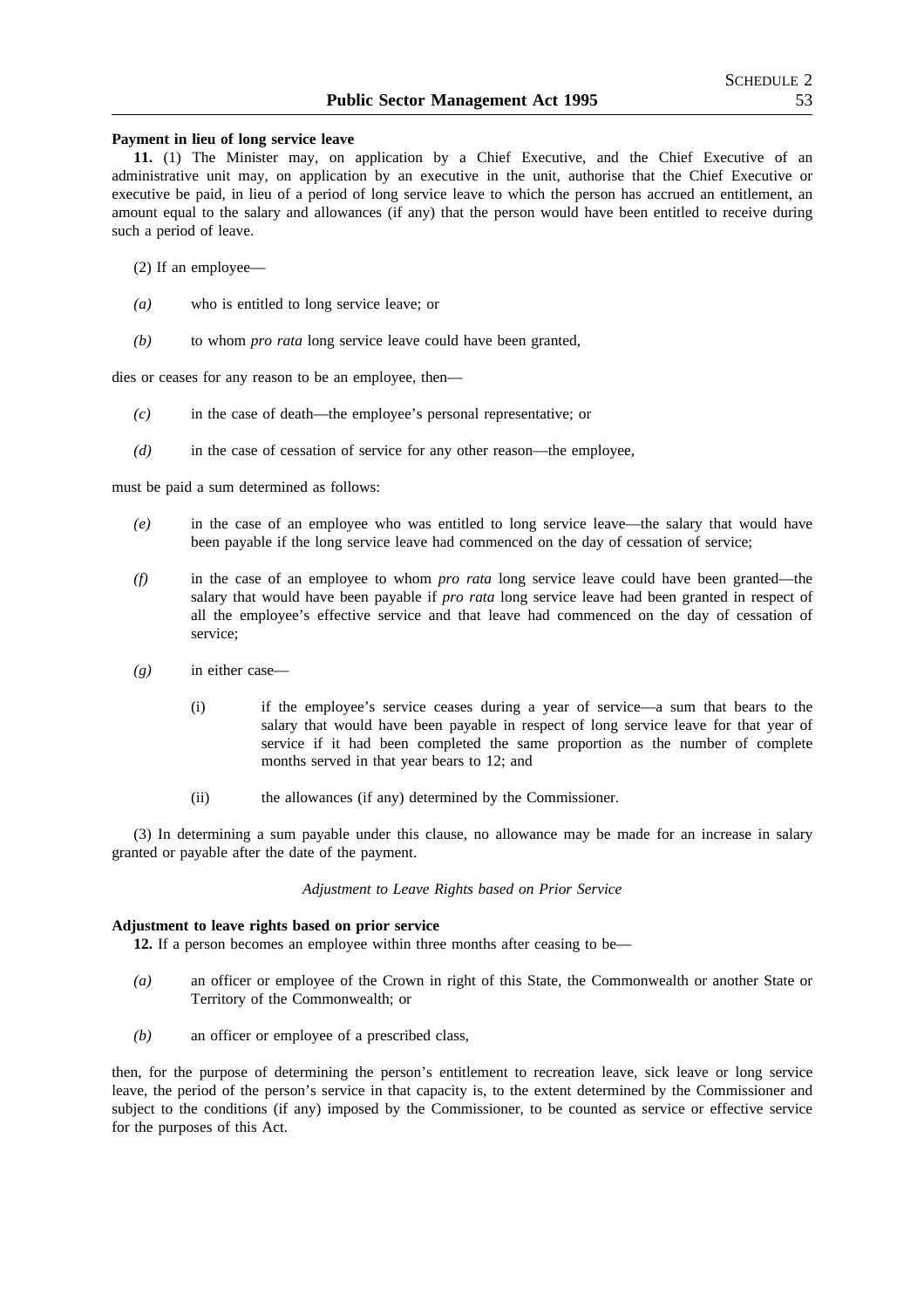*Payments on Death*

# **Payment in respect of leave on death**

**13.** Despite any other provisions of this schedule, the Chief Executive of an administrative unit may, if of the opinion that it is appropriate to do so, direct that a sum payable in respect of leave on the death of an employee in the unit be paid to dependants of the employee and not to the personal representative.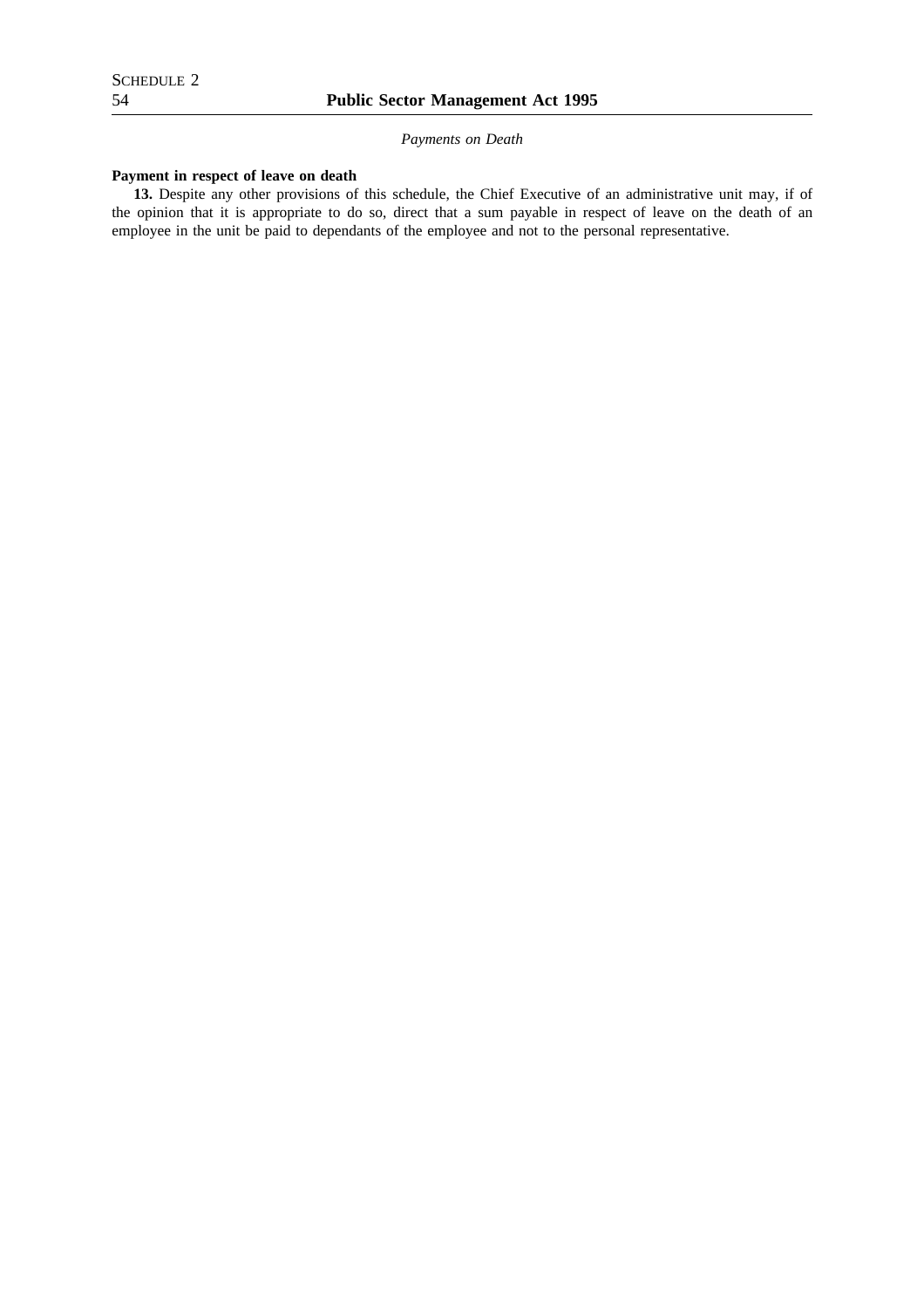# **SCHEDULE 3**

*Promotion and Grievance Appeals Tribunal and Disciplinary Appeals Tribunal*

## **Promotion and Grievance Appeals Tribunal and Disciplinary Appeals Tribunal**

**1.** (1) The following Tribunals are established:

- *(a)* the *Promotion and Grievance Appeals Tribunal*; and
- *(b)* the *Disciplinary Appeals Tribunal*.

(2) Except where the contrary intention appears, the remaining provisions of this schedule apply in relation to both the Promotion and Grievance Appeals Tribunal and the Disciplinary Appeals Tribunal.

## **Appointment of Presiding Officer and Deputy Presiding Officer**

**2.** (1) The Governor may appoint—

- *(a)* a suitable person to be Presiding Officer of the Tribunal; and
- *(b)* a suitable person to be Deputy Presiding Officer of the Tribunal.

(2) Before the Governor makes an appointment under subclause (1), the Minister must invite representations from recognised organisations on the proposed appointment.

(3) A person is not eligible to be appointed as Presiding Officer or Deputy Presiding Officer of the Disciplinary Appeals Tribunal unless that person is a member or a former member of the judiciary of the State or the Commonwealth.

(4) A person is not eligible to be appointed as Presiding Officer or Deputy Presiding Officer of the Promotion and Grievance Appeals Tribunal—

- *(a)* if the person is an employee; or
- *(b)* unless the person has, in the opinion of the Governor, appropriate knowledge and experience of principles and practices of personnel management in the public sector.

(5) In the absence of the Presiding Officer of the Tribunal, or if there is temporarily no Presiding Officer of the Tribunal, the Deputy Presiding Officer has all the powers and functions of the Presiding Officer.

(6) A Presiding Officer or Deputy Presiding Officer of the Tribunal is to be appointed for a term of office (not exceeding five years) determined by the Governor and specified in the instrument of appointment and, at the end of a term of office, is eligible for reappointment.

(7) A person ceases to be Presiding Officer or Deputy Presiding Officer of the Promotion and Grievance Appeals Tribunal if the person—

- *(a)* completes a term of office and is not reappointed; or
- *(b)* resigns by written notice addressed to the Minister; or
- *(c)* is removed from office by the Governor on the ground of—
	- (i) misconduct; or
	- (ii) neglect of duties; or
	- (iii) incompetence; or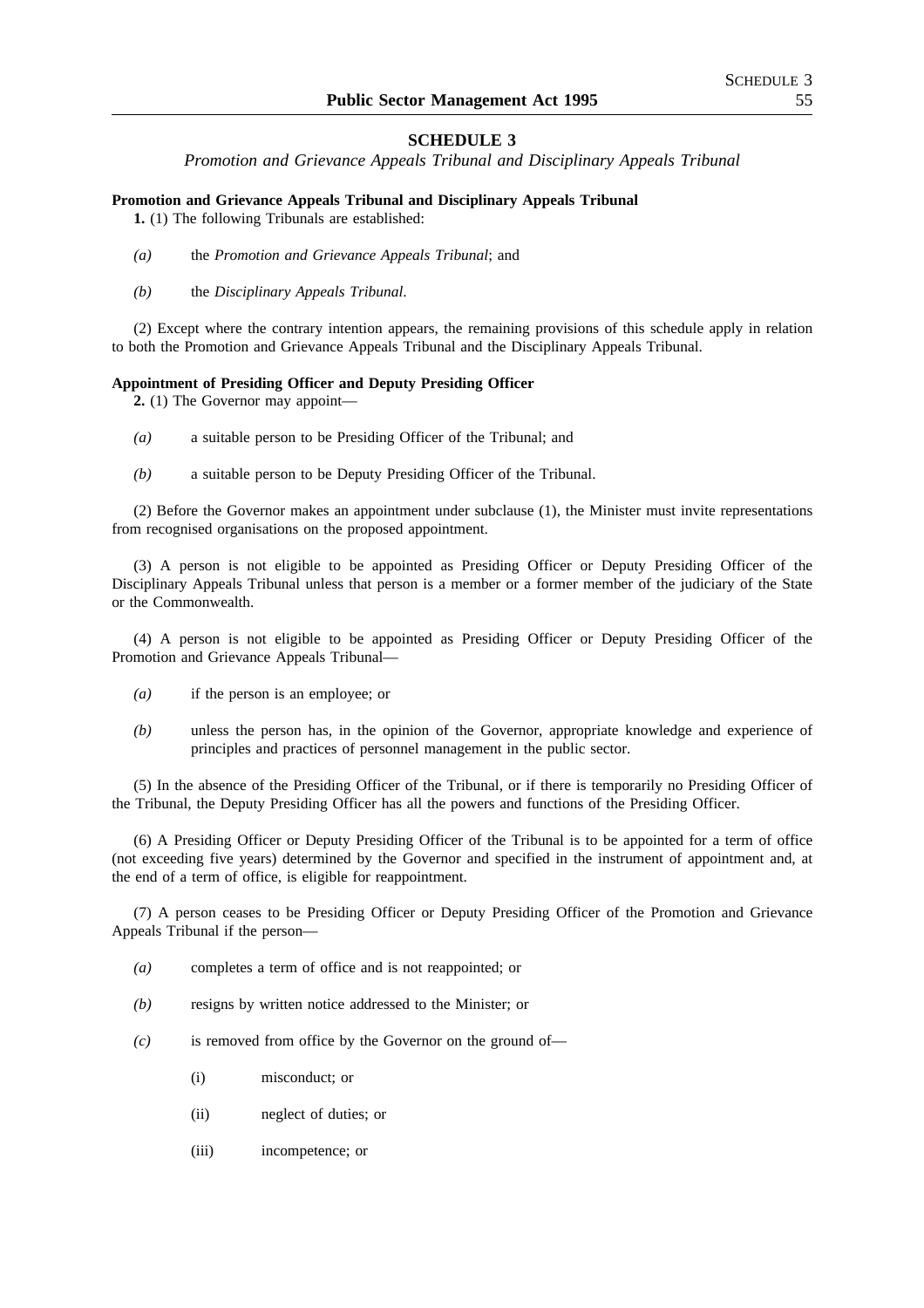- (iv) mental or physical incapacity to carry out official duties; or
- *(d)* is convicted of an offence punishable by imprisonment; or
- *(e)* becomes a member, or a candidate for election as a member, of the Parliament of the State or the Commonwealth.

(8) A person ceases to be Presiding Officer or Deputy Presiding Officer of the Disciplinary Appeals Tribunal if the person—

- *(a)* completes a term of office and is not reappointed; or
- *(b)* resigns by written notice addressed to the Minister; or
- *(c)* ceases to be a member of the judiciary.

(9) A person who ceases to be Presiding Officer or Deputy Presiding Officer of the Tribunal on completion of a term of office, on resignation under this clause, or on retirement or resignation as a member of the judiciary, may continue to act in the relevant office for the purpose of completing the hearing and determination of proceedings part-heard at the completion of the term of office, or at the time of the retirement or resignation.

### **Panels of nominees**

**3.** (1) For the purpose of constituting the Tribunal there is to be—

- *(a)* a panel of employees nominated by the Commissioner; and
- *(b)* a panel of employees nominated by recognised organisations.

(2) The Minister may from time to time invite the recognised organisations to nominate employees to constitute the panel referred to in subclause (1)*(b)*.

(3) If a recognised organisation fails to make a nomination in response to an invitation under subclause (2) within the time allowed in the invitation, the Minister may choose employees instead of nominees of the recognised organisation and any employees so chosen are to be taken to have been nominated to the relevant panel.

- (4) A person ceases to be a member of a panel if the person—
- *(a)* ceases to be an employee; or
- *(b)* resigns by notice in writing addressed to the Minister; or
- *(c)* is removed from the panel by the Minister on the ground of misconduct, neglect of duty, incompetence or mental or physical incapacity to carry out official duties; or
- *(d)* has completed a period of two years as a member of the panel since being nominated, or last renominated, as a member of the panel, and is not renominated to the panel.

(5) A person who ceases to be a member of a panel on retirement or resignation from the Public Service, on resignation under this clause, or on completion of a period of two years as a member of the panel, may continue as a member of the panel for the purpose of completing the hearing and determination of proceedings of the Tribunal part-heard at the completion of the period as a member, or at the time of the retirement or resignation.

### **Constitution of Tribunal and divisions of Tribunal**

**4.** (1) For the purpose of hearing and determining any proceedings, the Tribunal is to be constituted of—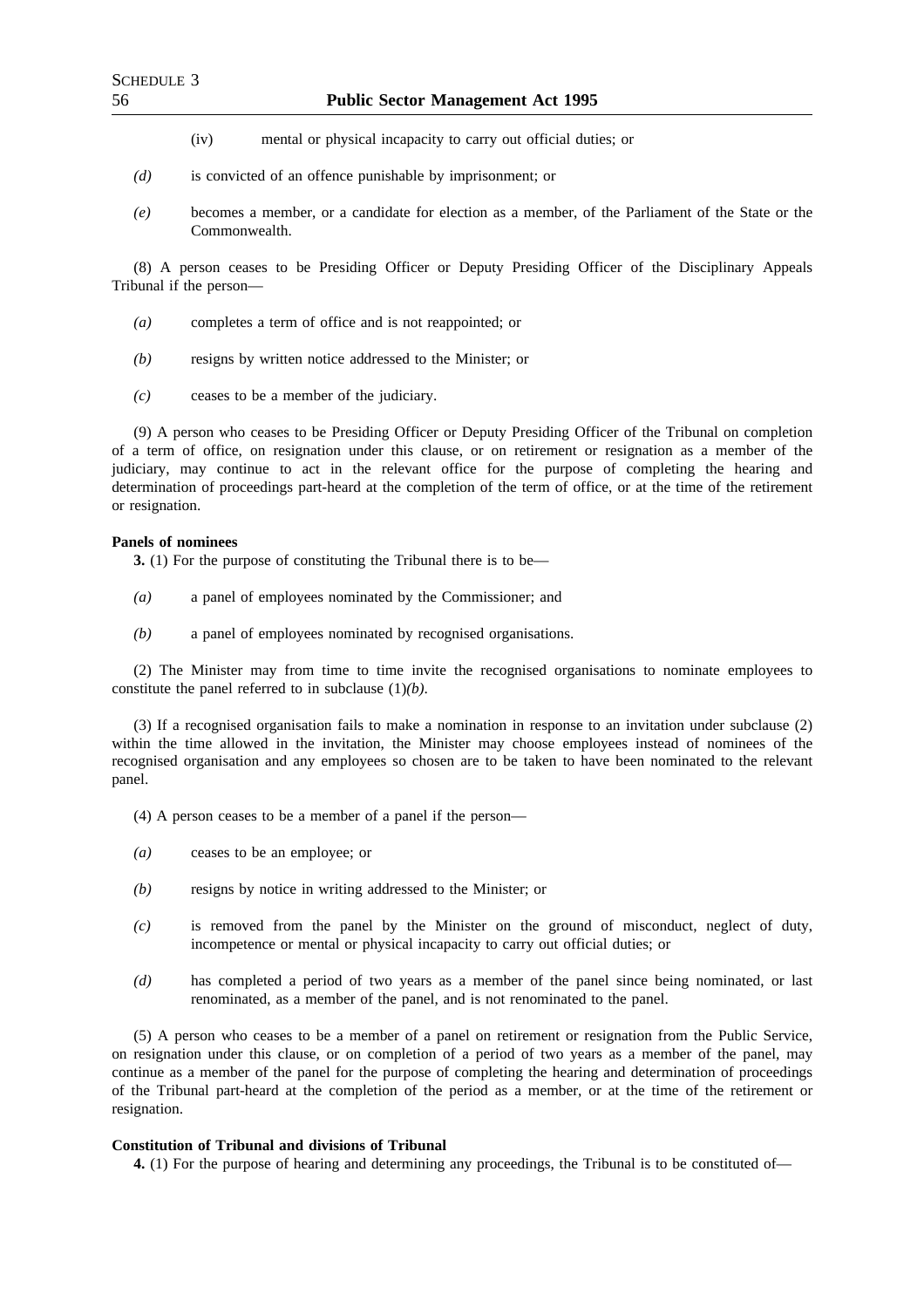- *(a)* the Presiding Officer or Deputy Presiding Officer of the Tribunal; and
- *(b)* a member of the panel of nominees of the Commissioner selected by the Presiding Officer for the purpose of those proceedings; and
- *(c)* a member of the panel of nominees of recognised organisations selected for the purpose of those proceedings—
	- (i) by the appellant; or
	- (ii) if there are two or more appellants and they do not agree on the selection of a nominee—by the Presiding Officer.

(2) The Presiding Officer, if of the opinion that it is expedient that separate divisions of the Tribunal should be constituted, may direct that the Tribunal sit in separate divisions.

(3) A division of the Tribunal is to be constituted in accordance with subclause (1).

(4) Separate divisions of the Tribunal may sit contemporaneously to hear separate proceedings.

#### **Procedure at meetings of Tribunal**

**5.** (1) The Presiding Officer or Deputy Presiding Officer of the Tribunal must preside at the hearing of any proceedings by the Tribunal.

(2) The Presiding Officer or Deputy Presiding Officer of the Disciplinary Appeals Tribunal must decide any question of law arising in proceedings before that Tribunal but any other decision in which any two or more members of the Tribunal concur is a decision of the Tribunal.

(3) A decision in which any two or more members of the Promotion and Grievance Appeals Tribunal concur is a decision of that Tribunal.

#### **Employee not subject to direction**

**6.** A member of the Tribunal who is an employee is not subject to direction as an employee in respect of the performance of duties as a member of the Tribunal.

#### **Secretary to Tribunal**

**7.** There is to be a Secretary to the Tribunal.

#### **Principles on which Promotion and Grievance Appeals Tribunal is to act**

**8.** In proceedings under this Act, the Promotion and Grievance Appeals Tribunal—

- *(a)* is to act according to equity, good conscience and the substantial merits of the case without regard to technicalities and legal forms; and
- *(b)* is not bound by any rules of evidence, but may inform itself on any matter in such manner as it thinks fit.

## **Notice of proceedings, etc.**

**9.** (1) The Presiding Officer or the Secretary to the Tribunal must give a party to proceedings before the Tribunal reasonable notice of the time and place at which the Tribunal is to hear those proceedings.

(2) The Commissioner is to be treated as a party to all proceedings before the Tribunal.

(3) A party must be afforded a reasonable opportunity to call or give evidence, to examine or cross-examine witnesses, and to make submissions to the Tribunal.

(4) If a party does not attend at the time and place fixed by the notice, the Tribunal may hear the proceedings in the absence of that party.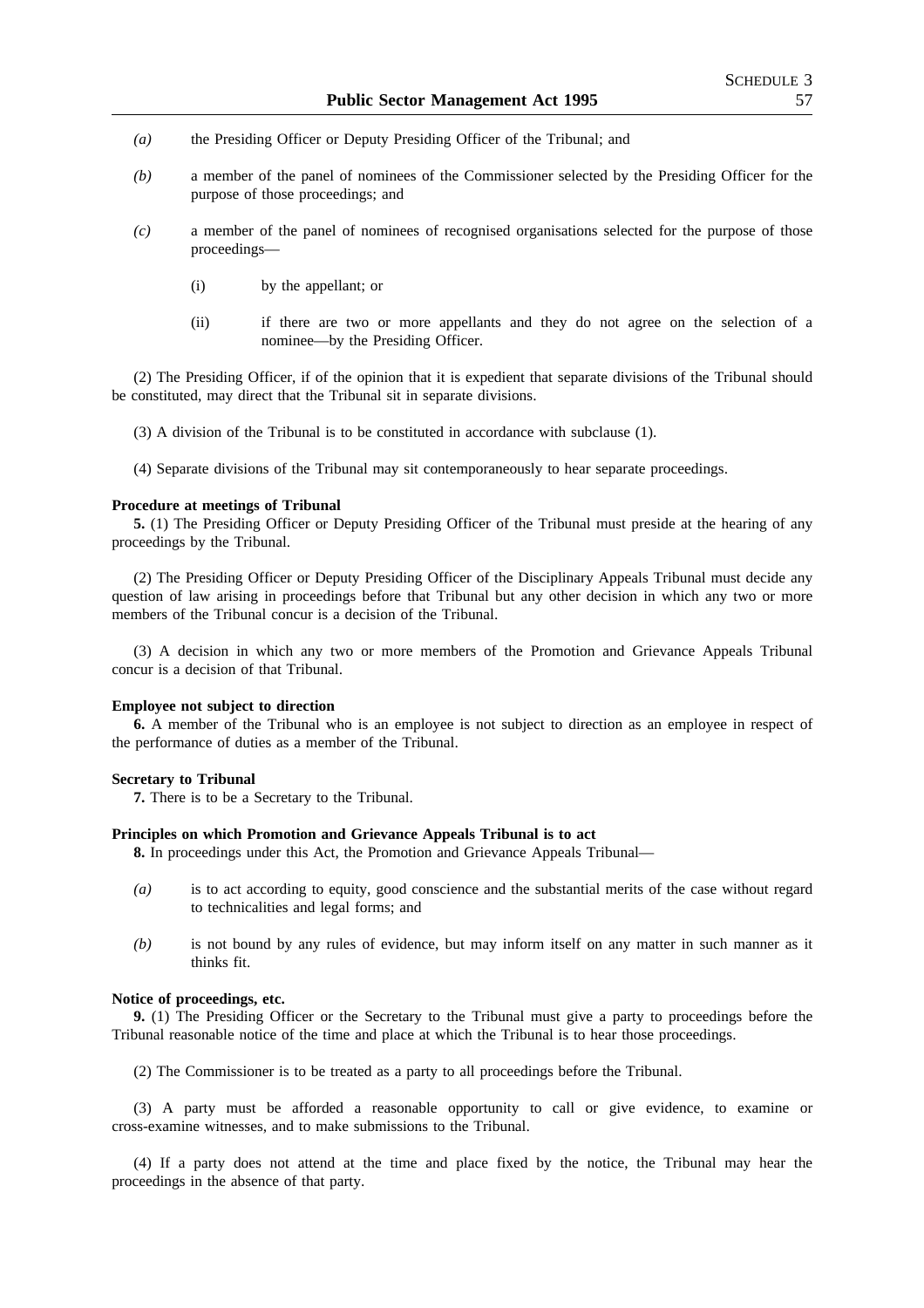#### **Representation**

**10.** (1) Subject to subclause (2), a person is entitled to appear personally, or by representative, in proceedings before the Tribunal.

(2) A person is not entitled to be represented by a legal practitioner except in proceedings before the Disciplinary Appeals Tribunal.

#### **Powers of Tribunal**

**11.** (1) In the exercise of its powers or functions under this Act, the Tribunal may—

- *(a)* by summons signed on behalf of the Tribunal by a member of the Tribunal, or the Secretary to the Tribunal, require the attendance before the Tribunal of any person; and
- *(b)* by summons signed on behalf of the Tribunal by a member of the Tribunal, or the Secretary to the Tribunal, require the production of any record or object; and
- *(c)* require a person to make an oath or affirmation to answer truthfully all questions put by the Tribunal, or a person appearing before the Tribunal; and
- *(d)* require a person appearing before the Tribunal to answer relevant questions put by a member of the Tribunal or by a person appearing before the Tribunal.

(2) Subject to subclause (3), if a person—

- *(a)* who has been served with a summons to attend before the Tribunal fails without reasonable excuse to attend in obedience to the summons; or
- *(b)* who has been served with a summons to produce a record or object fails without reasonable excuse to comply with the summons; or
- *(c)* misbehaves before the Tribunal, wilfully insults the Tribunal or a member of the Tribunal or interrupts the proceedings of the Tribunal; or
- *(d)* refuses to be sworn or to affirm, or to answer a relevant question when required to do so by the Tribunal,

the person is guilty of an offence.

Penalty: Division 6 fine.

(3) A person is not obliged to answer a question or to produce a record or object (other than a record or object of the Government) under this clause if to do so would tend to incriminate the person of an offence.

- (4) In the course of proceedings, the Tribunal may—
- *(a)* receive in evidence a transcript of evidence in proceedings before a court or tribunal and draw any conclusions of fact from the evidence that it considers proper; or
- *(b)* adopt any findings, decision or judgment of a court or tribunal that may be relevant to the proceedings.

#### **Witness fees**

**12.** A person who appears as a witness in proceedings before the Tribunal is entitled to reimbursement of expenses in accordance with the regulations.

#### **Reasons for decision**

**13.** At the conclusion of an appeal, the Tribunal must, at the request of a party to the appeal, furnish the party with a statement of the reasons for the Tribunal's decision on the appeal.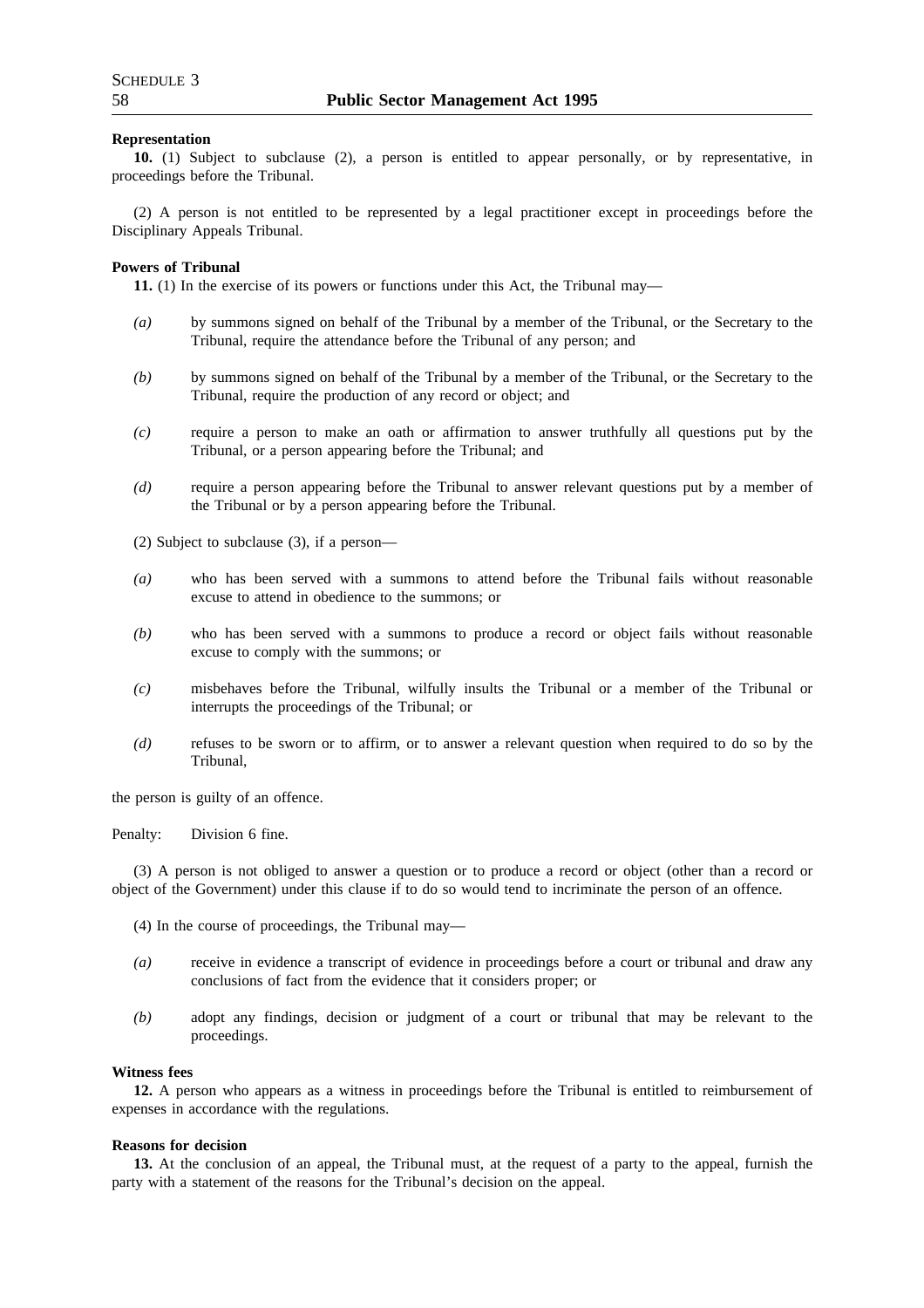# **Report on proceedings of Tribunal**

**14.** (1) The Presiding Officer of the Tribunal must, within three months after the end of each financial year, report to the Minister on the work of the Tribunal during that financial year.

(2) The Minister must, within 12 sitting days after receipt of a report under this clause, cause copies of the report to be laid before each House of Parliament.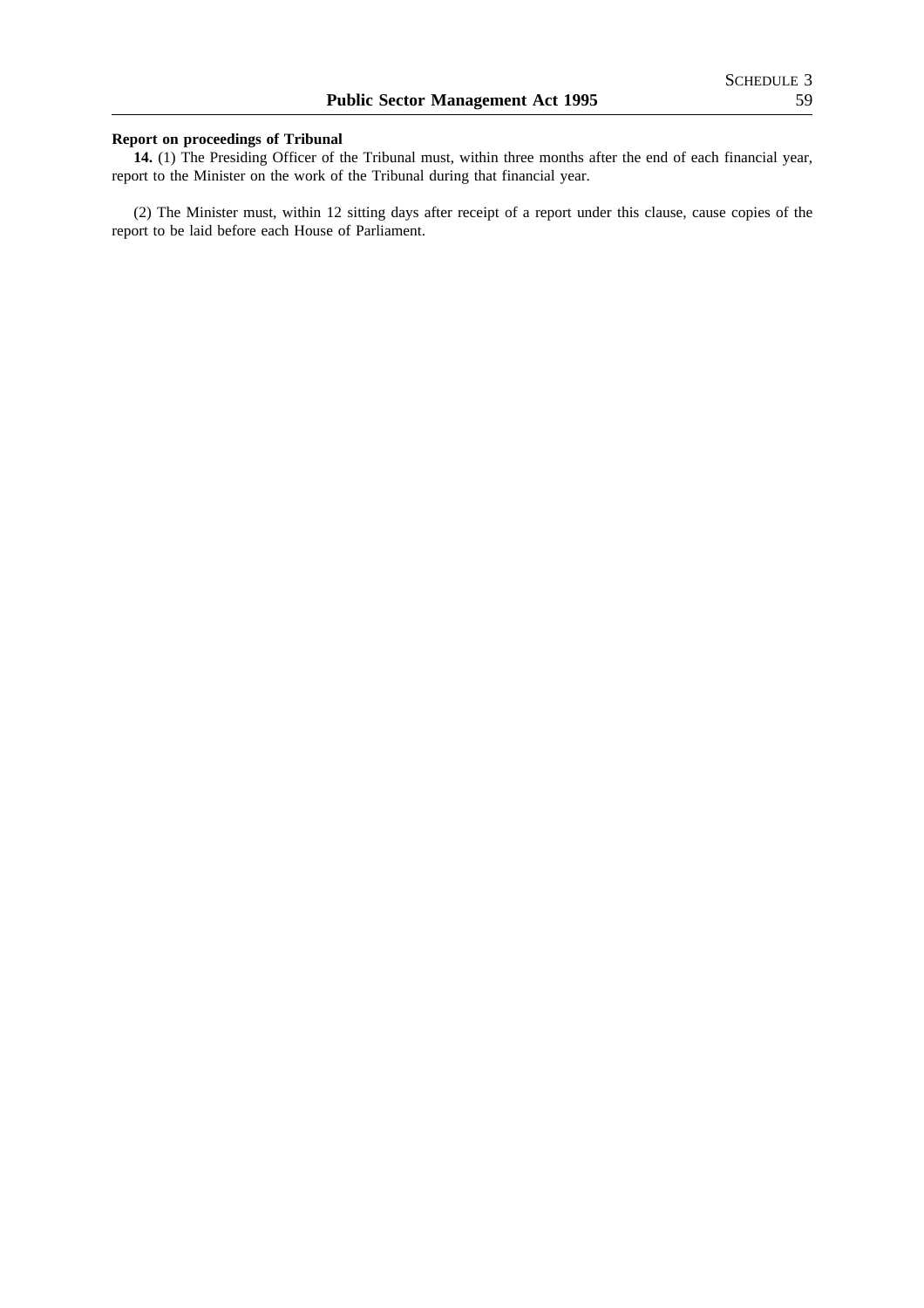# **SCHEDULE 4**

### *Repeal and Transitional Provisions*

#### **Repeal**

**1.** The *Government Management and Employment Act 1985* is repealed.

#### **Commissioner**

**2.** (1) The person holding office as Commissioner under the repealed Act immediately before the commencement of this Act continues as the Commissioner subject to this Act.

(2) Any entitlement of the Commissioner under the repealed Act to employment in a position in the Public Service at the end of a term of appointment continues to apply subject to any agreement made between the Commissioner and the Minister after the commencement of this Act.

### **Administrative units continued**

**3.** The administrative units of the Public Service in existence under the repealed Act immediately before the commencement of this Act continue in existence subject to this Act.

#### **Positions continued**

**4.** (1) The Public Service positions in existence under the repealed Act immediately before the commencement of this Act continue in existence as positions in the same administrative units subject to this Act.

(2) A position classified as a senior position under the repealed Act immediately before the commencement of this Act continues as an executive position subject to this Act.

#### **Employees continued in positions**

**5.** The persons employed in the Public Service under the repealed Act immediately before the commencement of this Act continue to be employed in the same positions in the Public Service subject to this Act.

#### **Basis of employment**

**6.** (1) A person employed on probation under the repealed Act immediately before the commencement of this Act continues to be employed on probation subject to this Act.

(2) A person employed in the Public Service on a temporary basis under the repealed Act immediately before the commencement of this Act is to be taken to be employed subject to a contract (which may be modified by agreement) between the employee and the relevant Chief Executive under which the employee's employment may be terminated by the Chief Executive at any time.

(3) A person employed in the Public Service on a casual basis under the repealed Act immediately before the commencement of this Act is to be taken to be employed subject to a contract (which may be modified by agreement) between the employee and the relevant Chief Executive under which—

- *(a)* the same conditions continue to apply in relation to the employment; and
- *(b)* the employee's employment may be terminated by the Chief Executive at any time.

(4) A person employed in the Public Service for a fixed term under the repealed Act immediately before the commencement of this Act is to be taken to be employed subject to a contract (which may be modified by agreement) between the employee and the relevant Chief Executive under which—

- *(a)* the same fixed term continues to apply in relation to the employment; and
- *(b)* any entitlement of the employee under the repealed Act to employment in another position in the Public Service at the end of the fixed term continues to apply in relation to the employment.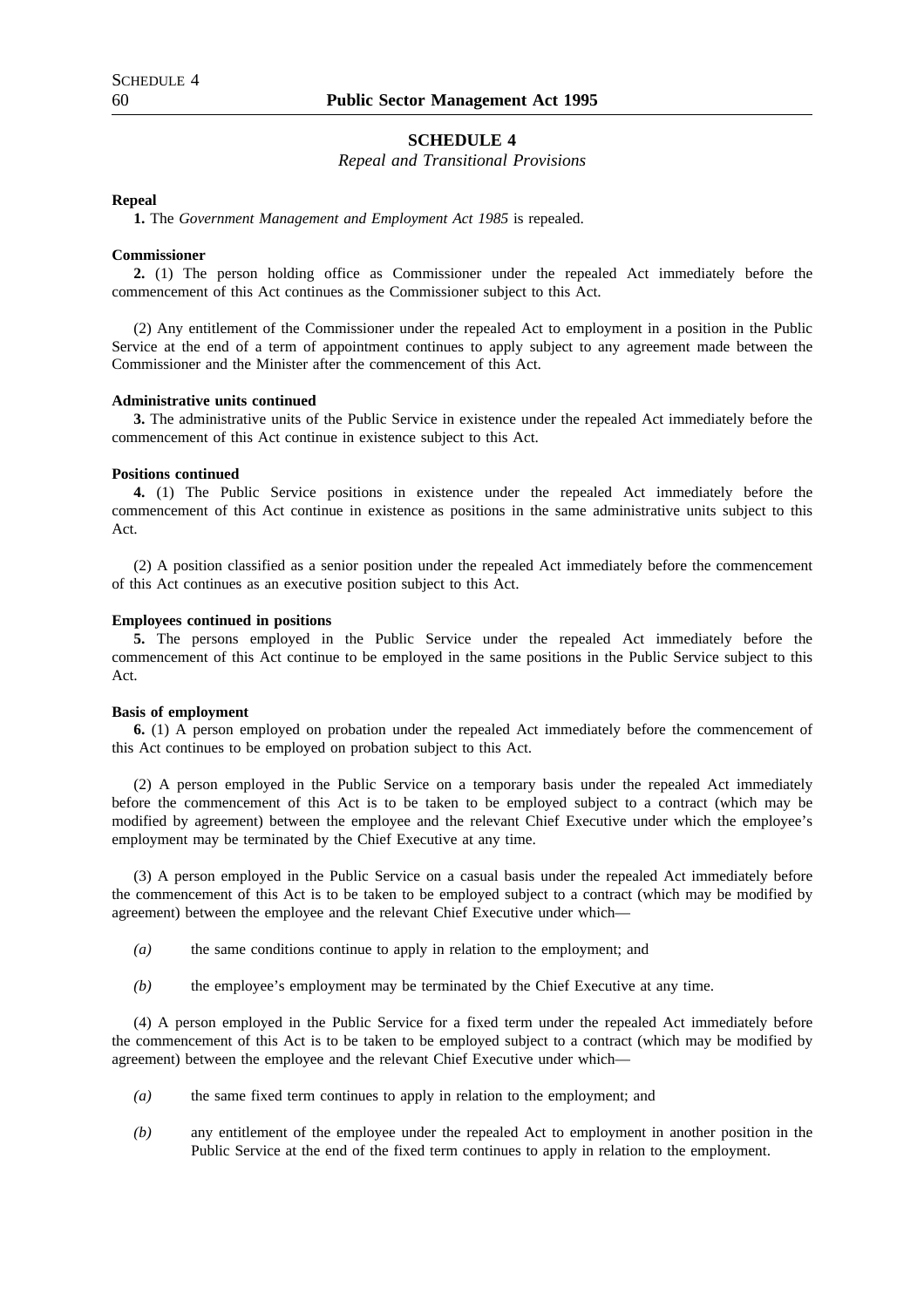(5) A person employed in the Public Service for a fixed term and subject to negotiated conditions under the repealed Act immediately before the commencement of this Act is to be taken to be employed subject to a contract (which may be modified by agreement) between the employee and the relevant Chief Executive under which the same fixed term and conditions continue to apply in relation to the employment.

#### **Executives**

**7.** (1) The following provisions apply to an employee occupying a senior position under the repealed Act immediately before the commencement of this Act:

- *(a)* despite Division 1 of Part 7, the conditions of the person's employment as an executive need not, but may, if the parties so choose, be made subject to a contract under that Division between the employee and the relevant Chief Executive;
- *(b)* paragraph *(a)* ceases to apply to the employee—
	- (i) if the employee applies for and is appointed to an executive position; or
	- (ii) once the employee becomes a party to a contract under Division 1 of Part 7 governing the conditions of his or her employment as an executive.

(2) The remuneration and other benefits, or limits of remuneration and other benefits, that may be determined by the Commissioner under Part 6 in relation to executive positions at a particular remuneration level may vary according to whether the conditions of a person's employment in such a position are or are not subject to a contract under Division 1 of Part 7.

#### **Chief Executives**

**8.** The following provisions apply to a Chief Executive occupying a position of Chief Executive Officer of an administrative unit under the repealed Act immediately before the commencement of this Act:

- *(a)* the conditions of appointment to the Chief Executive's position are to be taken to be subject to a contract under Part 4;
- *(b)* the contract is to be taken to provide that—
	- (i) the Chief Executive's appointment is for the same term as applied to his or her appointment under the repealed Act; and
	- (ii) the Chief Executive is to meet performance standards as set from time to time by the Premier and the Minister responsible for the administrative unit; and
	- (iii) the Chief Executive is entitled to the same remuneration and other benefits as applied to his or her appointment under the repealed Act; and
	- (iv) any entitlement of the Chief Executive under the repealed Act to subsequent employment in a position in the Public Service continues to apply to his or her appointment in the event that—
		- (A) the Chief Executive is not reappointed at the end of a term of appointment; or
		- (B) the Chief Executive ceases to occupy the position before the end of a term of appointment otherwise than as a result of
			- resignation or retirement; or
			- termination by the Governor on the ground that the Chief Executive has, because of mental or physical incapacity, failed to carry out duties of the position satisfactorily or to the performance standards specified under the contract; or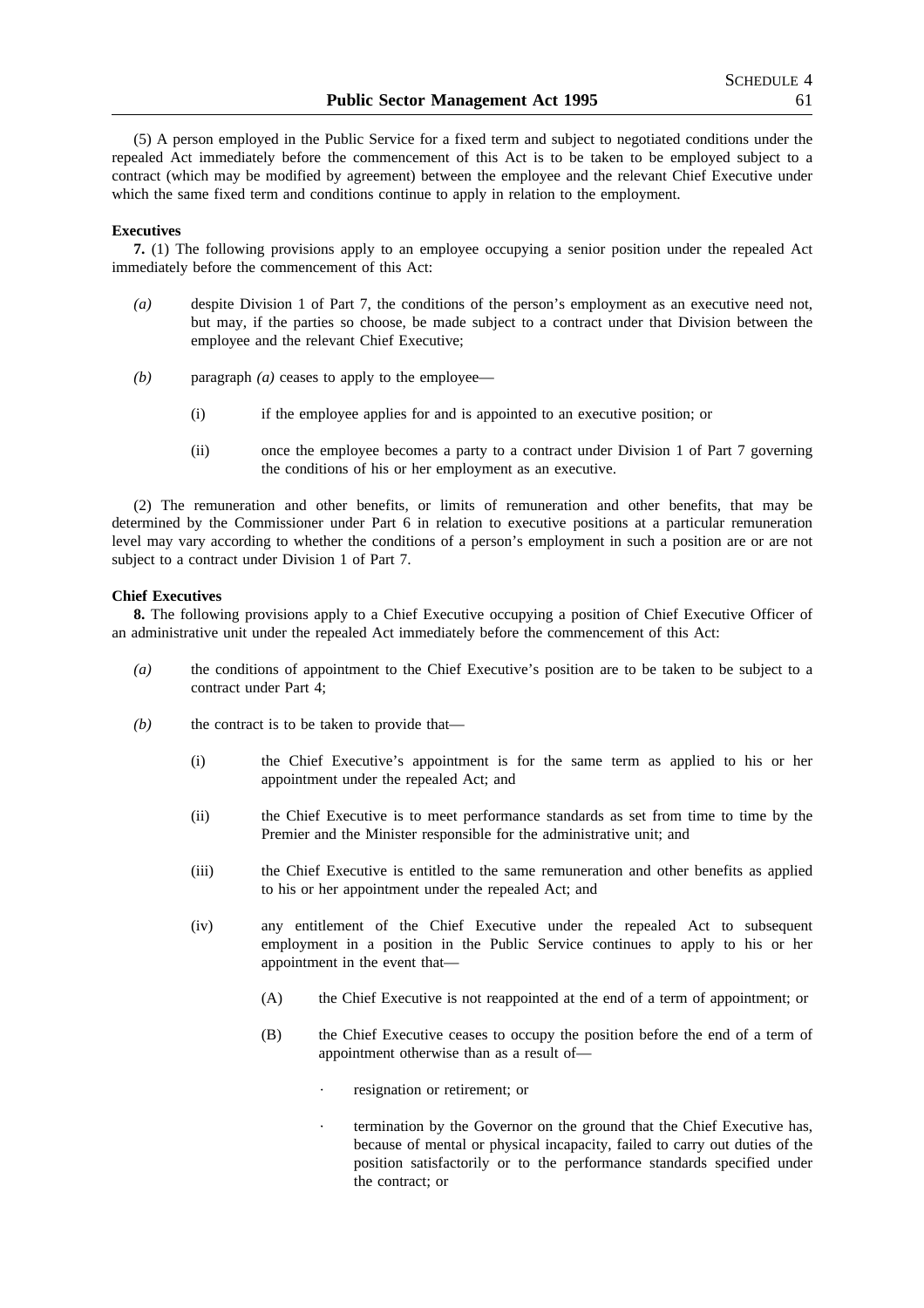- termination by the Governor on the ground that the Chief Executive has been guilty of misconduct; or
- termination by the Governor on the ground that the Chief Executive has been convicted of an offence punishable by imprisonment; or
- termination by the Governor on the ground that the Chief Executive has engaged in any remunerative employment, occupation or business outside the duties of the position without the consent of the Minister responsible for the administrative unit; or
- termination by the Governor on the ground that the Chief Executive has become bankrupt or applied to take the benefit of a law for the relief of insolvent debtors; or
- termination because the Chief Executive becomes a member of the Parliament of the State or the Commonwealth or is sentenced to imprisonment for an offence;
- *(c)* the contract is subject to modification by agreement;
- *(d)* the provisions of Part 4, including the provisions for termination by not less than three months notice and for a resulting termination payment, apply in relation to the Chief Executive;
- *(e)* the Chief Executive is not entitled to any payment as provided by section 37(1)*(d)*(ii) of the repealed Act.

#### **Temporary promotional reassignments**

**9.** An employee occupying a position as a result of a temporary promotional reassignment under the repealed Act continues to occupy the position subject to the requirement that the employee must, within three years from the date of the temporary promotional reassignment, be assigned back to the employee's former position or, if that position is no longer available, to a position with a remuneration level that corresponds to the classification level of the employee's former position.

#### **Classification and remuneration levels of positions**

**10.** The classification levels of positions in the Public Service under the repealed Act immediately before the commencement of this Act continue as the remuneration levels of the positions subject to this Act.

#### **Tribunals continued**

**11.** The Disciplinary Appeals Tribunal and the Promotion and Grievance Appeals Tribunal as constituted under the repealed Act immediately before the commencement of this Act continue as the same Tribunals subject to this Act.

## **Leave rights**

**12.** Subject to this Act, existing and accruing rights in respect of leave of employees continued in employment under this Act remain in full force and effect.

### **Directions, etc., continued**

**13.** A direction, instruction, determination or decision issued or made under a provision of the repealed Act and in force under the repealed Act immediately before the commencement of this Act continues in force subject to this Act as if issued or made under the corresponding provision of this Act.

#### **Acts Interpretation Act applies**

**14.** The *Acts Interpretation Act 1915* applies, except to the extent of any inconsistency with the provisions of this schedule, to the repeal effected by this Act.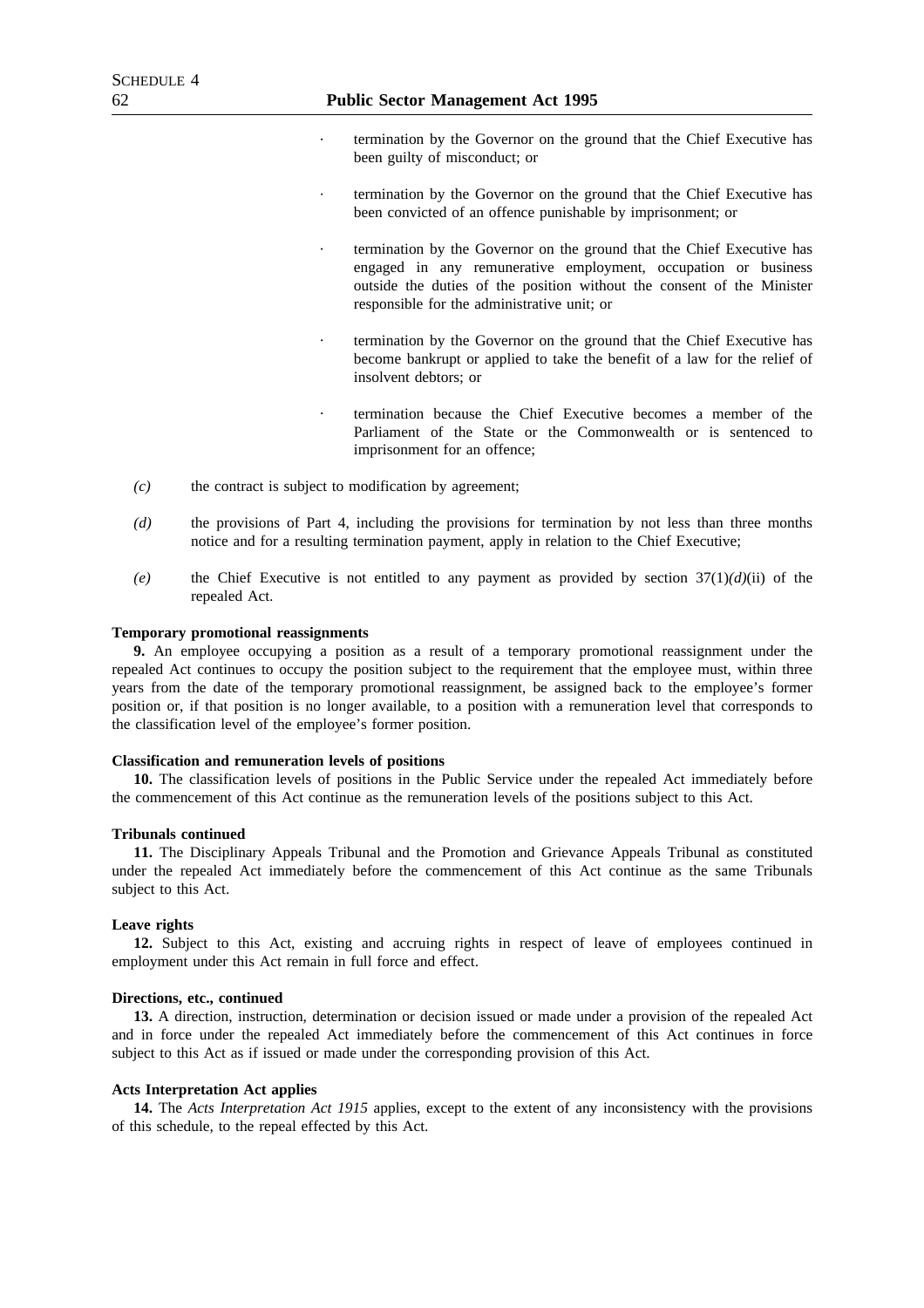#### **Interaction with Superannuation legislation**

**15.** (1) Termination of an employee's employment in the Public Service under Division 4 of Part 8 is to be taken to constitute retrenchment for the purposes of the *Superannuation Act 1988*, the *Superannuation (Benefit Scheme) Act 1992* and the *Southern State Superannuation Act 1994.*

(2) Termination of an employee's employment in the Public Service under Division 5 of Part 8 is to be taken to constitute termination on account of or on the ground of invalidity for the purposes of the *Superannuation Act 1988*, the *Superannuation (Benefit Scheme) Act 1992* and the *Southern State Superannuation Act 1994*.

(3) Termination of employee's employment in the Public Service under Division 6 of Part 8 is to be taken to constitute termination on the ground of incompetence for the purposes of the *Superannuation Act 1988*.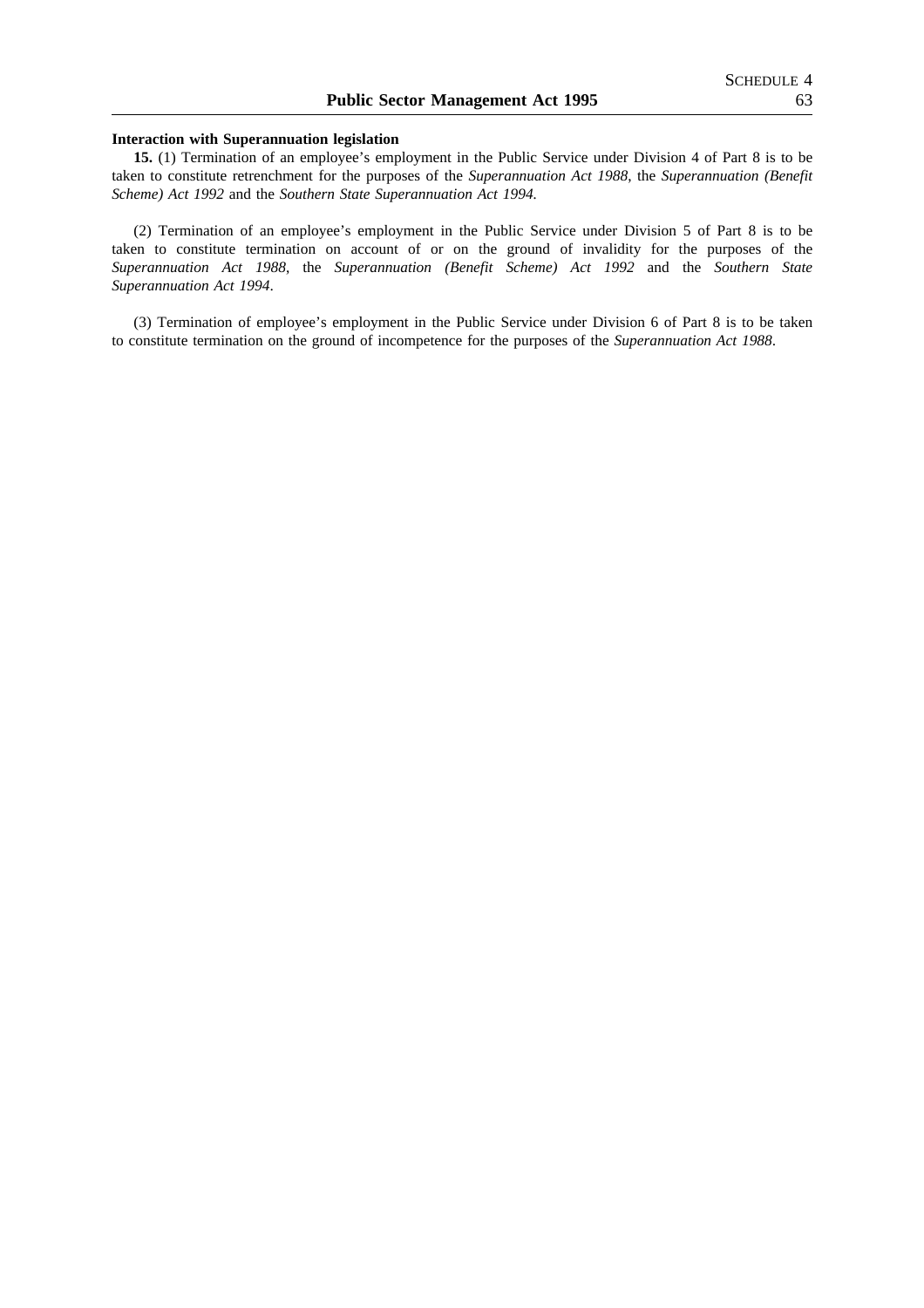# **SCHEDULE 5**

*Amendment of Industrial and Employee Relations Act 1994*

The *Industrial and Employee Relations Act 1994* is amended by striking out paragraph *(a)* of the definition of "**employer**" in section 4(1) and substituting the following paragraph:

> *(a)* for public employees—the body or person (not being a Minister) declared by regulation to be the employer of the employees;.